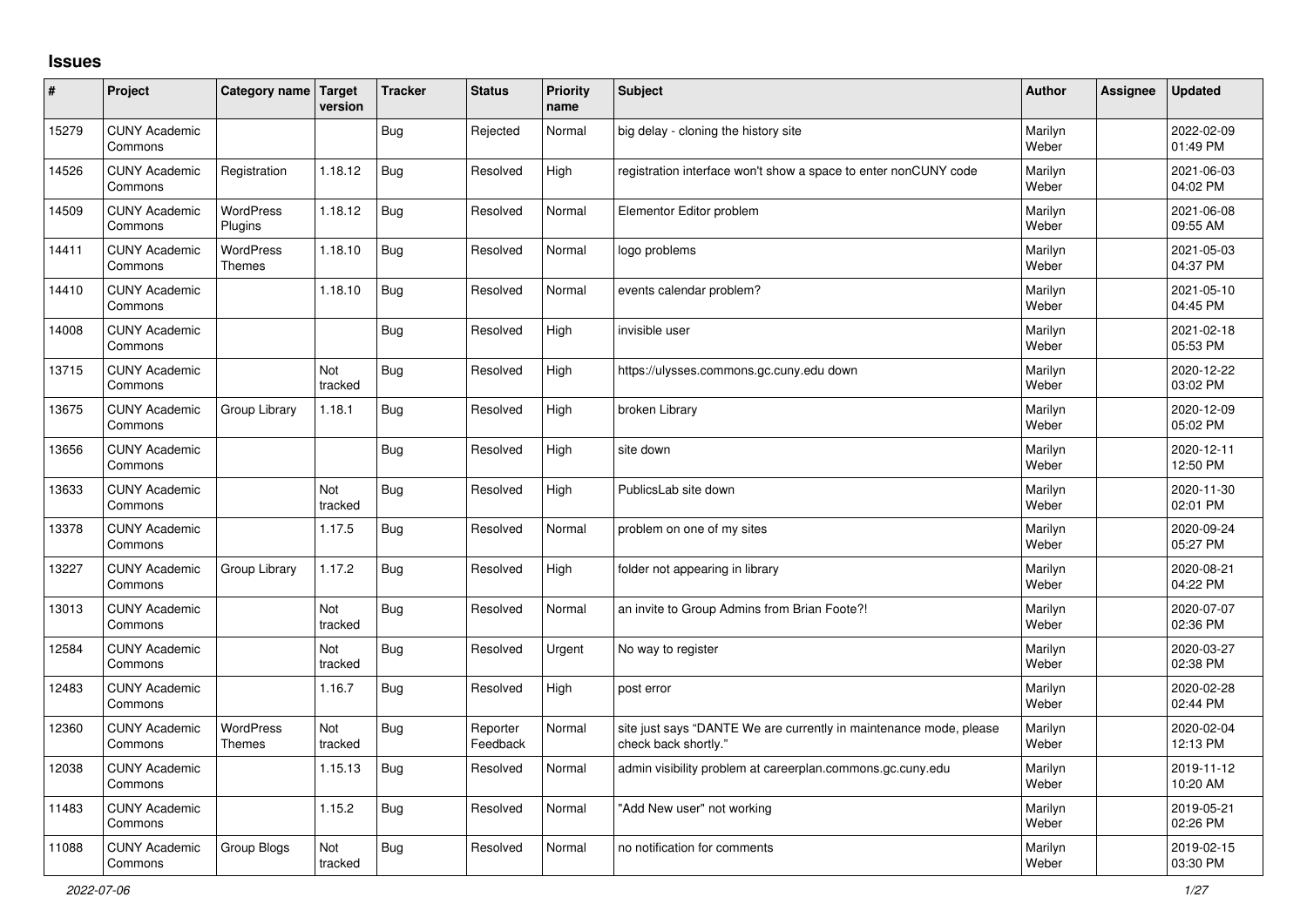| #     | Project                         | Category name               | Target<br>version | <b>Tracker</b> | <b>Status</b> | <b>Priority</b><br>name | <b>Subject</b>                                       | <b>Author</b>    | <b>Assignee</b> | <b>Updated</b>         |
|-------|---------------------------------|-----------------------------|-------------------|----------------|---------------|-------------------------|------------------------------------------------------|------------------|-----------------|------------------------|
| 10810 | <b>CUNY Academic</b><br>Commons | <b>WordPress</b><br>(misc)  | 1.14.2            | <b>Bug</b>     | Resolved      | Normal                  | Sites set as public are becoming private             | Marilyn<br>Weber |                 | 2018-12-11<br>10:15 AM |
| 10772 | <b>CUNY Academic</b><br>Commons | Groups (misc)               | 1.14.2            | Bug            | Resolved      | Normal                  | can't create groups                                  | Marilyn<br>Weber |                 | 2018-12-04<br>10:42 AM |
| 10562 | <b>CUNY Academic</b><br>Commons |                             |                   | <b>Bug</b>     | Rejected      | Normal                  | Commons is down                                      | Marilyn<br>Weber |                 | 2018-10-23<br>10:49 AM |
| 10537 | <b>CUNY Academic</b><br>Commons |                             | Not<br>tracked    | <b>Bug</b>     | Resolved      | Normal                  | jpegs not showing                                    | Marilyn<br>Weber |                 | 2018-10-23<br>10:51 AM |
| 10361 | <b>CUNY Academic</b><br>Commons | Group Forums                | 1.13.10           | <b>Bug</b>     | Resolved      | Normal                  | forum post pending oddity                            | Marilyn<br>Weber |                 | 2018-09-25<br>10:45 AM |
| 10260 | <b>CUNY Academic</b><br>Commons |                             |                   | Bug            | Rejected      | Normal                  | bad activation email                                 | Marilyn<br>Weber |                 | 2018-08-30<br>01:25 PM |
| 10101 | <b>CUNY Academic</b><br>Commons |                             | 1.13.7            | <b>Bug</b>     | Resolved      | Normal                  | URL changes within Manage section of groups          | Marilyn<br>Weber |                 | 2018-08-03<br>01:54 PM |
| 10035 | <b>CUNY Academic</b><br>Commons |                             | Not<br>tracked    | <b>Bug</b>     | Resolved      | Normal                  | Reconnecting user to site                            | Marilyn<br>Weber |                 | 2018-07-23<br>11:55 AM |
| 9992  | <b>CUNY Academic</b><br>Commons |                             | 1.13.6            | Bug            | Resolved      | Normal                  | ACERT website down again                             | Marilyn<br>Weber |                 | 2018-07-10<br>12:15 PM |
| 9919  | <b>CUNY Academic</b><br>Commons |                             | Not<br>tracked    | <b>Bug</b>     | Resolved      | Normal                  | admin of https://sphcurriculum.commons.gc.cuny.edu   | Marilyn<br>Weber |                 | 2018-06-12<br>09:37 PM |
| 9470  | <b>CUNY Academic</b><br>Commons |                             |                   | <b>Bug</b>     | Resolved      | Normal                  | Users not appearing via "Add New"                    | Marilyn<br>Weber |                 | 2018-03-22<br>07:44 PM |
| 9330  | <b>CUNY Academic</b><br>Commons | WordPress<br>Plugins        | 1.12.10           | <b>Bug</b>     | Resolved      | Normal                  | part 2 of problems with the Leaflet plug -in         | Marilyn<br>Weber |                 | 2018-03-04<br>05:58 PM |
| 9282  | <b>CUNY Academic</b><br>Commons | Group Forums                | 1.12.9            | Bug            | Resolved      | Normal                  | 'Forum ID is missing" error?                         | Marilyn<br>Weber |                 | 2018-02-27<br>10:32 AM |
| 9276  | <b>CUNY Academic</b><br>Commons |                             |                   | Bug            | Resolved      | High                    | problem adding a member to a group - wrong username? | Marilyn<br>Weber |                 | 2018-02-25<br>12:47 PM |
| 9130  | <b>CUNY Academic</b><br>Commons | Homepage<br>Slides          | Not<br>tracked    | <b>Bug</b>     | Resolved      | Normal                  | too many redirects                                   | Marilyn<br>Weber |                 | 2018-01-29<br>10:27 AM |
| 9062  | <b>CUNY Academic</b><br>Commons |                             | Not<br>tracked    | <b>Bug</b>     | Resolved      | Normal                  | re-add me as admin of https://commons.gc.cuny.edu/   | Marilyn<br>Weber |                 | 2018-01-08<br>12:03 PM |
| 8937  | <b>CUNY Academic</b><br>Commons |                             | Not<br>tracked    | <b>Bug</b>     | Resolved      | Normal                  | videos gone                                          | Marilyn<br>Weber |                 | 2017-12-01<br>11:27 AM |
| 8721  | <b>CUNY Academic</b><br>Commons | <b>WordPress</b><br>Plugins | 1.11.13           | Bug            | Resolved      | Normal                  | more problems with Events calendar                   | Marilyn<br>Weber |                 | 2017-09-21<br>10:35 AM |
| 8661  | <b>CUNY Academic</b><br>Commons | Group Blogs                 | Not<br>tracked    | Bug            | Resolved      | Normal                  | new group, old site, can't link?                     | Marilyn<br>Weber |                 | 2017-11-15<br>01:26 PM |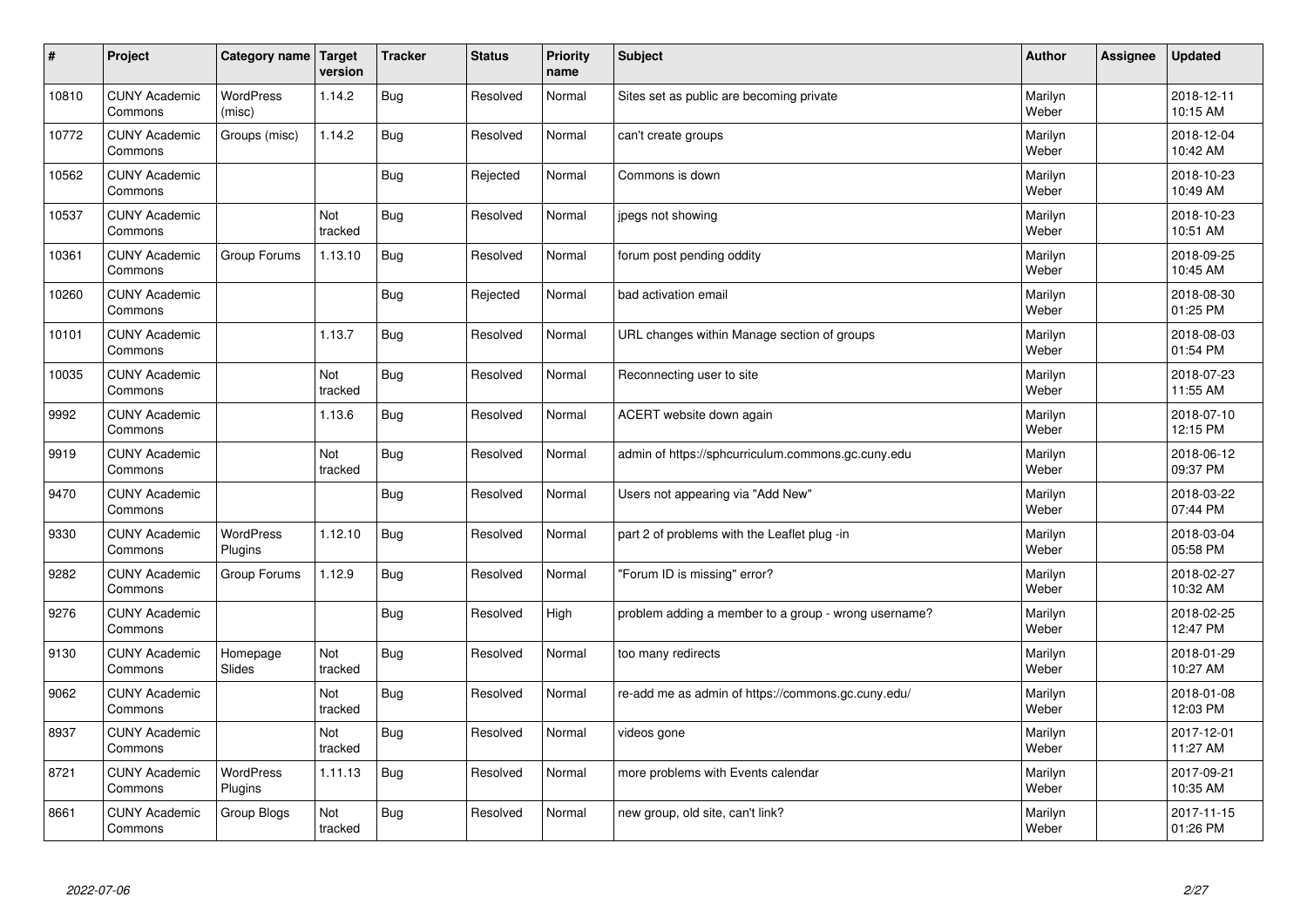| $\vert$ # | Project                         | Category name   Target      | version        | <b>Tracker</b> | <b>Status</b> | <b>Priority</b><br>name | <b>Subject</b>                                                                          | <b>Author</b>    | Assignee | <b>Updated</b>         |
|-----------|---------------------------------|-----------------------------|----------------|----------------|---------------|-------------------------|-----------------------------------------------------------------------------------------|------------------|----------|------------------------|
| 8638      | <b>CUNY Academic</b><br>Commons | Group Blogs                 | 1.11.11        | <b>Bug</b>     | Resolved      | Normal                  | members not syncing from group to site                                                  | Marilyn<br>Weber |          | 2017-09-01<br>03:50 PM |
| 8552      | <b>CUNY Academic</b><br>Commons | <b>WordPress</b><br>Plugins | 1.11.10        | <b>Bug</b>     | Resolved      | Normal                  | Events Calendar problem                                                                 | Marilyn<br>Weber |          | 2017-08-18<br>04:36 PM |
| 8259      | <b>CUNY Academic</b><br>Commons |                             | Not<br>tracked | <b>Bug</b>     | Resolved      | Normal                  | missing dashboard                                                                       | Marilyn<br>Weber |          | 2017-11-15<br>01:28 PM |
| 8125      | <b>CUNY Academic</b><br>Commons | WordPress<br><b>Themes</b>  | 1.10.19        | <b>Bug</b>     | Resolved      | High                    | careerplan admin page failing to load with "currently unable to handle<br>this request" | Marilyn<br>Weber |          | 2017-07-13<br>12:54 PM |
| 8098      | <b>CUNY Academic</b><br>Commons | <b>Public Portfolio</b>     | Not<br>tracked | Bug            | Abandoned     | Normal                  | Widget in profile not working                                                           | Marilyn<br>Weber |          | 2017-11-15<br>01:28 PM |
| 7995      | <b>CUNY Academic</b><br>Commons | Domain<br>Mapping           | Not<br>tracked | <b>Bug</b>     | Resolved      | Urgent                  | http://on.socialpaper.gc.cuny.edu down?                                                 | Marilyn<br>Weber |          | 2017-04-21<br>11:07 AM |
| 7994      | <b>CUNY Academic</b><br>Commons | <b>WordPress</b><br>(misc)  | 1.10.17        | Bug            | Resolved      | Urgent                  | Comments not appearing                                                                  | Marilyn<br>Weber |          | 2017-04-20<br>11:16 AM |
| 7803      | <b>CUNY Academic</b><br>Commons |                             |                | Bug            | Resolved      | Normal                  | user email change                                                                       | Marilyn<br>Weber |          | 2017-03-16<br>11:58 AM |
| 7770      | <b>CUNY Academic</b><br>Commons | WordPress<br>Plugins        | Not<br>tracked | Bug            | Abandoned     | Normal                  | Timeline.js problem                                                                     | Marilyn<br>Weber |          | 2017-11-15<br>01:43 PM |
| 7767      | <b>CUNY Academic</b><br>Commons |                             | Not<br>tracked | <b>Bug</b>     | Resolved      | Normal                  | Site loading problems                                                                   | Marilyn<br>Weber |          | 2017-03-21<br>09:57 PM |
| 7337      | <b>CUNY Academic</b><br>Commons | Membership                  | Not<br>tracked | <b>Bug</b>     | Resolved      | Normal                  | User with new email                                                                     | Marilyn<br>Weber |          | 2017-01-06<br>11:05 AM |
| 7226      | <b>CUNY Academic</b><br>Commons | Registration                | Not<br>tracked | <b>Bug</b>     | Abandoned     | Normal                  | Community college student cannot register?                                              | Marilyn<br>Weber |          | 2017-11-15<br>01:55 PM |
| 6800      | <b>CUNY Academic</b><br>Commons |                             |                | <b>Bug</b>     | Rejected      | Immediate               | Is something going on?                                                                  | Marilyn<br>Weber |          | 2016-11-18<br>04:40 PM |
| 6575      | <b>CUNY Academic</b><br>Commons | Groups (misc)               |                | Bug            | Rejected      | Normal                  | No papers link for the group "social paper"                                             | Marilyn<br>Weber |          | 2016-11-02<br>10:39 PM |
| 6313      | <b>CUNY Academic</b><br>Commons | Groups (misc)               |                | <b>Bug</b>     | Duplicate     | Normal                  | group member no longer in group, can't rejoin.                                          | Marilyn<br>Weber |          | 2016-10-14<br>09:27 PM |
| 6106      | <b>CUNY Academic</b><br>Commons | Server                      | Not<br>tracked | Bug            | Resolved      | Normal                  | 504 error                                                                               | Marilyn<br>Weber |          | 2017-11-15<br>01:55 PM |
| 6039      | <b>CUNY Academic</b><br>Commons | Membership                  | 1.9.28         | Bug            | Resolved      | High                    | User cannot change her email                                                            | Marilyn<br>Weber |          | 2016-09-19<br>03:03 PM |
| 5435      | <b>CUNY Academic</b><br>Commons |                             | Not<br>tracked | Bug            | Resolved      | Urgent                  | Can't see the dashboard                                                                 | Marilyn<br>Weber |          | 2016-04-12<br>11:33 AM |
| 5059      | <b>CUNY Academic</b><br>Commons |                             | Not<br>tracked | <b>Bug</b>     | Resolved      | Normal                  | Instagram embed?                                                                        | Marilyn<br>Weber |          | 2016-01-26<br>12:05 AM |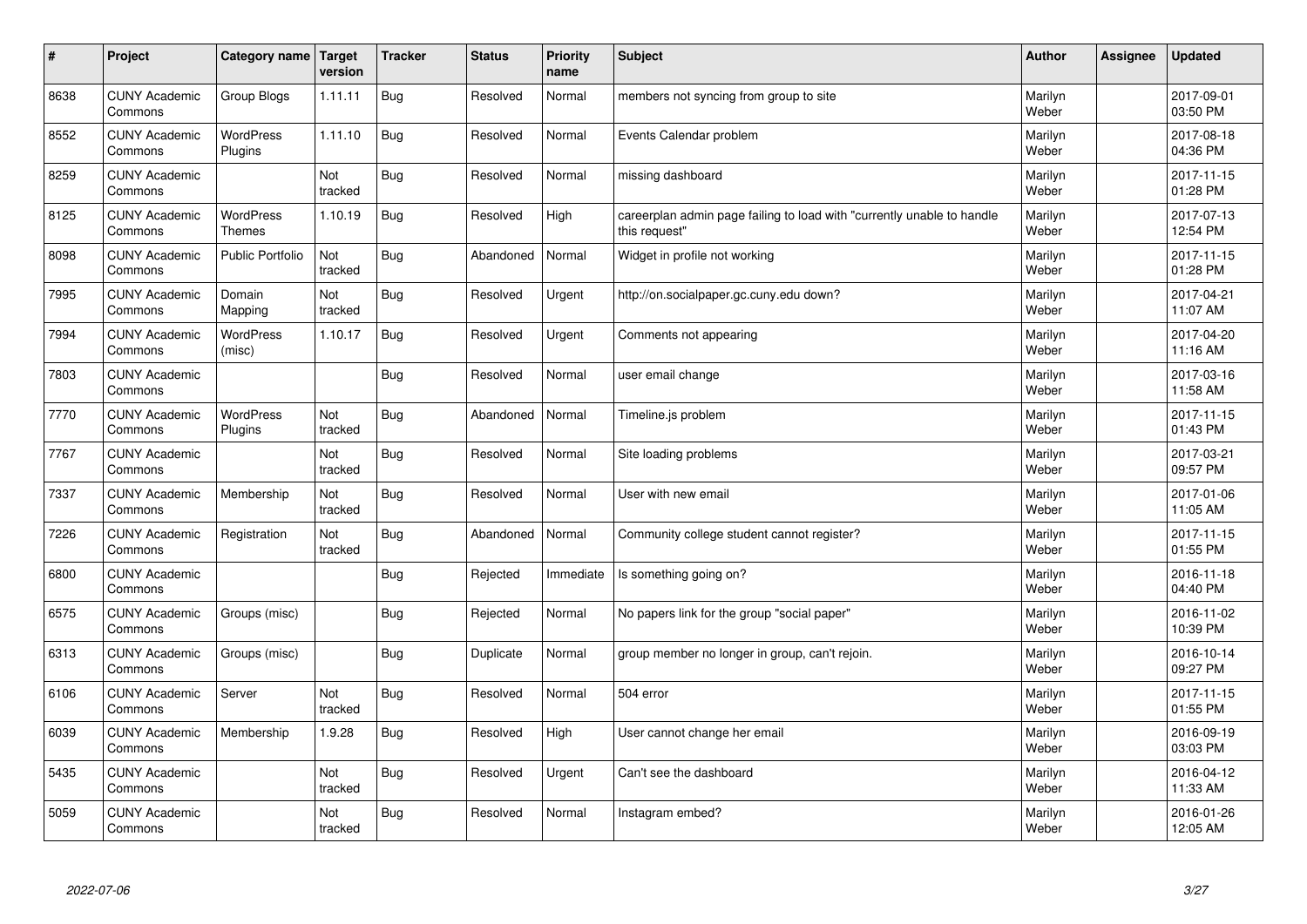| #     | Project                         | Category name   Target        | version           | <b>Tracker</b> | <b>Status</b>        | <b>Priority</b><br>name | <b>Subject</b>                                        | <b>Author</b>    | Assignee | <b>Updated</b>         |
|-------|---------------------------------|-------------------------------|-------------------|----------------|----------------------|-------------------------|-------------------------------------------------------|------------------|----------|------------------------|
| 4881  | <b>CUNY Academic</b><br>Commons | ZenDesk                       | Not<br>tracked    | Bug            | Resolved             | Normal                  | ZenDesk emails not being sent                         | Marilyn<br>Weber |          | 2015-12-07<br>01:34 AM |
| 4013  | <b>CUNY Academic</b><br>Commons |                               |                   | Bug            | Duplicate            | Normal                  | Math question?                                        | Marilyn<br>Weber |          | 2015-04-22<br>04:05 PM |
| 4012  | <b>CUNY Academic</b><br>Commons |                               | 1.7.20            | Bug            | Resolved             | Normal                  | Two users reporting same Forbidden 403 error message. | Marilyn<br>Weber |          | 2015-05-01<br>08:13 PM |
| 3674  | <b>CUNY Academic</b><br>Commons |                               |                   | Bug            | Rejected             | Normal                  | CBox pagination issue with the Wiki                   | Marilyn<br>Weber |          | 2014-11-20<br>05:03 PM |
| 3673  | <b>CUNY Academic</b><br>Commons |                               |                   | Bug            | Rejected             | Normal                  | CBox pagination issue with the Wiki                   | Marilyn<br>Weber |          | 2014-11-20<br>04:08 PM |
| 3620  | <b>CUNY Academic</b><br>Commons | Groups (misc)                 | Not<br>tracked    | Bug            | Resolved             | Normal                  | admins of The Group for Group Admins                  | Marilyn<br>Weber |          | 2014-11-03<br>08:38 AM |
| 13912 | <b>CUNY Academic</b><br>Commons |                               | Not<br>tracked    | Feature        | Hold                 | Low                     | posting "missed schedule"                             | Marilyn<br>Weber |          | 2021-02-23<br>10:46 AM |
| 7608  | <b>CUNY Academic</b><br>Commons | Registration                  | Not<br>tracked    | Feature        | Resolved             | Normal                  | create an account                                     | Marilyn<br>Weber |          | 2017-02-15<br>10:45 PM |
| 7607  | <b>CUNY Academic</b><br>Commons | <b>WordPress</b><br>(misc)    | Not<br>tracked    | Feature        | Resolved             | Normal                  | mp4 files                                             | Marilyn<br>Weber |          | 2017-02-15<br>07:37 PM |
| 5992  | <b>CUNY Academic</b><br>Commons | Email<br><b>Notifications</b> | Future<br>release | Feature        | <b>New</b>           | Normal                  | Changing the From line of autogenerated blog emails   | Marilyn<br>Weber |          | 2018-09-27<br>05:19 PM |
| 5205  | <b>CUNY Academic</b><br>Commons | Social Paper                  | Future<br>release | Feature        | <b>New</b>           | Normal                  | Social Paper folders                                  | Marilyn<br>Weber |          | 2016-02-11<br>10:24 PM |
| 5199  | <b>CUNY Academic</b><br>Commons | Social Paper                  | Future<br>release | Feature        | <b>New</b>           | Normal                  | add tables to the SP editor                           | Marilyn<br>Weber |          | 2016-10-24<br>11:27 AM |
| 16099 | <b>CUNY Academic</b><br>Commons |                               |                   | Support        | Reporter<br>Feedback | Normal                  | request for Newsletter Glue                           | Marilyn<br>Weber |          | 2022-05-13<br>12:14 PM |
| 15816 | <b>CUNY Academic</b><br>Commons |                               | Not<br>tracked    | Support        | <b>New</b>           | Normal                  | slow loading at SPS                                   | Marilyn<br>Weber |          | 2022-04-05<br>01:26 PM |
| 15686 | <b>CUNY Academic</b><br>Commons | ZenDesk                       | Not<br>tracked    | Support        | Resolved             | Low                     | ZenDesk introducing "triggers"                        | Marilyn<br>Weber |          | 2022-03-22<br>09:37 AM |
| 15685 | <b>CUNY Academic</b><br>Commons |                               |                   | Support        | <b>New</b>           | High                    | problem with chrome?                                  | Marilyn<br>Weber |          | 2022-04-25<br>03:40 PM |
| 15655 | <b>CUNY Academic</b><br>Commons |                               | 2.0.3             | Support        | Reporter<br>Feedback | Normal                  | Event Aggregator plugin?                              | Marilyn<br>Weber |          | 2022-06-29<br>11:32 AM |
| 15565 | <b>CUNY Academic</b><br>Commons |                               |                   | Support        | <b>New</b>           | Normal                  | Events - send updates to an email listserv            | Marilyn<br>Weber |          | 2022-03-10<br>01:06 PM |
| 15370 | <b>CUNY Academic</b><br>Commons |                               |                   | Support        | Reporter<br>Feedback | Normal                  | All-in-One Event Calendar?                            | Marilyn<br>Weber |          | 2022-02-17<br>11:03 AM |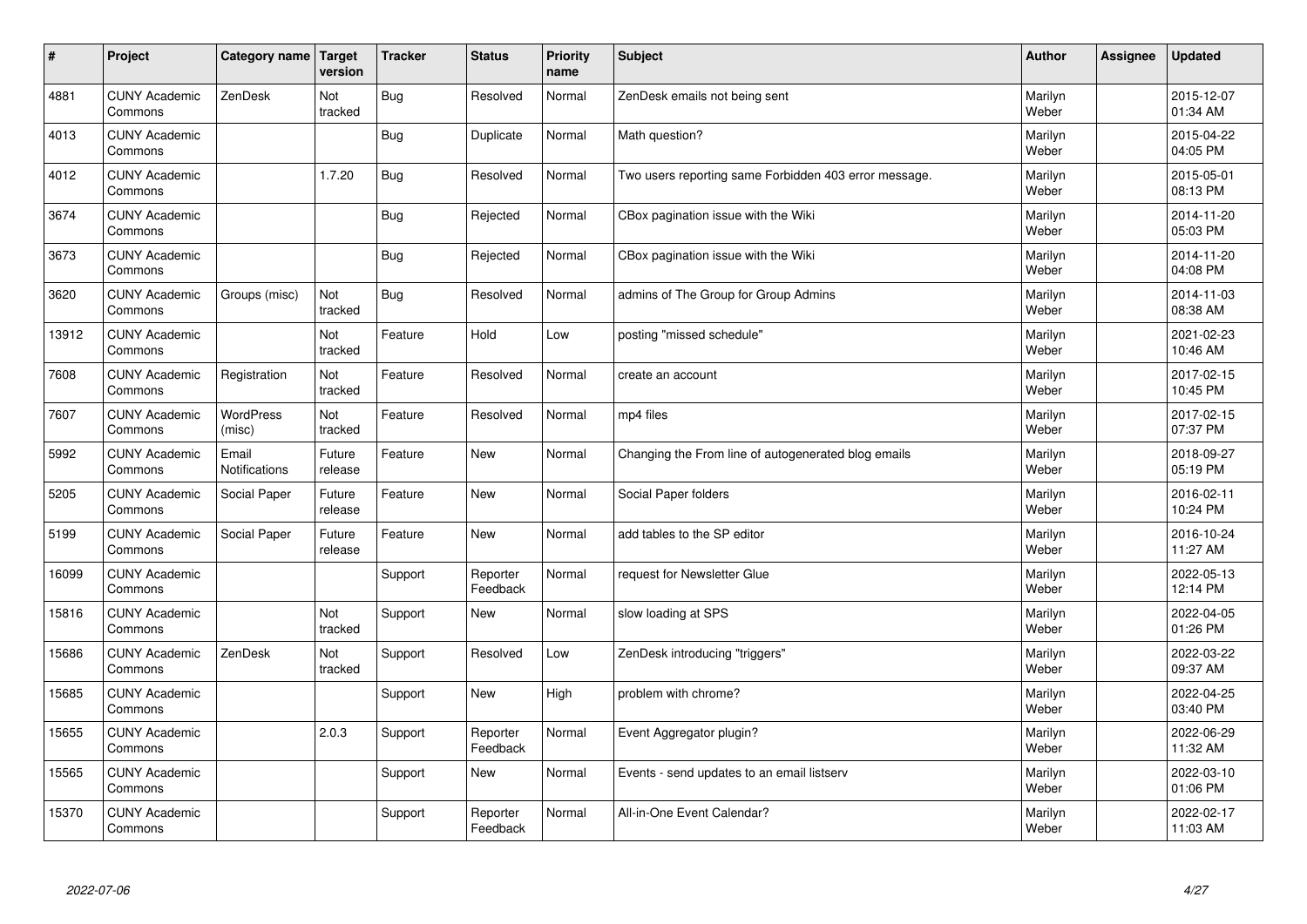| $\sharp$ | Project                         | Category name       | Target<br>version | <b>Tracker</b> | <b>Status</b>        | <b>Priority</b><br>name | <b>Subject</b>                                                  | <b>Author</b>    | Assignee | <b>Updated</b>         |
|----------|---------------------------------|---------------------|-------------------|----------------|----------------------|-------------------------|-----------------------------------------------------------------|------------------|----------|------------------------|
| 15269    | <b>CUNY Academic</b><br>Commons | Redmine             | Not<br>tracked    | Support        | Resolved             | Normal                  | Segal Theater sites                                             | Marilyn<br>Weber |          | 2022-02-07<br>04:11 PM |
| 15266    | <b>CUNY Academic</b><br>Commons |                     |                   | Support        | Resolved             | Normal                  | Just an appreciation                                            | Marilyn<br>Weber |          | 2022-02-07<br>10:42 AM |
| 15260    | <b>CUNY Academic</b><br>Commons |                     |                   | Support        | Reporter<br>Feedback | Normal                  | Diacritical markings   European Stages                          | Marilyn<br>Weber |          | 2022-02-04<br>08:16 AM |
| 15169    | <b>CUNY Academic</b><br>Commons |                     | 2.0.3             | Support        | Reporter<br>Feedback | Normal                  | new Prelude website zipfiles for custom theme and other files.  | Marilyn<br>Weber |          | 2022-06-29<br>11:32 AM |
| 15120    | <b>CUNY Academic</b><br>Commons |                     |                   | Support        | Resolved             | Normal                  | embed Zoom recordings in a post?                                | Marilyn<br>Weber |          | 2021-12-29<br>08:15 AM |
| 15045    | <b>CUNY Academic</b><br>Commons |                     |                   | Support        | <b>New</b>           | Normal                  | no result for KCeL in the search box on the commons             | Marilyn<br>Weber |          | 2021-12-10<br>11:29 AM |
| 15025    | <b>CUNY Academic</b><br>Commons |                     |                   | Support        | Duplicate            | Normal                  | emails for all the papers on the commons that have been changed | Marilyn<br>Weber |          | 2021-12-02<br>11:57 AM |
| 15022    | <b>CUNY Academic</b><br>Commons |                     |                   | Support        | Rejected             | High                    | ArabStages                                                      | Marilyn<br>Weber |          | 2021-12-06<br>10:16 AM |
| 14973    | <b>CUNY Academic</b><br>Commons |                     |                   | Support        | Resolved             | Normal                  | Mail Poet                                                       | Marilyn<br>Weber |          | 2021-12-06<br>10:20 AM |
| 14972    | <b>CUNY Academic</b><br>Commons |                     |                   | Support        | Rejected             | Normal                  | Mailchimp plugin                                                | Marilyn<br>Weber |          | 2021-11-17<br>02:13 PM |
| 14911    | <b>CUNY Academic</b><br>Commons | WordPress<br>Themes | Not<br>tracked    | Support        | New                  | Normal                  | Twentytwentyone theme                                           | Marilyn<br>Weber |          | 2021-10-28<br>10:37 AM |
| 14900    | <b>CUNY Academic</b><br>Commons |                     | Not<br>tracked    | Support        | Reporter<br>Feedback | Normal                  | previous theme?                                                 | Marilyn<br>Weber |          | 2021-10-25<br>10:31 AM |
| 14891    | <b>CUNY Academic</b><br>Commons |                     | Not<br>tracked    | Support        | Resolved             | Normal                  | changing site template after creation?                          | Marilyn<br>Weber |          | 2022-04-27<br>04:58 PM |
| 14850    | <b>CUNY Academic</b><br>Commons |                     |                   | Support        | Abandoned            | Normal                  | brooklyn waterfront site "connection not secure"                | Marilyn<br>Weber |          | 2022-04-27<br>04:56 PM |
| 14813    | <b>CUNY Academic</b><br>Commons |                     | Not<br>tracked    | Support        | Resolved             | Normal                  | raise the file size limit                                       | Marilyn<br>Weber |          | 2021-09-30<br>12:02 PM |
| 14812    | <b>CUNY Academic</b><br>Commons |                     | Not<br>tracked    | Support        | Resolved             | Normal                  | Custom Sidebars and Wordpress 5.6                               | Marilyn<br>Weber |          | 2021-09-30<br>10:43 AM |
| 14799    | <b>CUNY Academic</b><br>Commons |                     | 1.18.19           | Support        | Resolved             | High                    | install the official Classic Widgets?                           | Marilyn<br>Weber |          | 2021-09-22<br>02:17 PM |
| 14784    | <b>CUNY Academic</b><br>Commons |                     |                   | Support        | Reporter<br>Feedback | Normal                  | User report of logo problem when using Customizer theme         | Marilyn<br>Weber |          | 2021-09-17<br>10:25 AM |
| 14718    | <b>CUNY Academic</b><br>Commons |                     | Not<br>tracked    | Support        | Resolved             | Normal                  | User wants to recover deleted account                           | Marilyn<br>Weber |          | 2021-08-30<br>02:46 PM |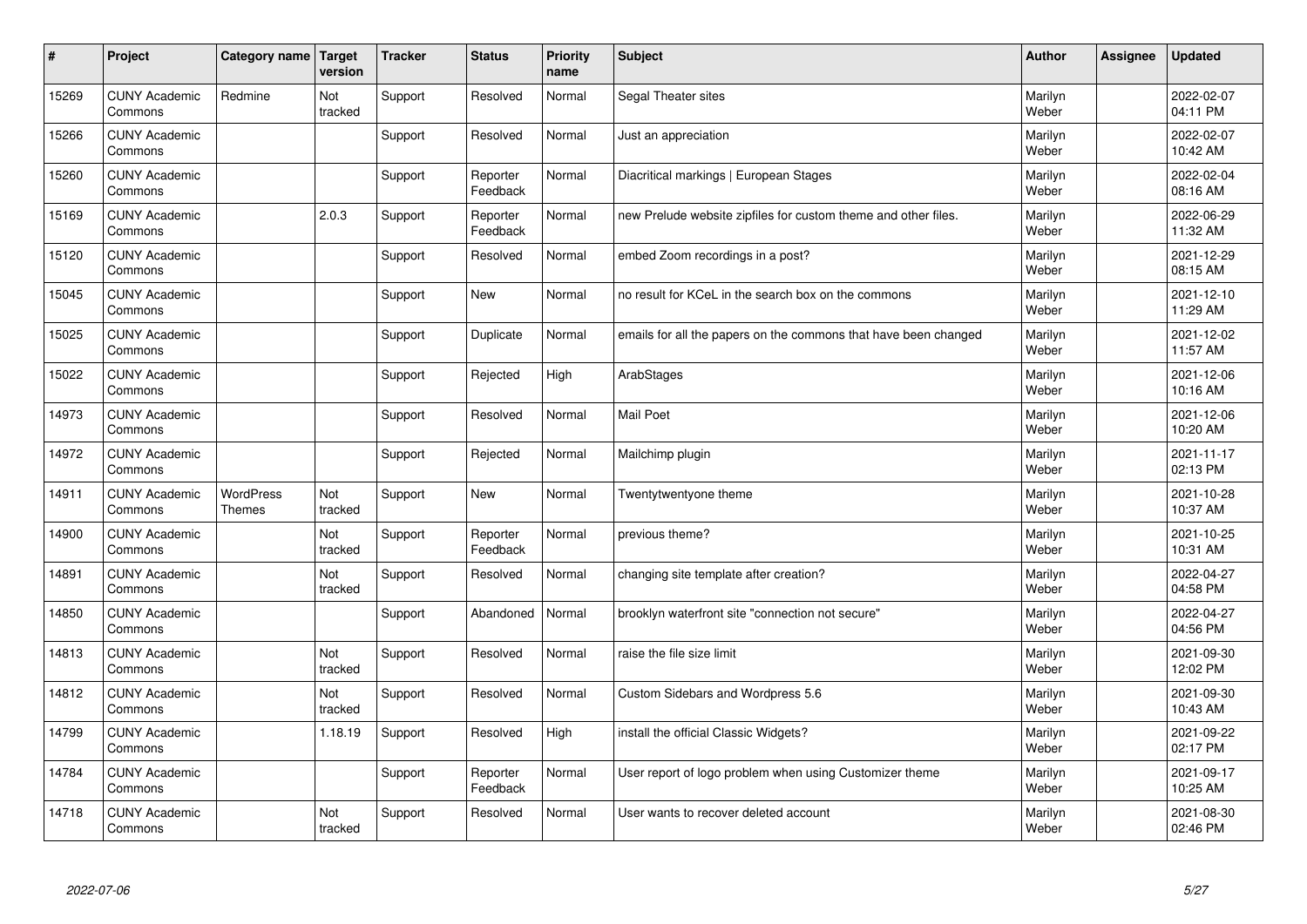| $\vert$ # | Project                         | Category name   Target     | version        | <b>Tracker</b> | <b>Status</b>        | <b>Priority</b><br>name | <b>Subject</b>                               | <b>Author</b>    | <b>Assignee</b> | <b>Updated</b>         |
|-----------|---------------------------------|----------------------------|----------------|----------------|----------------------|-------------------------|----------------------------------------------|------------------|-----------------|------------------------|
| 14711     | <b>CUNY Academic</b><br>Commons |                            |                | Support        | Rejected             | Normal                  | Custom Facebook Feed plugin problem          | Marilyn<br>Weber |                 | 2022-04-27<br>04:29 PM |
| 14625     | <b>CUNY Academic</b><br>Commons |                            | Not<br>tracked | Support        | Rejected             | Normal                  | image won't appear in slideshow.             | Marilyn<br>Weber |                 | 2021-07-27<br>10:33 AM |
| 14606     | <b>CUNY Academic</b><br>Commons | <b>WordPress</b><br>(misc) | Not<br>tracked | Support        | Rejected             | Normal                  | calendar wrong month                         | Marilyn<br>Weber |                 | 2021-07-23<br>12:11 PM |
| 14594     | <b>CUNY Academic</b><br>Commons |                            | Not<br>tracked | Support        | Resolved             | Normal                  | Administration email verification?           | Marilyn<br>Weber |                 | 2021-07-12<br>11:40 AM |
| 14534     | <b>CUNY Academic</b><br>Commons | WordPress<br>Plugins       | 1.18.12        | Support        | Resolved             | Normal                  | Share This Image plugin?                     | Marilyn<br>Weber |                 | 2021-06-08<br>11:50 AM |
| 14404     | <b>CUNY Academic</b><br>Commons |                            | Not<br>tracked | Support        | Resolved             | Normal                  | blocked IP of user?                          | Marilyn<br>Weber |                 | 2021-05-10<br>01:00 PM |
| 14398     | <b>CUNY Academic</b><br>Commons |                            | Not<br>tracked | Support        | Reporter<br>Feedback | Normal                  | Events plug-in notification problem          | Marilyn<br>Weber |                 | 2021-05-11<br>11:21 AM |
| 14389     | <b>CUNY Academic</b><br>Commons |                            |                | Support        | Abandoned            | Normal                  | WebflowIO?                                   | Marilyn<br>Weber |                 | 2021-09-14<br>10:45 AM |
| 14378     | <b>CUNY Academic</b><br>Commons |                            | Not<br>tracked | Support        | Resolved             | Normal                  | <b>PPTX</b> files unfetchable                | Marilyn<br>Weber |                 | 2021-05-11<br>11:25 AM |
| 14369     | <b>CUNY Academic</b><br>Commons | WordPress -<br>Media       | Not<br>tracked | Support        | Resolved             | Normal                  | renewed problem with ppsx files              | Marilyn<br>Weber |                 | 2021-04-27<br>12:44 PM |
| 14360     | <b>CUNY Academic</b><br>Commons |                            |                | Support        | Rejected             | Normal                  | danielgerouldarchives.org?                   | Marilyn<br>Weber |                 | 2021-04-27<br>10:42 AM |
| 14270     | <b>CUNY Academic</b><br>Commons | WordPress<br>Themes        | 1.18.8         | Support        | Resolved             | Normal                  | grid theme?                                  | Marilyn<br>Weber |                 | 2021-04-13<br>11:20 AM |
| 14246     | <b>CUNY Academic</b><br>Commons |                            | 1.18.8         | Support        | Resolved             | Normal                  | 'Weekly jQuery Migrate Status Update"        | Marilyn<br>Weber |                 | 2021-04-13<br>11:08 AM |
| 14242     | <b>CUNY Academic</b><br>Commons |                            |                | Support        | Resolved             | Normal                  | LAILAC site missing content                  | Marilyn<br>Weber |                 | 2021-03-27<br>08:40 AM |
| 14148     | <b>CUNY Academic</b><br>Commons |                            |                | Support        | Abandoned            | Normal                  | post notification problem                    | Marilyn<br>Weber |                 | 2021-09-14<br>10:43 AM |
| 14074     | <b>CUNY Academic</b><br>Commons | <b>WordPress</b><br>(misc) | Not<br>tracked | Support        | Reporter<br>Feedback | Normal                  | page password protection problem             | Marilyn<br>Weber |                 | 2021-03-02<br>11:03 AM |
| 14016     | <b>CUNY Academic</b><br>Commons |                            |                | Support        | Rejected             | Normal                  | PDFs not downloading                         | Marilyn<br>Weber |                 | 2021-02-22<br>11:00 AM |
| 13975     | <b>CUNY Academic</b><br>Commons | Social Paper               | Not<br>tracked | Support        | Reporter<br>Feedback | Normal                  | can't approve comments on Social Paper paper | Marilyn<br>Weber |                 | 2021-02-12<br>09:33 AM |
| 13958     | <b>CUNY Academic</b><br>Commons |                            | 1.18.4         | Support        | Resolved             | Normal                  | calendar widget problem                      | Marilyn<br>Weber |                 | 2021-02-09<br>11:05 AM |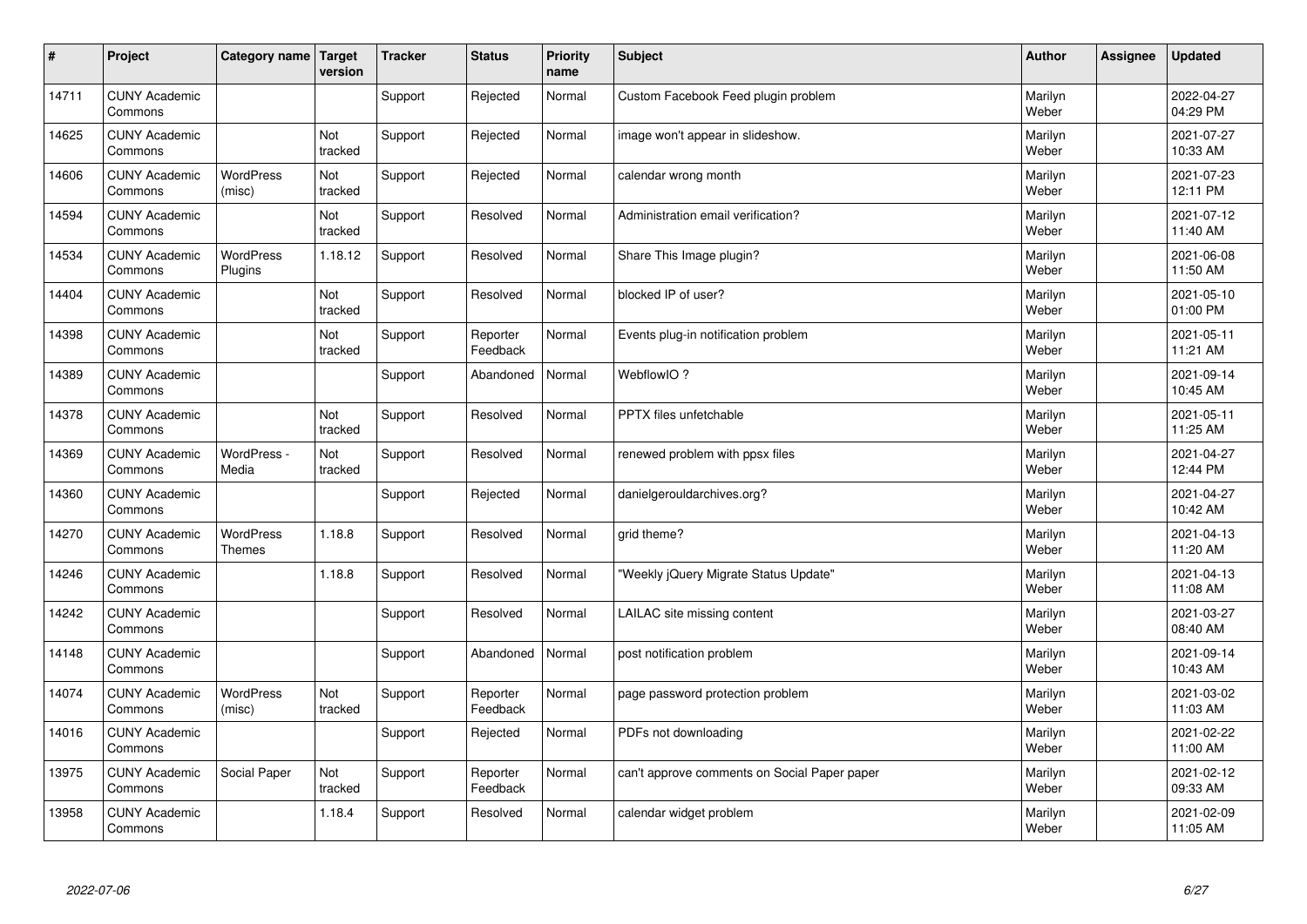| $\sharp$ | Project                         | Category name                     | Target<br>version | <b>Tracker</b> | <b>Status</b>        | <b>Priority</b><br>name | <b>Subject</b>                            | <b>Author</b>    | Assignee | <b>Updated</b>         |
|----------|---------------------------------|-----------------------------------|-------------------|----------------|----------------------|-------------------------|-------------------------------------------|------------------|----------|------------------------|
| 13944    | <b>CUNY Academic</b><br>Commons | <b>WordPress</b><br>Plugins       | 1.18.4            | Support        | Resolved             | Normal                  | 3D FlipBook request                       | Marilyn<br>Weber |          | 2021-02-09<br>11:05 AM |
| 13935    | <b>CUNY Academic</b><br>Commons | <b>WordPress</b><br>Plugins       | 1.18.4            | Support        | Resolved             | Low                     | Add Users sidebar widget not working      | Marilyn<br>Weber |          | 2021-02-09<br>11:05 AM |
| 13918    | <b>CUNY Academic</b><br>Commons |                                   | Not<br>tracked    | Support        | Rejected             | Normal                  | MailPoet Newsletters Premium plugin       | Marilyn<br>Weber |          | 2021-02-09<br>11:01 AM |
| 13916    | <b>CUNY Academic</b><br>Commons |                                   |                   | Support        | Rejected             | Normal                  | <b>Custom Sidebars</b>                    | Marilyn<br>Weber |          | 2021-02-23<br>10:45 AM |
| 13846    | <b>CUNY Academic</b><br>Commons | <b>WordPress</b><br>Plugins       | 1.18.3            | Support        | Resolved             | Normal                  | Yoast SEO plugin problem                  | Marilyn<br>Weber |          | 2021-01-19<br>05:34 PM |
| 13826    | <b>CUNY Academic</b><br>Commons |                                   |                   | Support        | Resolved             | Normal                  | January 14th                              | Marilyn<br>Weber |          | 2021-01-26<br>04:26 PM |
| 13783    | <b>CUNY Academic</b><br>Commons |                                   | 1.18.2            | Support        | Resolved             | Normal                  | new CUNY OneSearch url                    | Marilyn<br>Weber |          | 2021-01-14<br>04:53 PM |
| 13741    | <b>CUNY Academic</b><br>Commons | <b>WordPress</b><br>Plugins       | 1.18.3            | Support        | Resolved             | Normal                  | Ensemble Video Plugin                     | Marilyn<br>Weber |          | 2021-01-26<br>04:43 PM |
| 13738    | <b>CUNY Academic</b><br>Commons |                                   | 1.18.1            | Support        | Resolved             | Normal                  | theme requests from a non-CUY person      | Marilyn<br>Weber |          | 2020-12-23<br>11:34 AM |
| 13710    | <b>CUNY Academic</b><br>Commons |                                   | Not<br>tracked    | Support        | Resolved             | Normal                  | small change to Hosting Partner Handbook  | Marilyn<br>Weber |          | 2020-12-16<br>04:29 PM |
| 13637    | <b>CUNY Academic</b><br>Commons |                                   |                   | Support        | Abandoned            | Normal                  | All-in-One Migration plugin request       | Marilyn<br>Weber |          | 2020-12-08<br>10:46 AM |
| 13596    | <b>CUNY Academic</b><br>Commons |                                   |                   | Support        | Abandoned            | Normal                  | invited as Author but show as Contributor | Marilyn<br>Weber |          | 2021-09-14<br>10:41 AM |
| 13584    | <b>CUNY Academic</b><br>Commons |                                   |                   | Support        | Abandoned            | Normal                  | Graphy theme question                     | Marilyn<br>Weber |          | 2021-09-14<br>10:41 AM |
| 13541    | <b>CUNY Academic</b><br>Commons |                                   | Not<br>tracked    | Support        | Resolved             | Normal                  | add a page template to OER site.          | Marilyn<br>Weber |          | 2020-11-11<br>11:12 AM |
| 13512    | <b>CUNY Academic</b><br>Commons | <b>WordPress</b><br><b>Themes</b> | 1.17.7            | Support        | Resolved             | Normal                  | theme update                              | Marilyn<br>Weber |          | 2020-11-16<br>04:46 PM |
| 13441    | <b>CUNY Academic</b><br>Commons |                                   | 1.17.5            | Support        | Resolved             | Normal                  | ongoing user problems with daily digests  | Marilyn<br>Weber |          | 2020-10-13<br>10:02 AM |
| 13295    | <b>CUNY Academic</b><br>Commons |                                   | Not<br>tracked    | Support        | Resolved             | Normal                  | can't find new user                       | Marilyn<br>Weber |          | 2020-09-08<br>10:18 AM |
| 13288    | <b>CUNY Academic</b><br>Commons |                                   |                   | Support        | Abandoned            | Normal                  | log in problems on iPhone 6               | Marilyn<br>Weber |          | 2020-10-27<br>10:26 AM |
| 13255    | <b>CUNY Academic</b><br>Commons |                                   | Not<br>tracked    | Support        | Reporter<br>Feedback | Normal                  | Accessibility problems                    | Marilyn<br>Weber |          | 2020-09-01<br>05:48 PM |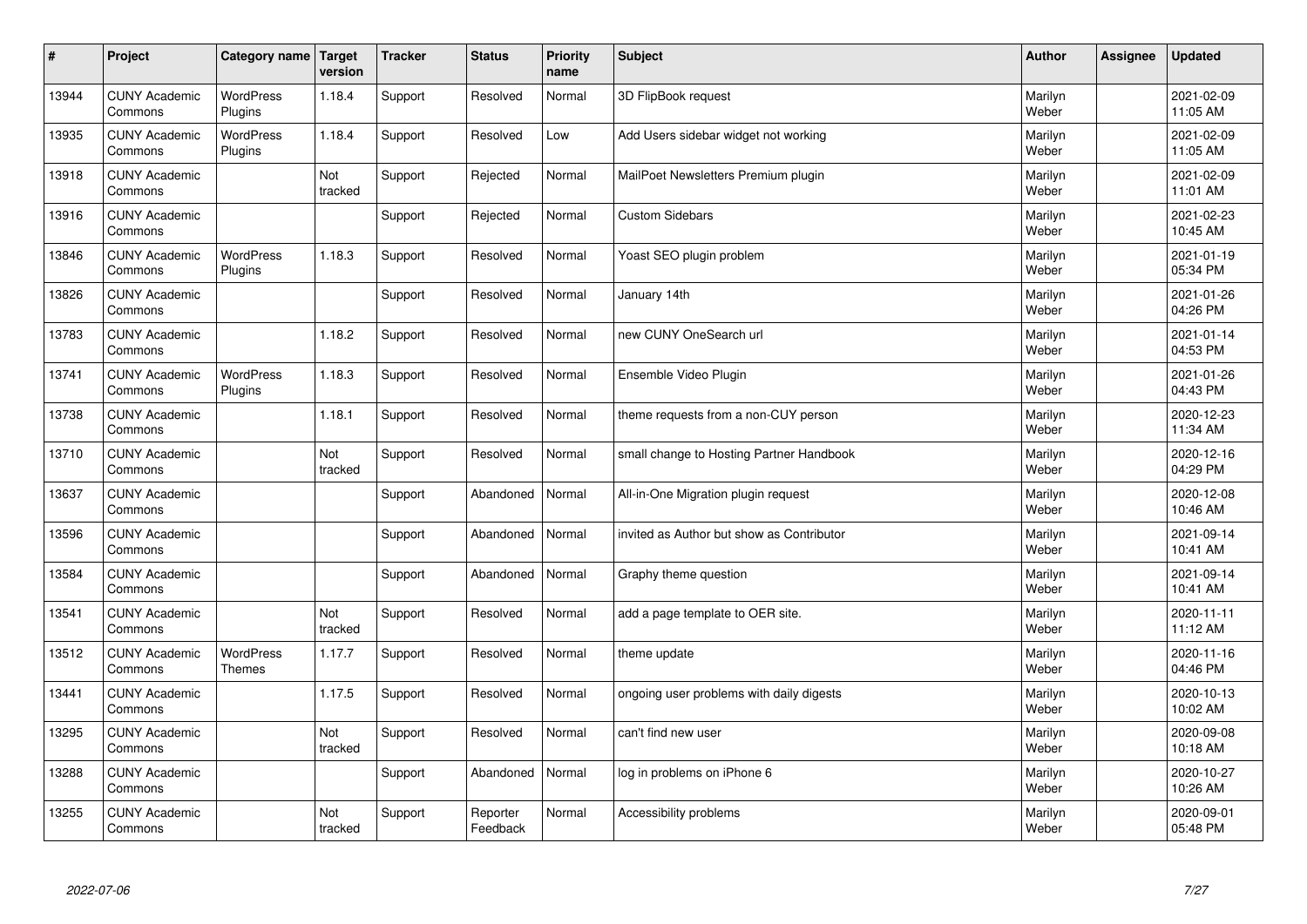| #     | Project                         | Category name                     | Target<br>version | <b>Tracker</b> | <b>Status</b>        | <b>Priority</b><br>name | <b>Subject</b>                                                       | <b>Author</b>    | Assignee | <b>Updated</b>         |
|-------|---------------------------------|-----------------------------------|-------------------|----------------|----------------------|-------------------------|----------------------------------------------------------------------|------------------|----------|------------------------|
| 13217 | <b>CUNY Academic</b><br>Commons |                                   |                   | Support        | Rejected             | Normal                  | upload recordings of our past webinars?                              | Marilyn<br>Weber |          | 2020-08-25<br>07:56 AM |
| 13201 | <b>CUNY Academic</b><br>Commons |                                   |                   | Support        | Rejected             | Low                     | PDF embedder                                                         | Marilyn<br>Weber |          | 2020-09-29<br>11:37 AM |
| 13185 | <b>CUNY Academic</b><br>Commons | <b>WordPress</b><br><b>Themes</b> | 1.17.2            | Support        | Resolved             | Normal                  | Less theme?                                                          | Marilyn<br>Weber |          | 2020-08-25<br>11:26 AM |
| 13184 | <b>CUNY Academic</b><br>Commons | <b>WordPress</b><br>Plugins       | 1.17.2            | Support        | Resolved             | Normal                  | google translate plugin                                              | Marilyn<br>Weber |          | 2020-08-25<br>11:36 AM |
| 13173 | <b>CUNY Academic</b><br>Commons | Group Library                     | 1.17.1            | Support        | Resolved             | High                    | all uploads to the library are silent                                | Marilyn<br>Weber |          | 2020-08-10<br>04:12 PM |
| 13169 | <b>CUNY Academic</b><br>Commons |                                   | 1.17.4            | Support        | Rejected             | Normal                  | footer logo image has no alt-text                                    | Marilyn<br>Weber |          | 2020-09-22<br>10:18 AM |
| 13160 | <b>CUNY Academic</b><br>Commons |                                   |                   | Support        | Rejected             | Normal                  | site not working on iphone                                           | Marilyn<br>Weber |          | 2020-08-25<br>10:58 AM |
| 13138 | <b>CUNY Academic</b><br>Commons | Group Library                     | Not<br>tracked    | Support        | Resolved             | Normal                  | moving Library contents for Steve Brier                              | Marilyn<br>Weber |          | 2020-08-03<br>04:00 PM |
| 13134 | <b>CUNY Academic</b><br>Commons | Site cloning                      | 1.17.1            | Support        | Resolved             | Normal                  | New site (a clone) point to old dashboard                            | Marilyn<br>Weber |          | 2020-08-12<br>03:22 PM |
| 13121 | <b>CUNY Academic</b><br>Commons |                                   |                   | Support        | Rejected             | Normal                  | embed a DropBox Paper file                                           | Marilyn<br>Weber |          | 2020-08-25<br>10:56 AM |
| 13091 | <b>CUNY Academic</b><br>Commons |                                   | 1.17.0            | Support        | Resolved             | Normal                  | problem with latex (math equations)                                  | Marilyn<br>Weber |          | 2020-07-28<br>11:09 AM |
| 13065 | <b>CUNY Academic</b><br>Commons |                                   | Not<br>tracked    | Support        | Resolved             | Normal                  | can't invite new user to group                                       | Marilyn<br>Weber |          | 2020-07-22<br>04:24 PM |
| 13034 | <b>CUNY Academic</b><br>Commons |                                   | Not<br>tracked    | Support        | Reporter<br>Feedback | Normal                  | a site is asking people to join the Commons to get a download        | Marilyn<br>Weber |          | 2020-07-12<br>07:23 AM |
| 13016 | <b>CUNY Academic</b><br>Commons | Shortcodes and<br>embeds          | 1.16.15           | Support        | Resolved             | Normal                  | possible to run code examples, like in Jupyter Notebooks?            | Marilyn<br>Weber |          | 2020-07-16<br>11:52 AM |
| 12986 | <b>CUNY Academic</b><br>Commons |                                   |                   | Support        | Rejected             | Normal                  | Someone is trying to create accounts using random CUNY entity emails | Marilyn<br>Weber |          | 2020-07-02<br>09:47 PM |
| 12777 | <b>CUNY Academic</b><br>Commons |                                   | 1.16.14           | Support        | Resolved             | Normal                  | request to include custom javascript into a Commons-hosted site      | Marilyn<br>Weber |          | 2020-06-16<br>04:03 PM |
| 12676 | <b>CUNY Academic</b><br>Commons | WordPress<br>Plugins              | 1.16.10           | Support        | Resolved             | Normal                  | request for Require Post Category plug-in                            | Marilyn<br>Weber |          | 2020-04-28<br>11:03 AM |
| 12515 | <b>CUNY Academic</b><br>Commons | cuny.is                           | 1.16.7            | Support        | Resolved             | Normal                  | AJAX actions on cuny.is admin page are failing                       | Marilyn<br>Weber |          | 2020-03-10<br>11:57 AM |
| 12393 | <b>CUNY Academic</b><br>Commons | <b>WordPress</b><br>(misc)        |                   | Support        | Resolved             | High                    | size limit for files                                                 | Marilyn<br>Weber |          | 2020-02-18<br>10:13 AM |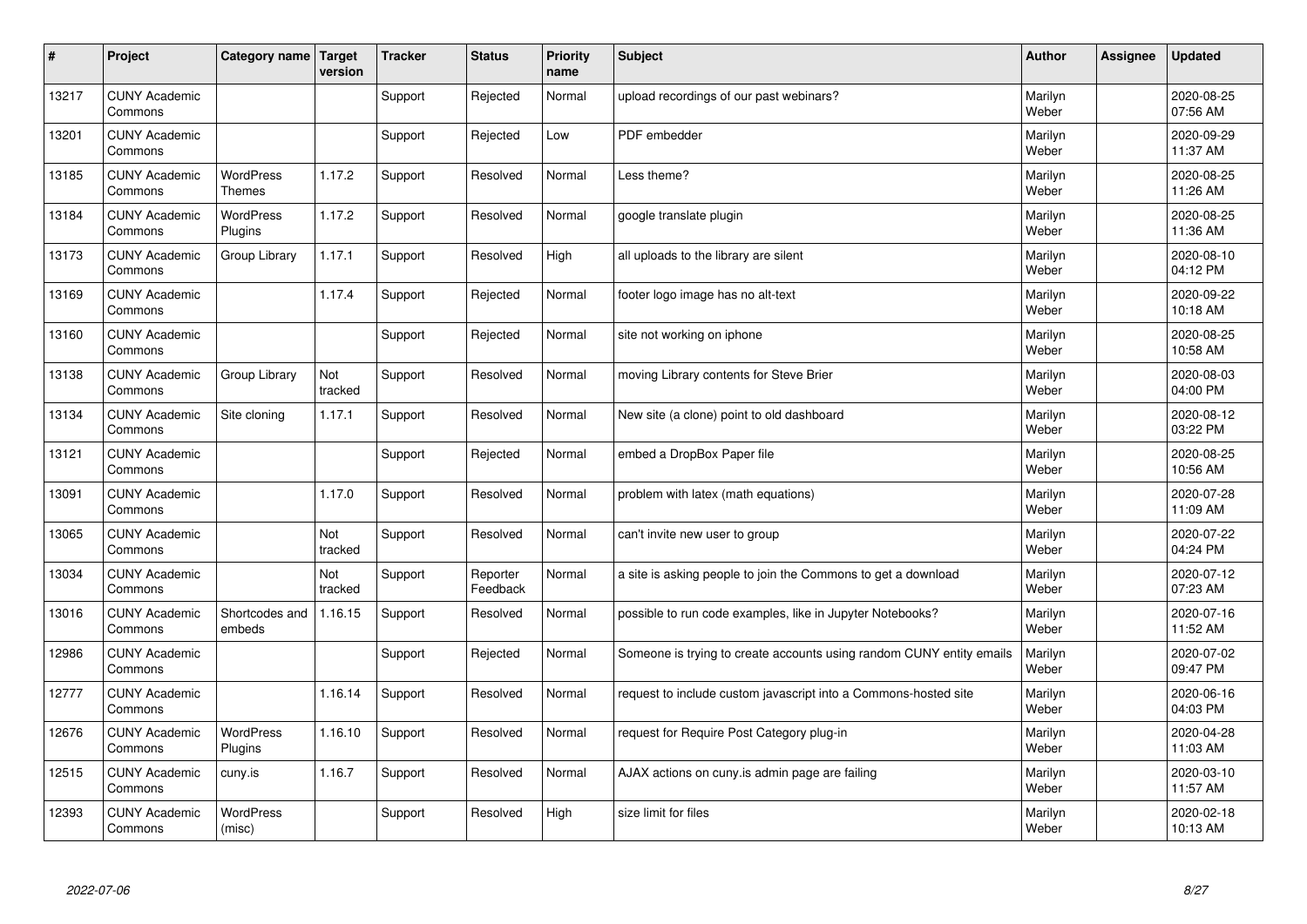| #     | Project                         | Category name                     | Target<br>version | <b>Tracker</b> | <b>Status</b>        | <b>Priority</b><br>name | <b>Subject</b>                                                                       | <b>Author</b>    | Assignee | <b>Updated</b>         |
|-------|---------------------------------|-----------------------------------|-------------------|----------------|----------------------|-------------------------|--------------------------------------------------------------------------------------|------------------|----------|------------------------|
| 12352 | <b>CUNY Academic</b><br>Commons |                                   | Not<br>tracked    | Support        | <b>New</b>           | Normal                  | "posts list" page builder block option                                               | Marilyn<br>Weber |          | 2020-02-03<br>01:29 PM |
| 12350 | <b>CUNY Academic</b><br>Commons | <b>Blogs</b><br>(BuddyPress)      | Not<br>tracked    | Support        | Reporter<br>Feedback | Normal                  | URL creation problem                                                                 | Marilyn<br>Weber |          | 2020-02-03<br>11:27 AM |
| 12205 | <b>CUNY Academic</b><br>Commons |                                   |                   | Support        | Rejected             | Normal                  | possible update to the 2019 theme?                                                   | Marilyn<br>Weber |          | 2020-01-14<br>12:08 PM |
| 12190 | <b>CUNY Academic</b><br>Commons | <b>Blogs</b><br>(BuddyPress)      | Not<br>tracked    | Support        | Resolved             | Normal                  | Site avatar in directory is not what user expects                                    | Marilyn<br>Weber |          | 2019-12-12<br>08:51 PM |
| 12176 | <b>CUNY Academic</b><br>Commons |                                   | Not<br>tracked    | Support        | Resolved             | Normal                  | Mp4s?                                                                                | Marilyn<br>Weber |          | 2019-12-05<br>11:04 AM |
| 12156 | <b>CUNY Academic</b><br>Commons | Blogs<br>(BuddyPress)             | Not<br>tracked    | Support        | Resolved             | Normal                  | My Sites list (Commons Profile or Sites directory) doesn't match toolbar<br>dropdown | Marilyn<br>Weber |          | 2019-12-11<br>10:20 AM |
| 12137 | <b>CUNY Academic</b><br>Commons | <b>WordPress</b><br><b>Themes</b> | Not<br>tracked    | Support        | Resolved             | Normal                  | media player problem                                                                 | Marilyn<br>Weber |          | 2019-12-12<br>08:52 PM |
| 11977 | <b>CUNY Academic</b><br>Commons |                                   | Not<br>tracked    | Support        | Resolved             | Normal                  | please remove me from many sites                                                     | Marilyn<br>Weber |          | 2019-11-21<br>01:05 PM |
| 11976 | <b>CUNY Academic</b><br>Commons | <b>WordPress</b><br><b>Themes</b> | Not<br>tracked    | Support        | Resolved             | Normal                  | ColorMag request                                                                     | Marilyn<br>Weber |          | 2021-02-01<br>10:25 AM |
| 11961 | <b>CUNY Academic</b><br>Commons | Membership                        | Not<br>tracked    | Support        | Resolved             | Normal                  | switch email for student user                                                        | Marilyn<br>Weber |          | 2019-10-09<br>01:56 PM |
| 11922 | <b>CUNY Academic</b><br>Commons | Membership                        | Not<br>tracked    | Support        | Resolved             | Normal                  | https://commons.gc.cuny.edu/members/cunyhealthequity/                                | Marilyn<br>Weber |          | 2019-10-02<br>04:05 PM |
| 11915 | <b>CUNY Academic</b><br>Commons |                                   | Not<br>tracked    | Support        | Resolved             | Normal                  | User not in list                                                                     | Marilyn<br>Weber |          | 2019-10-28<br>10:13 AM |
| 11912 | <b>CUNY Academic</b><br>Commons |                                   |                   | Support        | Resolved             | Normal                  | influence search results?                                                            | Marilyn<br>Weber |          | 2020-02-11<br>10:51 AM |
| 11907 | <b>CUNY Academic</b><br>Commons | <b>Public Portfolio</b>           | 1.15.13           | Support        | Resolved             | Normal                  | more publications problems (in profile)                                              | Marilyn<br>Weber |          | 2019-11-04<br>11:16 AM |
| 11896 | <b>CUNY Academic</b><br>Commons |                                   | Not<br>tracked    | Support        | Resolved             | Normal                  | https://thenurseswritingproject.commons.gc.cuny.edu                                  | Marilyn<br>Weber |          | 2019-09-24<br>08:09 AM |
| 11848 | <b>CUNY Academic</b><br>Commons |                                   | Not<br>tracked    | Support        | Hold                 | Normal                  | a Dean of Faculty wants to share a large file                                        | Marilyn<br>Weber |          | 2019-09-24<br>08:44 AM |
| 11832 | <b>CUNY Academic</b><br>Commons | WordPress<br>Plugins              | 1.15.11           | Support        | Resolved             | Normal                  | Yoast SEO premium for sexgenlab.org                                                  | Marilyn<br>Weber |          | 2019-10-08<br>11:22 AM |
| 11813 | <b>CUNY Academic</b><br>Commons | <b>WordPress</b><br>Plugins       | 1.15.9            | Support        | Resolved             | Normal                  | 'Change Password Protected Message" plugin requests                                  | Marilyn<br>Weber |          | 2019-09-10<br>05:57 PM |
| 11811 | <b>CUNY Academic</b><br>Commons |                                   | Not<br>tracked    | Support        | Duplicate            | Normal                  | Content of Publications widget on profile page being erased on save                  | Marilyn<br>Weber |          | 2019-10-08<br>11:16 AM |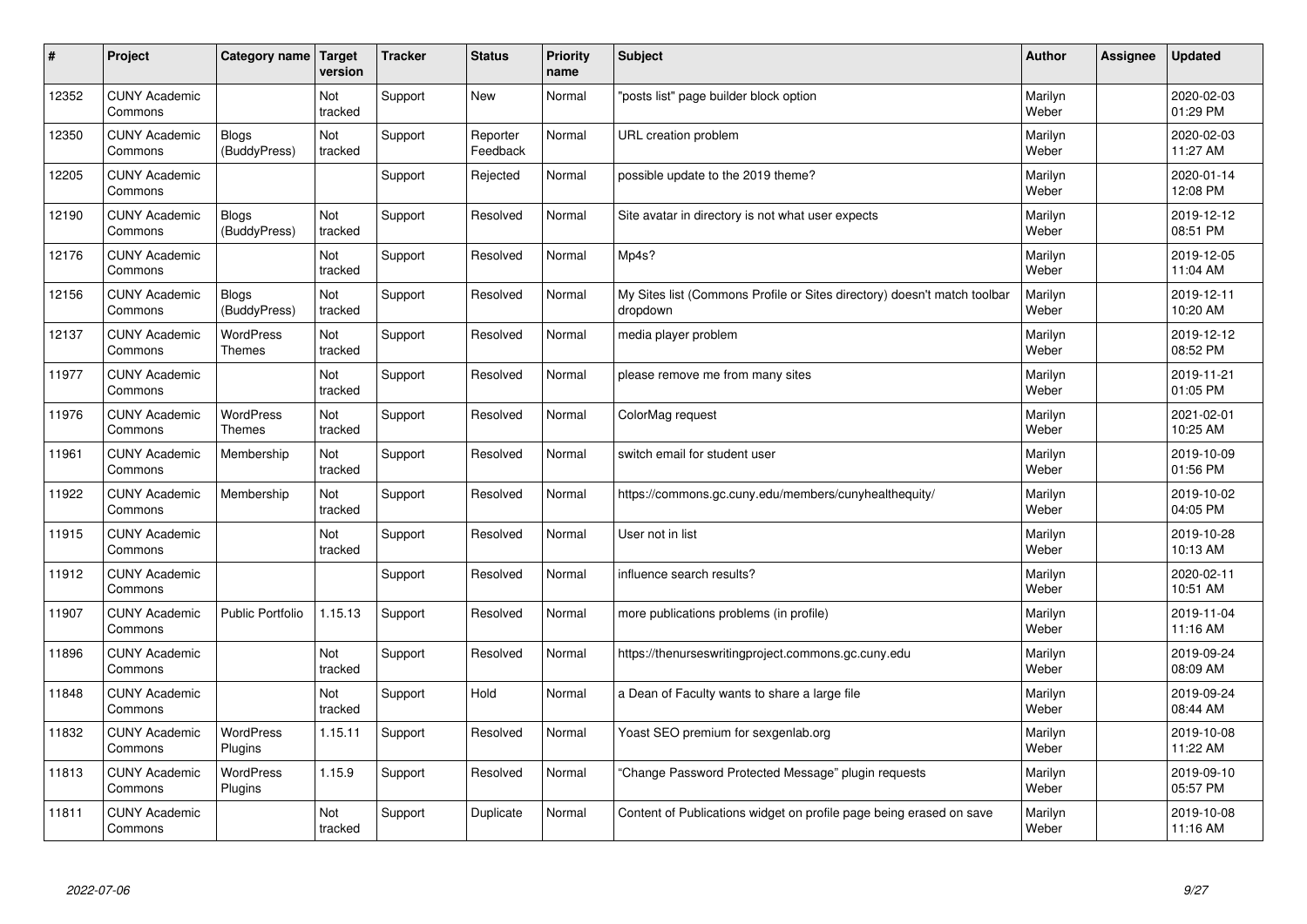| $\vert$ # | Project                         | Category name   Target            | version        | <b>Tracker</b> | <b>Status</b>        | <b>Priority</b><br>name | <b>Subject</b>                                                                                         | <b>Author</b>    | Assignee | <b>Updated</b>         |
|-----------|---------------------------------|-----------------------------------|----------------|----------------|----------------------|-------------------------|--------------------------------------------------------------------------------------------------------|------------------|----------|------------------------|
| 11787     | <b>CUNY Academic</b><br>Commons |                                   | Not<br>tracked | Support        | Reporter<br>Feedback | Normal                  | automated comments notifications on ZenDesk                                                            | Marilyn<br>Weber |          | 2019-08-26<br>06:18 PM |
| 11771     | <b>CUNY Academic</b><br>Commons |                                   | Not<br>tracked | Support        | Reporter<br>Feedback | Normal                  | post displays in sections                                                                              | Marilyn<br>Weber |          | 2019-08-20<br>10:34 AM |
| 11665     | <b>CUNY Academic</b><br>Commons |                                   |                | Support        | Resolved             | Immediate               | "My Groups" conflating two groups                                                                      | Marilyn<br>Weber |          | 2019-07-24<br>10:43 PM |
| 11650     | <b>CUNY Academic</b><br>Commons |                                   | Not<br>tracked | Support        | Resolved             | Normal                  | https://commons.gc.cuny.edu/groups/introduction-to-literary-studies-engl<br>ish-252-at-hunter-college/ | Marilyn<br>Weber |          | 2019-07-18<br>02:28 PM |
| 11647     | <b>CUNY Academic</b><br>Commons |                                   | 1.15.6         | Support        | Resolved             | Normal                  | <b>Tribulant Newsletters update</b>                                                                    | Marilyn<br>Weber |          | 2019-07-18<br>02:27 PM |
| 11609     | <b>CUNY Academic</b><br>Commons |                                   | 1.15.5         | Support        | Resolved             | Normal                  | Mixed Content flag                                                                                     | Marilyn<br>Weber |          | 2019-06-27<br>06:54 PM |
| 11519     | <b>CUNY Academic</b><br>Commons |                                   | Not<br>tracked | Support        | Assigned             | Normal                  | comment option not appearing                                                                           | Marilyn<br>Weber |          | 2019-09-24<br>10:28 AM |
| 11516     | <b>CUNY Academic</b><br>Commons | Membership                        | Not<br>tracked | Support        | Resolved             | Normal                  | request for email change                                                                               | Marilyn<br>Weber |          | 2019-06-04<br>01:48 PM |
| 11509     | <b>CUNY Academic</b><br>Commons |                                   | Not<br>tracked | Support        | Reporter<br>Feedback | Normal                  | deleted Page causing a Menu problem?                                                                   | Marilyn<br>Weber |          | 2019-06-04<br>09:54 AM |
| 11267     | <b>CUNY Academic</b><br>Commons |                                   |                | Support        | Rejected             | Normal                  | signing up with a nonCUNY signup code from the Register page                                           | Marilyn<br>Weber |          | 2019-03-26<br>03:00 PM |
| 11233     | <b>CUNY Academic</b><br>Commons |                                   | 1.14.9         | Support        | Resolved             | Normal                  | Hotjar ?                                                                                               | Marilyn<br>Weber |          | 2019-03-26<br>12:10 PM |
| 11225     | <b>CUNY Academic</b><br>Commons |                                   | Not<br>tracked | Support        | Resolved             | Normal                  | bulk upload?                                                                                           | Marilyn<br>Weber |          | 2019-09-18<br>10:31 AM |
| 11217     | <b>CUNY Academic</b><br>Commons | Membership                        | Not<br>tracked | Support        | Resolved             | Normal                  | Another email update                                                                                   | Marilyn<br>Weber |          | 2019-03-12<br>03:37 PM |
| 11211     | <b>CUNY Academic</b><br>Commons | <b>WordPress</b><br><b>Themes</b> | 1.14.8         | Support        | Resolved             | Normal                  | user needs to edit the HTML coding                                                                     | Marilyn<br>Weber |          | 2019-03-12<br>11:20 AM |
| 11210     | <b>CUNY Academic</b><br>Commons | Membership                        | Not<br>tracked | Support        | Resolved             | Normal                  | Please change the email                                                                                | Marilyn<br>Weber |          | 2019-03-11<br>04:16 PM |
| 11198     | <b>CUNY Academic</b><br>Commons |                                   | Not<br>tracked | Support        | Resolved             | Normal                  | former CUNY employee                                                                                   | Marilyn<br>Weber |          | 2019-03-07<br>02:21 PM |
| 11147     | <b>CUNY Academic</b><br>Commons | Membership                        | Not<br>tracked | Support        | Resolved             | Normal                  | employee email change                                                                                  | Marilyn<br>Weber |          | 2019-03-12<br>03:58 PM |
| 11127     | <b>CUNY Academic</b><br>Commons | Membership                        | Not<br>tracked | Support        | Resolved             | Normal                  | user with new campus affiliation                                                                       | Marilyn<br>Weber |          | 2019-02-19<br>02:09 PM |
| 11091     | <b>CUNY Academic</b><br>Commons | <b>BuddyPress</b><br><b>Docs</b>  | 1.14.7         | Support        | Resolved             | Normal                  | word limit for comments on a group doc?                                                                | Marilyn<br>Weber |          | 2019-02-26<br>02:04 PM |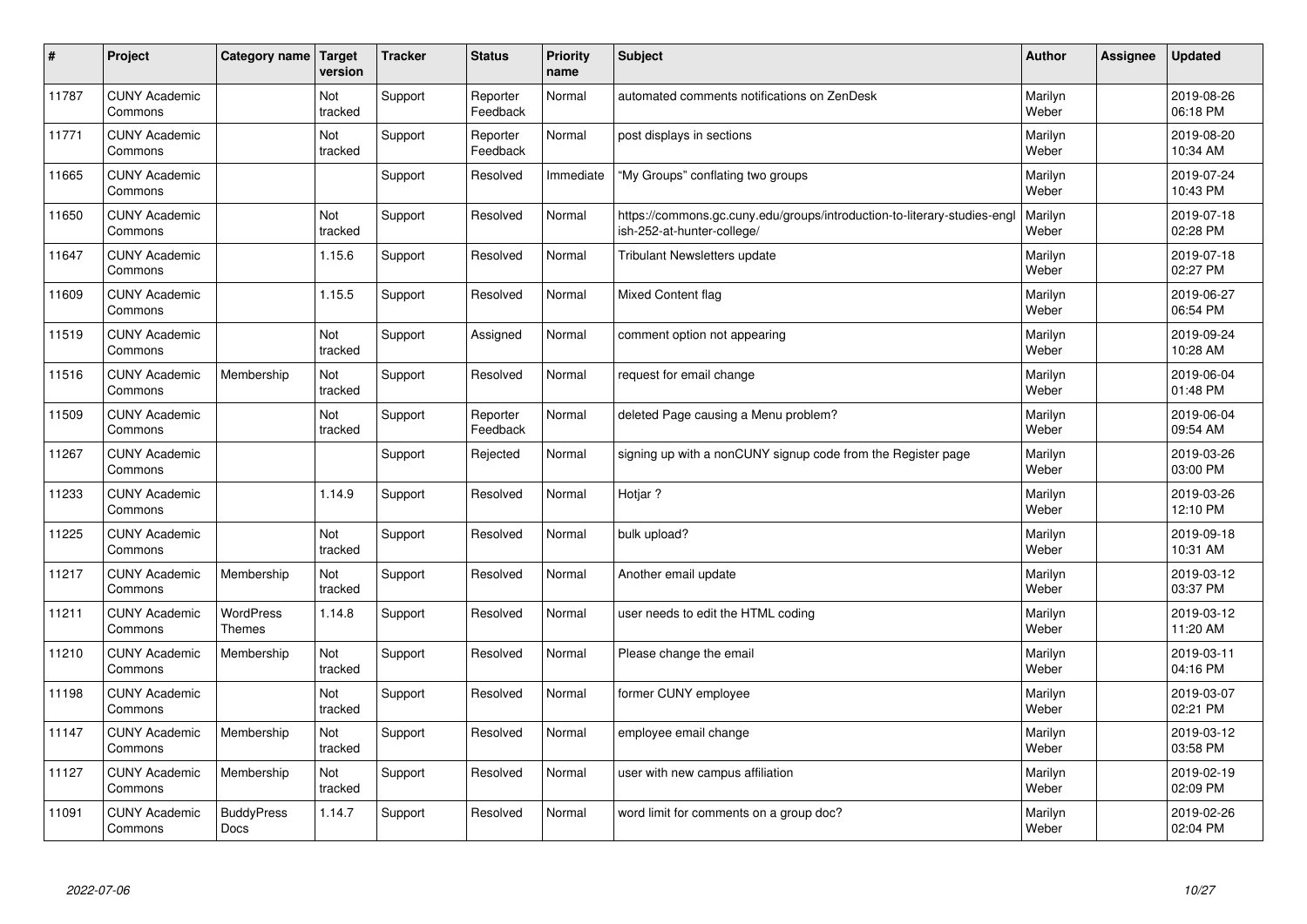| $\sharp$ | Project                         | Category name         | Target<br>version | <b>Tracker</b> | <b>Status</b>        | <b>Priority</b><br>name | <b>Subject</b>                                       | <b>Author</b>    | Assignee | <b>Updated</b>         |
|----------|---------------------------------|-----------------------|-------------------|----------------|----------------------|-------------------------|------------------------------------------------------|------------------|----------|------------------------|
| 11031    | <b>CUNY Academic</b><br>Commons |                       | Not<br>tracked    | Support        | Resolved             | Normal                  | new group with seemingly old topics                  | Marilyn<br>Weber |          | 2019-02-11<br>12:17 PM |
| 11017    | <b>CUNY Academic</b><br>Commons |                       | Not<br>tracked    | Support        | Resolved             | Normal                  | site didn't save?                                    | Marilyn<br>Weber |          | 2019-01-25<br>03:47 PM |
| 11006    | <b>CUNY Academic</b><br>Commons | Groups (misc)         | 1.14.6            | Support        | Resolved             | Normal                  | removing members from a group isn't working          | Marilyn<br>Weber |          | 2019-01-24<br>03:18 PM |
| 11003    | <b>CUNY Academic</b><br>Commons |                       | Not<br>tracked    | Support        | Resolved             | Normal                  | user email change                                    | Marilyn<br>Weber |          | 2019-01-24<br>02:50 PM |
| 11002    | <b>CUNY Academic</b><br>Commons |                       | Not<br>tracked    | Support        | Resolved             | Normal                  | open link in a new tab not working                   | Marilyn<br>Weber |          | 2019-06-03<br>07:57 PM |
| 10986    | <b>CUNY Academic</b><br>Commons |                       | Not<br>tracked    | Support        | Resolved             | Normal                  | PDF embedder provoking error                         | Marilyn<br>Weber |          | 2019-03-29<br>04:28 PM |
| 10941    | <b>CUNY Academic</b><br>Commons | Membership            | Not<br>tracked    | Support        | Resolved             | Normal                  | update user email                                    | Marilyn<br>Weber |          | 2019-02-13<br>02:24 PM |
| 10910    | <b>CUNY Academic</b><br>Commons | Membership            | Not<br>tracked    | Support        | Resolved             | Normal                  | request to be an admin to a prof's site              | Marilyn<br>Weber |          | 2019-01-04<br>10:45 AM |
| 10850    | <b>CUNY Academic</b><br>Commons |                       |                   | Support        | Rejected             | Normal                  | Gravity form being resent                            | Marilyn<br>Weber |          | 2018-12-20<br>10:18 PM |
| 10838    | <b>CUNY Academic</b><br>Commons |                       | 1.15.3            | Support        | Rejected             | Normal                  | two plugin/theme requests from a digital fellow      | Marilyn<br>Weber |          | 2019-06-11<br>10:31 AM |
| 10820    | <b>CUNY Academic</b><br>Commons |                       | Not<br>tracked    | Support        | Resolved             | Normal                  | retrieve deleted pages/posts                         | Marilyn<br>Weber |          | 2018-12-13<br>06:33 PM |
| 10657    | <b>CUNY Academic</b><br>Commons |                       | Not<br>tracked    | Support        | Reporter<br>Feedback | Normal                  | child theme problems                                 | Marilyn<br>Weber |          | 2018-11-08<br>01:19 PM |
| 10606    | <b>CUNY Academic</b><br>Commons | cdev.gc.cuny.ed<br>u. | Not<br>tracked    | Support        | Resolved             | Normal                  | problems with testing environment                    | Marilyn<br>Weber |          | 2018-11-02<br>10:27 AM |
| 10571    | <b>CUNY Academic</b><br>Commons |                       | Not<br>tracked    | Support        | Abandoned            | Normal                  | newsletter queue problem                             | Marilyn<br>Weber |          | 2018-12-10<br>03:58 PM |
| 10440    | <b>CUNY Academic</b><br>Commons |                       | Not<br>tracked    | Support        | Resolved             | Normal                  | Acert post problem                                   | Marilyn<br>Weber |          | 2018-12-10<br>03:57 PM |
| 10387    | <b>CUNY Academic</b><br>Commons | Membership            | Not<br>tracked    | Support        | Resolved             | Normal                  | remove user page                                     | Marilyn<br>Weber |          | 2018-09-28<br>02:26 PM |
| 10298    | <b>CUNY Academic</b><br>Commons |                       | Not<br>tracked    | Support        | Resolved             | Normal                  | RSS feed to itunes problem                           | Marilyn<br>Weber |          | 2018-12-10<br>03:57 PM |
| 10273    | <b>CUNY Academic</b><br>Commons | Registration          | Not<br>tracked    | Support        | Reporter<br>Feedback | Normal                  | users combining CF and campus address                | Marilyn<br>Weber |          | 2019-09-18<br>10:58 AM |
| 10257    | <b>CUNY Academic</b><br>Commons | Membership            | Not<br>tracked    | Support        | Resolved             | Normal                  | change the email from @login.cuny.edu to campu email | Marilyn<br>Weber |          | 2018-12-10<br>03:55 PM |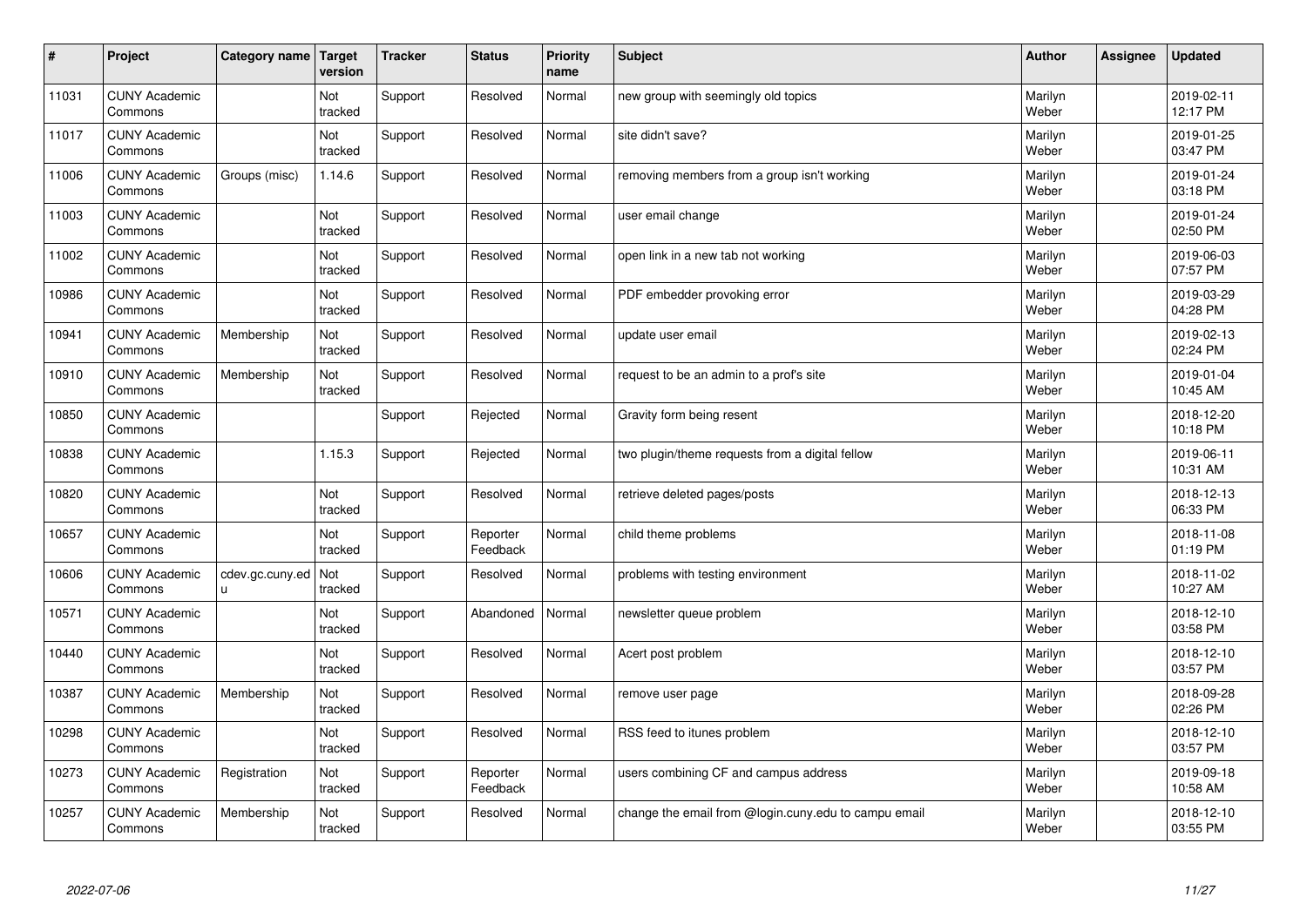| #     | Project                         | Category name                     | Target<br>version | <b>Tracker</b> | <b>Status</b> | <b>Priority</b><br>name | <b>Subject</b>                                          | <b>Author</b>    | Assignee | <b>Updated</b>         |
|-------|---------------------------------|-----------------------------------|-------------------|----------------|---------------|-------------------------|---------------------------------------------------------|------------------|----------|------------------------|
| 10240 | <b>CUNY Academic</b><br>Commons | <b>WordPress</b><br>Plugins       | 1.13.8            | Support        | Resolved      | Normal                  | require-featured-image plug-in request                  | Marilyn<br>Weber |          | 2018-08-29<br>05:15 PM |
| 10239 | <b>CUNY Academic</b><br>Commons |                                   | Not<br>tracked    | Support        | Resolved      | Normal                  | musicroombooking.commons.gc.cuny.edu                    | Marilyn<br>Weber |          | 2018-08-29<br>03:06 PM |
| 10133 | <b>CUNY Academic</b><br>Commons | <b>WordPress</b><br>(misc)        | Not<br>tracked    | Support        | Resolved      | Normal                  | two Commons sites to be migrated elsewhere              | Marilyn<br>Weber |          | 2018-12-10<br>03:54 PM |
| 10066 | <b>CUNY Academic</b><br>Commons | Membership                        | Not<br>tracked    | Support        | Resolved      | Normal                  | add me as an admin to https://pkms.commons.gc.cuny.edu/ | Marilyn<br>Weber |          | 2018-07-26<br>11:54 AM |
| 10059 | <b>CUNY Academic</b><br>Commons | <b>WordPress</b><br><b>Themes</b> | Not<br>tracked    | Support        | Resolved      | Normal                  | Magazine Premium theme for new site                     | Marilyn<br>Weber |          | 2020-02-17<br>03:39 PM |
| 10006 | <b>CUNY Academic</b><br>Commons | Membership                        | Not<br>tracked    | Support        | Resolved      | Normal                  | another email change request                            | Marilyn<br>Weber |          | 2018-07-13<br>12:36 PM |
| 9996  | <b>CUNY Academic</b><br>Commons | Membership                        | Not<br>tracked    | Support        | Rejected      | Normal                  | user email change request                               | Marilyn<br>Weber |          | 2018-07-16<br>10:49 AM |
| 9955  | <b>CUNY Academic</b><br>Commons | <b>WordPress</b><br>Plugins       | 1.13.4            | Support        | Rejected      | Normal                  | docx converter plugin?                                  | Marilyn<br>Weber |          | 2018-06-26<br>11:39 AM |
| 9889  | <b>CUNY Academic</b><br>Commons |                                   | Not<br>tracked    | Support        | Resolved      | Normal                  | remove comments from activity feed?                     | Marilyn<br>Weber |          | 2018-12-10<br>03:53 PM |
| 9888  | <b>CUNY Academic</b><br>Commons | <b>WordPress</b><br>Plugins       | 1.13.3            | Support        | Resolved      | Normal                  | Business directory Plug-in request                      | Marilyn<br>Weber |          | 2018-06-12<br>11:52 AM |
| 9886  | <b>CUNY Academic</b><br>Commons | cuny.is                           | Not<br>tracked    | Support        | Resolved      | Normal                  | cuny.is SSL                                             | Marilyn<br>Weber |          | 2018-10-26<br>02:07 PM |
| 9885  | <b>CUNY Academic</b><br>Commons |                                   |                   | Support        | Rejected      | Normal                  | Publications field problem                              | Marilyn<br>Weber |          | 2018-06-06<br>01:18 PM |
| 9834  | <b>CUNY Academic</b><br>Commons |                                   |                   | Support        | Duplicate     | Normal                  | add a "like" function                                   | Marilyn<br>Weber |          | 2018-05-25<br>10:38 AM |
| 9780  | <b>CUNY Academic</b><br>Commons |                                   | Not<br>tracked    | Support        | Resolved      | Normal                  | remove the phone number on this profile?                | Marilyn<br>Weber |          | 2018-05-15<br>10:35 AM |
| 9779  | <b>CUNY Academic</b><br>Commons | Membership                        | Not<br>tracked    | Support        | Resolved      | Normal                  | user not sure if she is registered.                     | Marilyn<br>Weber |          | 2018-12-10<br>03:53 PM |
| 9767  | <b>CUNY Academic</b><br>Commons | Registration                      | Not<br>tracked    | Support        | Resolved      | Normal                  | user deleted account but now needs one                  | Marilyn<br>Weber |          | 2018-05-11<br>02:39 PM |
| 9726  | <b>CUNY Academic</b><br>Commons | WordPress<br>Plugins              | Not<br>tracked    | Support        | Abandoned     | Normal                  | technical error on Contact page                         | Marilyn<br>Weber |          | 2018-12-10<br>03:53 PM |
| 9725  | <b>CUNY Academic</b><br>Commons |                                   | Not<br>tracked    | Support        | Resolved      | Normal                  | problems with deleting a site                           | Marilyn<br>Weber |          | 2018-05-07<br>10:24 PM |
| 9684  | <b>CUNY Academic</b><br>Commons |                                   |                   | Support        | Rejected      | Normal                  | SEO cleanup for newlaborforum.cuny.edu                  | Marilyn<br>Weber |          | 2018-04-30<br>10:29 AM |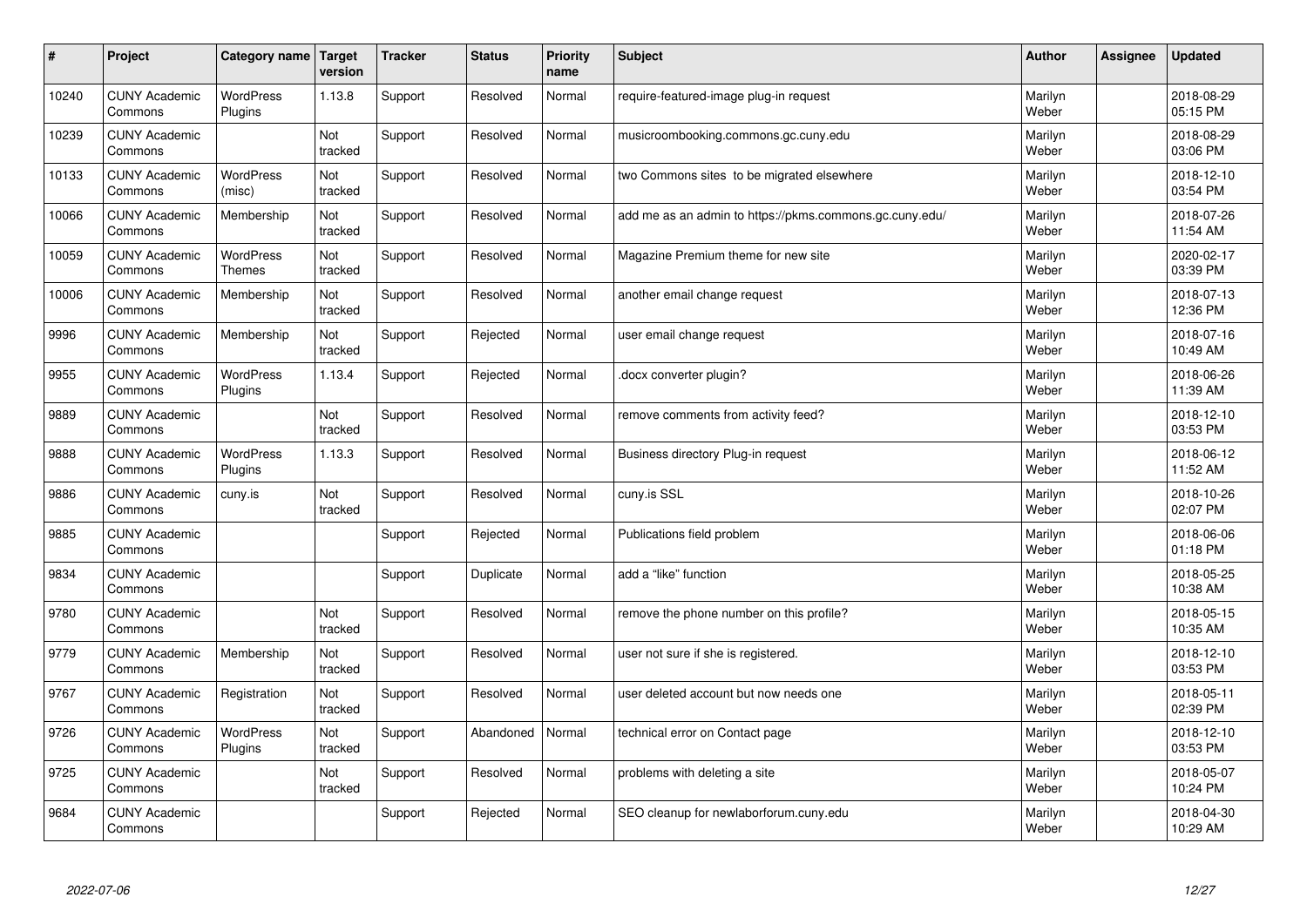| $\sharp$ | Project                         | Category name                     | Target<br>version | <b>Tracker</b> | <b>Status</b> | <b>Priority</b><br>name | <b>Subject</b>                                    | <b>Author</b>    | Assignee | <b>Updated</b>         |
|----------|---------------------------------|-----------------------------------|-------------------|----------------|---------------|-------------------------|---------------------------------------------------|------------------|----------|------------------------|
| 9604     | <b>CUNY Academic</b><br>Commons |                                   | Not<br>tracked    | Support        | Resolved      | Normal                  | I (Marilyn) can only log into cdev as teststudent | Marilyn<br>Weber |          | 2018-04-21<br>10:20 AM |
| 9587     | <b>CUNY Academic</b><br>Commons |                                   |                   | Support        | Rejected      | Normal                  | possible request for the "PDF Poster" plugin      | Marilyn<br>Weber |          | 2018-04-24<br>10:52 AM |
| 9355     | <b>CUNY Academic</b><br>Commons |                                   | Not<br>tracked    | Support        | Resolved      | Normal                  | 14gb of video?                                    | Marilyn<br>Weber |          | 2018-03-13<br>11:56 AM |
| 9223     | <b>CUNY Academic</b><br>Commons |                                   | Not<br>tracked    | Support        | Resolved      | Normal                  | moving wordpress sites                            | Marilyn<br>Weber |          | 2018-02-18<br>08:44 PM |
| 9133     | <b>CUNY Academic</b><br>Commons |                                   |                   | Support        | Duplicate     | Normal                  | webrecorder.io                                    | Marilyn<br>Weber |          | 2018-01-29<br>10:34 AM |
| 9131     | <b>CUNY Academic</b><br>Commons |                                   |                   | Support        | Resolved      | Normal                  | webrecorder.io via Firefox                        | Marilyn<br>Weber |          | 2018-01-29<br>11:11 AM |
| 9087     | <b>CUNY Academic</b><br>Commons | <b>WordPress</b><br>Plugins       | 1.12.7            | Support        | Resolved      | Normal                  | request for WP Social Sharing                     | Marilyn<br>Weber |          | 2018-01-23<br>11:17 AM |
| 9033     | <b>CUNY Academic</b><br>Commons |                                   |                   | Support        | Rejected      | Normal                  | Site search terms                                 | Marilyn<br>Weber |          | 2017-12-22<br>01:10 PM |
| 9026     | <b>CUNY Academic</b><br>Commons | <b>WordPress</b><br>Plugins       | 1.12.6            | Support        | Resolved      | Normal                  | plugin request from Carlos Guevara                | Marilyn<br>Weber |          | 2018-01-03<br>09:33 AM |
| 9004     | <b>CUNY Academic</b><br>Commons | Membership                        | Not<br>tracked    | Support        | Resolved      | Normal                  | email change request                              | Marilyn<br>Weber |          | 2017-12-14<br>12:27 PM |
| 8978     | <b>CUNY Academic</b><br>Commons | Groups (misc)                     | Not<br>tracked    | Support        | Resolved      | Normal                  | removing old groups                               | Marilyn<br>Weber |          | 2018-12-10<br>03:52 PM |
| 8941     | <b>CUNY Academic</b><br>Commons | <b>WordPress</b><br><b>Themes</b> | 1.13.1            | Support        | Resolved      | Normal                  | Theme request: ColorNews                          | Marilyn<br>Weber |          | 2018-05-08<br>10:42 AM |
| 8908     | <b>CUNY Academic</b><br>Commons | <b>WordPress</b><br>Plugins       | 1.12.2            | Support        | Resolved      | Normal                  | Plugin request from Steve Brier                   | Marilyn<br>Weber |          | 2017-11-27<br>11:39 AM |
| 8893     | <b>CUNY Academic</b><br>Commons | Social Paper                      | 1.12.1            | Support        | Resolved      | Normal                  | Social paper won't connect to group?              | Marilyn<br>Weber |          | 2017-12-11<br>01:16 PM |
| 8882     | <b>CUNY Academic</b><br>Commons |                                   | Not<br>tracked    | Support        | Resolved      | Normal                  | question about search engines                     | Marilyn<br>Weber |          | 2017-11-01<br>03:26 PM |
| 8873     | <b>CUNY Academic</b><br>Commons |                                   | Not<br>tracked    | Support        | Resolved      | Normal                  | maximum file upload size?                         | Marilyn<br>Weber |          | 2017-10-30<br>11:23 AM |
| 8855     | <b>CUNY Academic</b><br>Commons |                                   | Not<br>tracked    | Support        | Resolved      | Normal                  | another email change request                      | Marilyn<br>Weber |          | 2017-10-25<br>10:55 AM |
| 8848     | <b>CUNY Academic</b><br>Commons |                                   | Not<br>tracked    | Support        | Resolved      | Normal                  | email change request                              | Marilyn<br>Weber |          | 2017-10-24<br>11:19 AM |
| 8768     | <b>CUNY Academic</b><br>Commons |                                   | Not<br>tracked    | Support        | Resolved      | Normal                  | unsafe redirect?                                  | Marilyn<br>Weber |          | 2017-10-06<br>12:14 PM |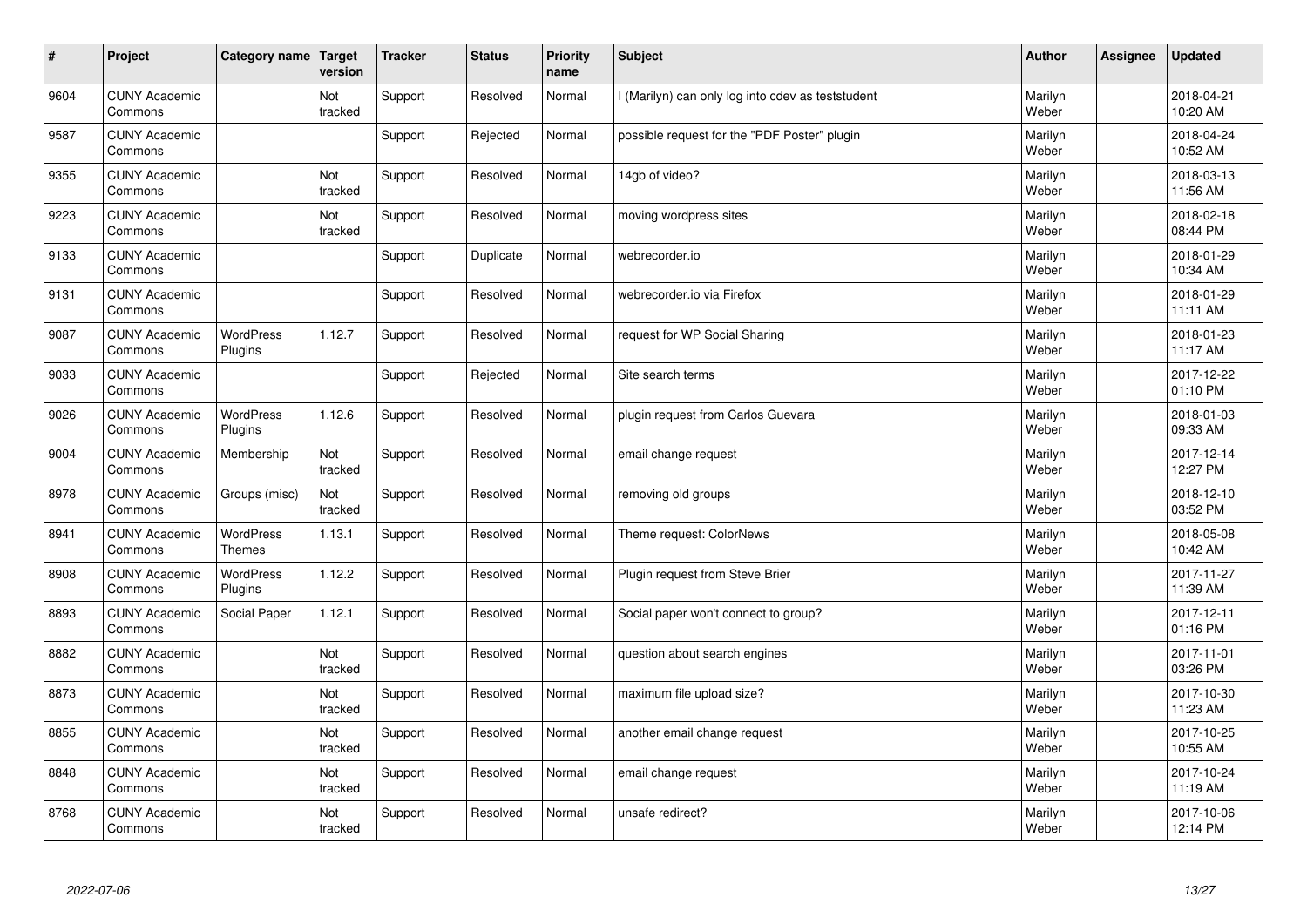| $\sharp$ | Project                         | Category name   Target      | version        | <b>Tracker</b> | <b>Status</b> | <b>Priority</b><br>name | <b>Subject</b>                                              | <b>Author</b>    | Assignee | <b>Updated</b>         |
|----------|---------------------------------|-----------------------------|----------------|----------------|---------------|-------------------------|-------------------------------------------------------------|------------------|----------|------------------------|
| 8729     | <b>CUNY Academic</b><br>Commons |                             | Not<br>tracked | Support        | Resolved      | Normal                  | email change                                                | Marilyn<br>Weber |          | 2017-09-25<br>02:14 PM |
| 8726     | <b>CUNY Academic</b><br>Commons |                             |                | Support        | Resolved      | Normal                  | Redirect problem                                            | Marilyn<br>Weber |          | 2017-09-21<br>12:14 PM |
| 8693     | <b>CUNY Academic</b><br>Commons | <b>WordPress</b><br>Plugins |                | Support        | Resolved      | Normal                  | Existing blog wants to replace Mailpoet with Newsletters    | Marilyn<br>Weber |          | 2017-09-12<br>02:24 PM |
| 8630     | <b>CUNY Academic</b><br>Commons | Membership                  | Not<br>tracked | Support        | Resolved      | Normal                  | Change in email/campus                                      | Marilyn<br>Weber |          | 2017-08-30<br>03:48 PM |
| 8577     | <b>CUNY Academic</b><br>Commons | Membership                  | Not<br>tracked | Support        | Resolved      | Normal                  | another user email change                                   | Marilyn<br>Weber |          | 2017-08-25<br>10:23 AM |
| 8576     | <b>CUNY Academic</b><br>Commons | <b>WordPress</b><br>Plugins | 1.11.11        | Support        | Resolved      | Normal                  | Digital Measures plugin request                             | Marilyn<br>Weber |          | 2017-09-01<br>03:44 PM |
| 8566     | <b>CUNY Academic</b><br>Commons | Membership                  | Not<br>tracked | Support        | Resolved      | Normal                  | user email change                                           | Marilyn<br>Weber |          | 2017-11-15<br>01:27 PM |
| 8553     | <b>CUNY Academic</b><br>Commons |                             | Not<br>tracked | Support        | Resolved      | Normal                  | storage limits?                                             | Marilyn<br>Weber |          | 2017-08-18<br>04:36 PM |
| 8531     | <b>CUNY Academic</b><br>Commons | Membership                  | Not<br>tracked | Support        | Resolved      | Normal                  | admin of https://admissions.commons.gc.cuny.edu             | Marilyn<br>Weber |          | 2017-08-15<br>04:20 PM |
| 8529     | <b>CUNY Academic</b><br>Commons |                             | Not<br>tracked | Support        | Resolved      | Normal                  | Iframe regiest?                                             | Marilyn<br>Weber |          | 2017-08-16<br>04:40 PM |
| 8481     | <b>CUNY Academic</b><br>Commons | Membership                  | Not<br>tracked | Support        | Resolved      | Normal                  | admin of http://swipanalytic.org/organizers/                | Marilyn<br>Weber |          | 2019-02-19<br>01:58 PM |
| 8471     | <b>CUNY Academic</b><br>Commons |                             | Not<br>tracked | Support        | Resolved      | Normal                  | admin at https://commons.gc.cuny.edu/                       | Marilyn<br>Weber |          | 2017-09-06<br>01:50 PM |
| 8464     | <b>CUNY Academic</b><br>Commons |                             | Not<br>tracked | Support        | Resolved      | Normal                  | WP UI                                                       | Marilyn<br>Weber |          | 2017-10-11<br>11:23 AM |
| 8446     | <b>CUNY Academic</b><br>Commons | <b>WordPress</b><br>Plugins | 1.11.14        | Support        | Resolved      | Normal                  | request for multiple accordion menu plugins                 | Marilyn<br>Weber |          | 2018-05-07<br>09:57 PM |
| 8379     | <b>CUNY Academic</b><br>Commons |                             | Not<br>tracked | Support        | Resolved      | Normal                  | request for site build help                                 | Marilyn<br>Weber |          | 2017-07-01<br>10:48 AM |
| 8308     | <b>CUNY Academic</b><br>Commons | WordPress<br>Plugins        | Not<br>tracked | Support        | Resolved      | Normal                  | WP Migration plugin                                         | Marilyn<br>Weber |          | 2017-11-15<br>01:27 PM |
| 8195     | <b>CUNY Academic</b><br>Commons |                             |                | Support        | Rejected      | Normal                  | possible to make the Profile pic semi-hidden?               | Marilyn<br>Weber |          | 2017-05-24<br>11:00 PM |
| 8120     | <b>CUNY Academic</b><br>Commons | Membership                  | Not<br>tracked | Support        | Resolved      | Normal                  | add me as an admin to https://nyslavery.commons.gc.cuny.edu | Marilyn<br>Weber |          | 2017-05-10<br>02:19 PM |
| 8071     | <b>CUNY Academic</b><br>Commons | WordPress<br>Plugins        | Not<br>tracked | Support        | Rejected      | Normal                  | Anthologize                                                 | Marilyn<br>Weber |          | 2017-05-10<br>10:15 AM |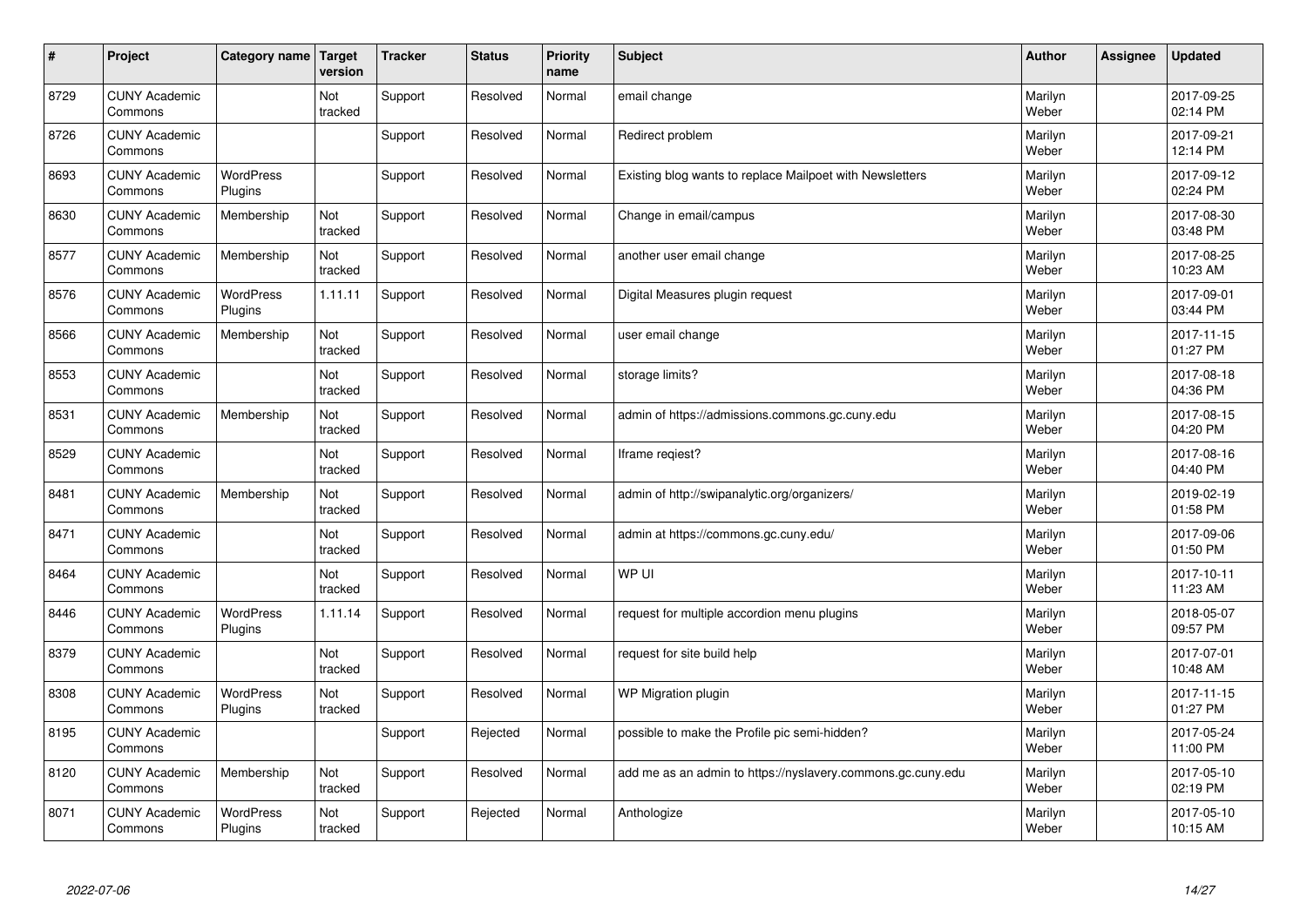| #     | Project                         | Category name   Target      | version        | <b>Tracker</b>     | <b>Status</b> | <b>Priority</b><br>name | <b>Subject</b>                                                              | <b>Author</b>    | Assignee        | <b>Updated</b>         |
|-------|---------------------------------|-----------------------------|----------------|--------------------|---------------|-------------------------|-----------------------------------------------------------------------------|------------------|-----------------|------------------------|
| 7972  | <b>CUNY Academic</b><br>Commons |                             | Not<br>tracked | Support            | Resolved      | Normal                  | expand the memory limit for videos?                                         | Marilyn<br>Weber |                 | 2017-04-20<br>10:07 AM |
| 7922  | <b>CUNY Academic</b><br>Commons | Membership                  | Not<br>tracked | Support            | Resolved      | Normal                  | add me as an admin to the MALs alumni site?                                 | Marilyn<br>Weber |                 | 2017-04-06<br>05:19 PM |
| 7836  | <b>CUNY Academic</b><br>Commons | Social Paper                | Not<br>tracked | Support            | Resolved      | Normal                  | missing Social Paper                                                        | Marilyn<br>Weber |                 | 2017-11-15<br>01:31 PM |
| 7775  | <b>CUNY Academic</b><br>Commons | Membership                  | Not<br>tracked | Support            | Resolved      | Normal                  | Email change                                                                | Marilyn<br>Weber |                 | 2017-03-08<br>10:09 PM |
| 7745  | <b>CUNY Academic</b><br>Commons | <b>WordPress</b><br>Plugins | 1.10.13        | Support            | Resolved      | Normal                  | Featured Video Plus plugin requested                                        | Marilyn<br>Weber |                 | 2017-03-03<br>01:51 PM |
| 7668  | <b>CUNY Academic</b><br>Commons | <b>WordPress</b><br>Plugins |                | Support            | Rejected      | Normal                  | Iframes question                                                            | Marilyn<br>Weber |                 | 2017-04-11<br>09:29 PM |
| 7486  | <b>CUNY Academic</b><br>Commons | Membership                  | Not<br>tracked | Support            | Resolved      | Normal                  | changed email address                                                       | Marilyn<br>Weber |                 | 2017-01-24<br>10:00 PM |
| 6818  | <b>CUNY Academic</b><br>Commons | Email<br>Notifications      | 1.10.3         | Support            | Resolved      | Normal                  | No more email notifications?                                                | Marilyn<br>Weber |                 | 2016-11-22<br>02:51 PM |
| 5844  | <b>CUNY Academic</b><br>Commons |                             | Not<br>tracked | Support            | Resolved      | Normal                  | edit Host Files on Windows 10 problems                                      | Marilyn<br>Weber |                 | 2016-07-27<br>09:08 AM |
| 5629  | <b>CUNY Academic</b><br>Commons | <b>Public Portfolio</b>     | 1.10.4         | Support            | Resolved      | Normal                  | Title field in profile can't be edited                                      | Marilyn<br>Weber |                 | 2016-12-13<br>11:19 AM |
| 4880  | <b>CUNY Academic</b><br>Commons | Password<br>Reset           | Not<br>tracked | Support            | Resolved      | High                    | CUNY Central person having password trouble                                 | Marilyn<br>Weber |                 | 2015-11-10<br>12:40 PM |
| 8459  | <b>CUNY Academic</b><br>Commons |                             | Not<br>tracked | Documentatio<br>n. | Resolved      | Normal                  | comprehensive list of plugins?                                              | Marilyn<br>Weber |                 | 2017-10-11<br>11:24 AM |
| 16198 | <b>CUNY Academic</b><br>Commons |                             | 2.0.1          | <b>Bug</b>         | Resolved      | Normal                  | Change role to                                                              | Marilyn<br>Weber | Boone<br>Gorges | 2022-06-14<br>11:35 AM |
| 14304 | <b>CUNY Academic</b><br>Commons | Group Library               | 1.18.8         | Bug                | Resolved      | Normal                  | Library items change folders when adding subsequent items in new<br>folders | Marilyn<br>Weber | Boone<br>Gorges | 2021-04-13<br>11:21 AM |
| 14075 | <b>CUNY Academic</b><br>Commons | WordPress<br>Plugins        | Not<br>tracked | <b>Bug</b>         | Resolved      | Normal                  | sludigitalportfolios.commons.gc.cuny.edu                                    | Marilyn<br>Weber | Boone<br>Gorges | 2021-03-01<br>10:46 AM |
| 14019 | <b>CUNY Academic</b><br>Commons | WordPress<br>Plugins        | 1.18.5         | <b>Bug</b>         | Resolved      | Normal                  | smorales.commons.gc.cuny.edu                                                | Marilyn<br>Weber | Boone<br>Gorges | 2021-02-23<br>11:06 AM |
| 12006 | <b>CUNY Academic</b><br>Commons | Group<br>Invitations        | 1.15.13        | Bug                | Resolved      | Immediate               | Invite system is broken.                                                    | Marilyn<br>Weber | Boone<br>Gorges | 2019-10-23<br>10:16 AM |
| 11865 | <b>CUNY Academic</b><br>Commons | Onboarding                  | 1.15.10        | Bug                | Resolved      | Normal                  | Site name not appearing in "Membership" lists of Invitation modal           | Marilyn<br>Weber | Boone<br>Gorges | 2019-09-24<br>11:09 AM |
| 11567 | <b>CUNY Academic</b><br>Commons | Group Files                 | 1.15.4         | <b>Bug</b>         | Resolved      | Normal                  | Group files pagination doesn't work properly in folders                     | Marilyn<br>Weber | Boone<br>Gorges | 2019-06-25<br>04:22 PM |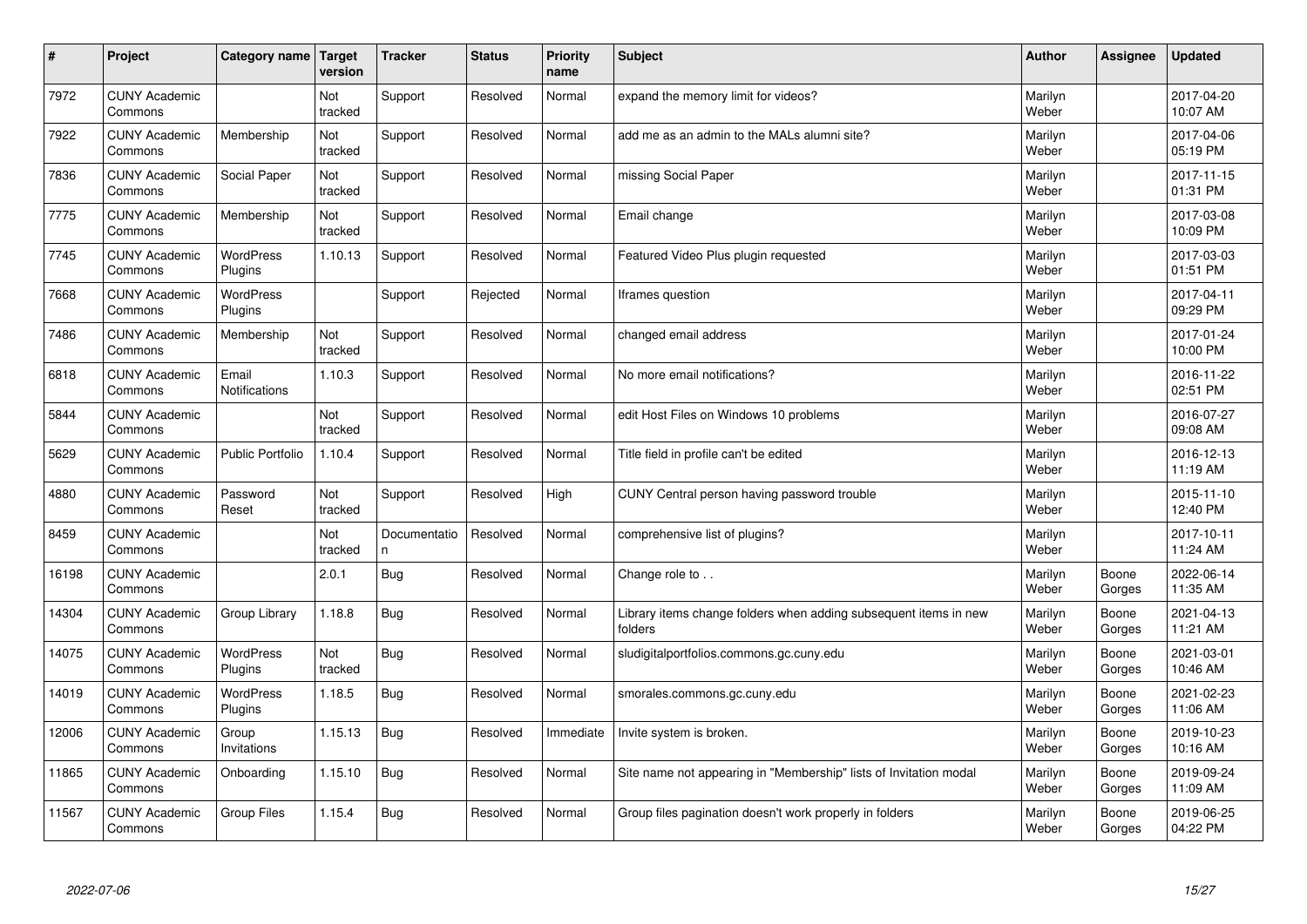| $\sharp$ | Project                         | Category name                     | Target<br>version | <b>Tracker</b> | <b>Status</b> | <b>Priority</b><br>name | <b>Subject</b>                                                              | <b>Author</b>    | Assignee        | <b>Updated</b>         |
|----------|---------------------------------|-----------------------------------|-------------------|----------------|---------------|-------------------------|-----------------------------------------------------------------------------|------------------|-----------------|------------------------|
| 9768     | <b>CUNY Academic</b><br>Commons |                                   | 1.13.2            | <b>Bug</b>     | Resolved      | High                    | search function on the Directory page                                       | Marilyn<br>Weber | Boone<br>Gorges | 2018-05-14<br>08:45 PM |
| 9335     | <b>CUNY Academic</b><br>Commons | <b>WordPress</b><br><b>Themes</b> | 1.12.10           | Bug            | Resolved      | Normal                  | clone http://digitalscholarship.ccny.cuny.edu site?                         | Marilyn<br>Weber | Boone<br>Gorges | 2018-03-14<br>12:43 PM |
| 9192     | <b>CUNY Academic</b><br>Commons | <b>WordPress</b><br>Plugins       | 1.12.8            | Bug            | Resolved      | Normal                  | problems with the Leaflet plug -in                                          | Marilyn<br>Weber | Boone<br>Gorges | 2018-02-13<br>11:07 AM |
| 8917     | <b>CUNY Academic</b><br>Commons | Group Files                       | 1.12.3            | Bug            | Resolved      | High                    | Files not downloading from Groups properly                                  | Marilyn<br>Weber | Boone<br>Gorges | 2017-11-29<br>10:04 PM |
| 8878     | <b>CUNY Academic</b><br>Commons | cuny.is                           | Not<br>tracked    | Bug            | Resolved      | Urgent                  | cuny.is site link won't work                                                | Marilyn<br>Weber | Boone<br>Gorges | 2017-11-01<br>03:06 PM |
| 8200     | <b>CUNY Academic</b><br>Commons | Groups (misc)                     | Not<br>tracked    | Bug            | Resolved      | Normal                  | Announcements has disappeared                                               | Marilyn<br>Weber | Boone<br>Gorges | 2017-05-26<br>04:04 PM |
| 8131     | <b>CUNY Academic</b><br>Commons | WordPress<br>Plugins              | 1.11              | Bug            | Resolved      | Normal                  | Newsletters plug-in                                                         | Marilyn<br>Weber | Boone<br>Gorges | 2017-05-11<br>09:42 PM |
| 7376     | <b>CUNY Academic</b><br>Commons | Email<br>Notifications            |                   | Bug            | Rejected      | Normal                  | automatic forwarding of blog posts not working                              | Marilyn<br>Weber | Boone<br>Gorges | 2017-05-01<br>10:36 PM |
| 7349     | <b>CUNY Academic</b><br>Commons | Membership                        | Not<br>tracked    | Bug            | Resolved      | Normal                  | <b>LACUNY</b> Institute website                                             | Marilyn<br>Weber | Boone<br>Gorges | 2017-01-11<br>04:26 PM |
| 7310     | <b>CUNY Academic</b><br>Commons |                                   | 1.10.7            | Bug            | Resolved      | Normal                  | Friendship request mystery.                                                 | Marilyn<br>Weber | Boone<br>Gorges | 2017-01-05<br>03:12 PM |
| 7223     | <b>CUNY Academic</b><br>Commons | Membership                        | Not<br>tracked    | Bug            | Resolved      | Normal                  | User with two profiles would like to merge them                             | Marilyn<br>Weber | Boone<br>Gorges | 2017-01-10<br>02:07 PM |
| 7100     | <b>CUNY Academic</b><br>Commons | <b>WordPress</b><br>Plugins       | 1.10.5            | Bug            | Resolved      | High                    | Cincopa plugin problem                                                      | Marilyn<br>Weber | Boone<br>Gorges | 2016-12-19<br>10:32 AM |
| 6893     | <b>CUNY Academic</b><br>Commons | Group Forums                      |                   | Bug            | Resolved      | Normal                  | Forum for CUNY Academic Commons Team is gone                                | Marilyn<br>Weber | Boone<br>Gorges | 2016-12-01<br>08:08 AM |
| 6860     | <b>CUNY Academic</b><br>Commons | User<br>Onboarding                | 1.12              | Bug            | Resolved      | Normal                  | Invitation to join a group is appearing as an invitiation to join the site! | Marilyn<br>Weber | Boone<br>Gorges | 2017-10-30<br>10:03 AM |
| 6626     | <b>CUNY Academic</b><br>Commons | Group Files                       | 1.10.1            | Bug            | Resolved      | Normal                  | Files from non-member showing up in private group                           | Marilyn<br>Weber | Boone<br>Gorges | 2016-11-07<br>03:54 PM |
| 6410     | <b>CUNY Academic</b><br>Commons |                                   |                   | Bug            | Duplicate     | Immediate               | Cannot log in - gives privacy error                                         | Marilyn<br>Weber | Boone<br>Gorges | 2016-10-24<br>10:01 AM |
| 6338     | <b>CUNY Academic</b><br>Commons |                                   |                   | Bug            | Rejected      | Normal                  | Multiple email notifications for each blog post                             | Marilyn<br>Weber | Boone<br>Gorges | 2016-10-18<br>08:45 PM |
| 6286     | <b>CUNY Academic</b><br>Commons | Groups (misc)                     | Not<br>tracked    | Bug            | Resolved      | Immediate               | Groups pages not displaying at all!                                         | Marilyn<br>Weber | Boone<br>Gorges | 2017-11-15<br>10:57 AM |
| 6107     | <b>CUNY Academic</b><br>Commons |                                   |                   | Bug            | Resolved      | High                    | site redirect?                                                              | Marilyn<br>Weber | Boone<br>Gorges | 2016-09-29<br>03:45 PM |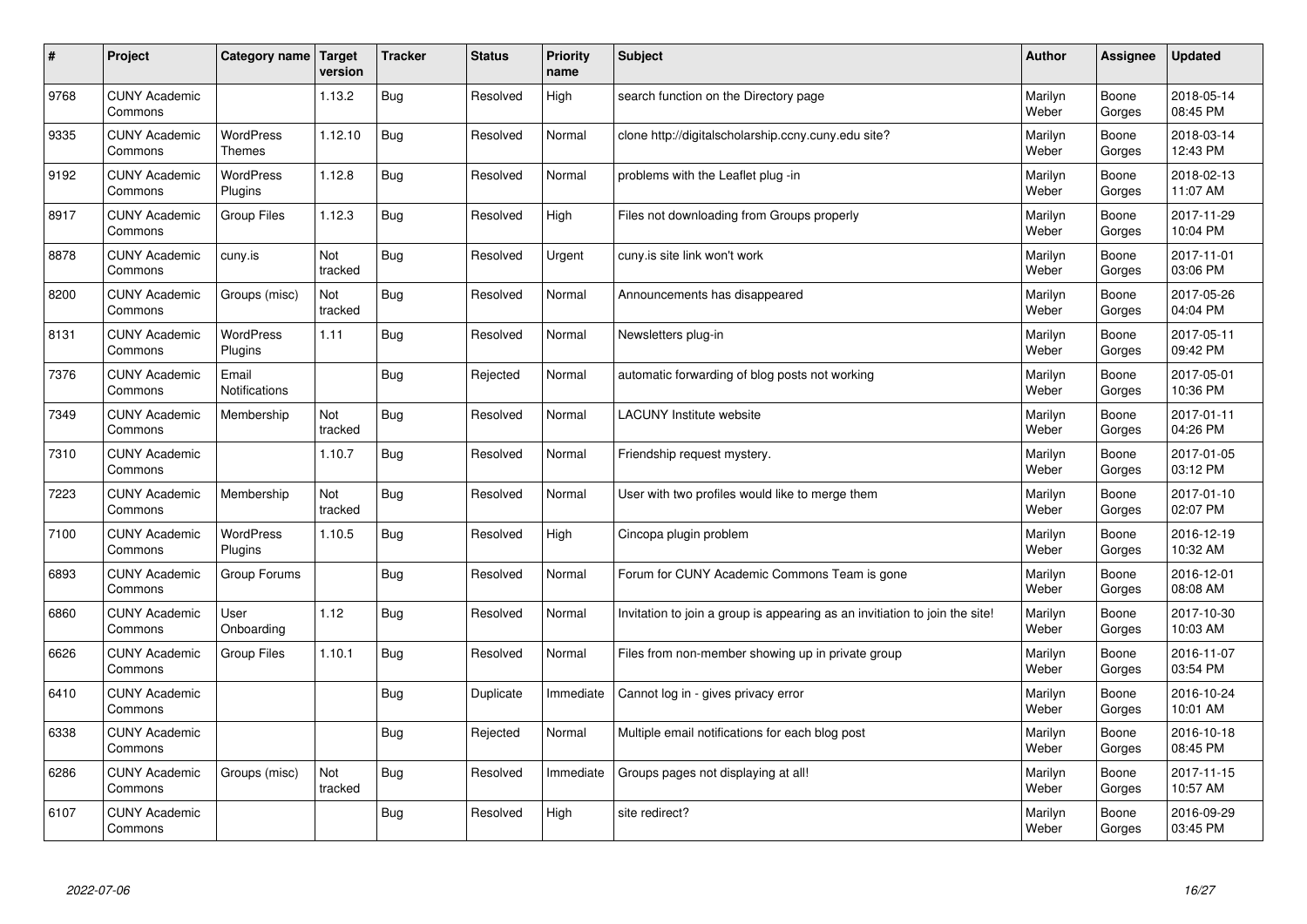| $\sharp$ | Project                         | Category name   Target           | version        | <b>Tracker</b> | <b>Status</b> | <b>Priority</b><br>name | <b>Subject</b>                                          | <b>Author</b>    | Assignee        | <b>Updated</b>         |
|----------|---------------------------------|----------------------------------|----------------|----------------|---------------|-------------------------|---------------------------------------------------------|------------------|-----------------|------------------------|
| 6101     | <b>CUNY Academic</b><br>Commons | <b>Public Portfolio</b>          |                | Bug            | Resolved      | High                    | Profile update problems                                 | Marilyn<br>Weber | Boone<br>Gorges | 2016-12-01<br>03:50 PM |
| 6091     | <b>CUNY Academic</b><br>Commons | Group<br>Invitations             | Not<br>tracked | Bug            | Resolved      | Normal                  | User cannot re-join a group                             | Marilyn<br>Weber | Boone<br>Gorges | 2016-09-28<br>01:47 PM |
| 6025     | <b>CUNY Academic</b><br>Commons | Search                           | Not<br>tracked | Bug            | Resolved      | Normal                  | Search function not working                             | Marilyn<br>Weber | Boone<br>Gorges | 2016-10-12<br>09:41 AM |
| 5969     | <b>CUNY Academic</b><br>Commons | Registration                     | 1.9.27         | Bug            | Resolved      | Normal                  | Queens students unable to join                          | Marilyn<br>Weber | Boone<br>Gorges | 2016-09-04<br>09:41 PM |
| 5872     | <b>CUNY Academic</b><br>Commons | Server                           | Not<br>tracked | <b>Bug</b>     | Resolved      | Immediate               | Whole Commons is down                                   | Marilyn<br>Weber | Boone<br>Gorges | 2016-08-12<br>12:04 AM |
| 5834     | <b>CUNY Academic</b><br>Commons |                                  |                | Bug            | Resolved      | Normal                  | My access to cdev                                       | Marilyn<br>Weber | Boone<br>Gorges | 2016-07-25<br>03:12 PM |
| 5713     | <b>CUNY Academic</b><br>Commons | WordPress<br>(misc)              | Not<br>tracked | Bug            | Abandoned     | High                    | Site freezing                                           | Marilyn<br>Weber | Boone<br>Gorges | 2017-11-15<br>10:58 AM |
| 5684     | <b>CUNY Academic</b><br>Commons | Group Files                      | Not<br>tracked | <b>Bug</b>     | Resolved      | Normal                  | Making Group files appear as Blog entries               | Marilyn<br>Weber | Boone<br>Gorges | 2017-11-20<br>03:28 PM |
| 5667     | <b>CUNY Academic</b><br>Commons | <b>Public Portfolio</b>          | 1.9.18         | Bug            | Resolved      | Normal                  | publication section on my public portfolio won't update | Marilyn<br>Weber | Boone<br>Gorges | 2016-06-12<br>10:19 AM |
| 5436     | <b>CUNY Academic</b><br>Commons |                                  | Not<br>tracked | Bug            | Resolved      | Normal                  | Trying to change email settings for                     | Marilyn<br>Weber | Boone<br>Gorges | 2016-04-21<br>10:12 PM |
| 5346     | <b>CUNY Academic</b><br>Commons | Toolbar                          | 1.9.11         | Bug            | Resolved      | Normal                  | possible dynamic HTML code bug?                         | Marilyn<br>Weber | Boone<br>Gorges | 2016-03-22<br>10:53 AM |
| 5184     | <b>CUNY Academic</b><br>Commons | Social Paper                     |                | Bug            | Rejected      | Normal                  | Problem linking SP to a group                           | Marilyn<br>Weber | Boone<br>Gorges | 2016-02-21<br>12:27 PM |
| 5176     | <b>CUNY Academic</b><br>Commons | Public Portfolio                 | 1.9.6          | <b>Bug</b>     | Resolved      | Normal                  | Widgets in Profile not saving                           | Marilyn<br>Weber | Boone<br>Gorges | 2016-02-01<br>11:07 AM |
| 4834     | <b>CUNY Academic</b><br>Commons | <b>Blogs</b><br>(BuddyPress)     |                | Bug            | Resolved      | Normal                  | Admin invite problem                                    | Marilyn<br>Weber | Boone<br>Gorges | 2015-11-13<br>12:25 PM |
| 4831     | <b>CUNY Academic</b><br>Commons | <b>Public Portfolio</b>          | 1.9.4          | Bug            | Resolved      | Normal                  | User cannot update profile                              | Marilyn<br>Weber | Boone<br>Gorges | 2016-01-11<br>10:46 PM |
| 4734     | <b>CUNY Academic</b><br>Commons | <b>BuddyPress</b><br><b>Docs</b> | 1.8.13         | Bug            | Resolved      | High                    | Problems with "Create New Doc"                          | Marilyn<br>Weber | Boone<br>Gorges | 2015-10-09<br>07:53 AM |
| 4649     | <b>CUNY Academic</b><br>Commons | Registration                     | Not<br>tracked | Bug            | Resolved      | Urgent                  | Submit button has disappeared                           | Marilyn<br>Weber | Boone<br>Gorges | 2015-09-22<br>11:47 AM |
| 4577     | <b>CUNY Academic</b><br>Commons | Registration                     | Not<br>tracked | Bug            | Resolved      | Normal                  | New users are not getting their email verification      | Marilyn<br>Weber | Boone<br>Gorges | 2016-01-26<br>03:30 PM |
| 4542     | <b>CUNY Academic</b><br>Commons | <b>WordPress</b><br>Plugins      | 1.8.10         | Bug            | Resolved      | Normal                  | Emailing group users problem                            | Marilyn<br>Weber | Boone<br>Gorges | 2015-09-11<br>11:16 AM |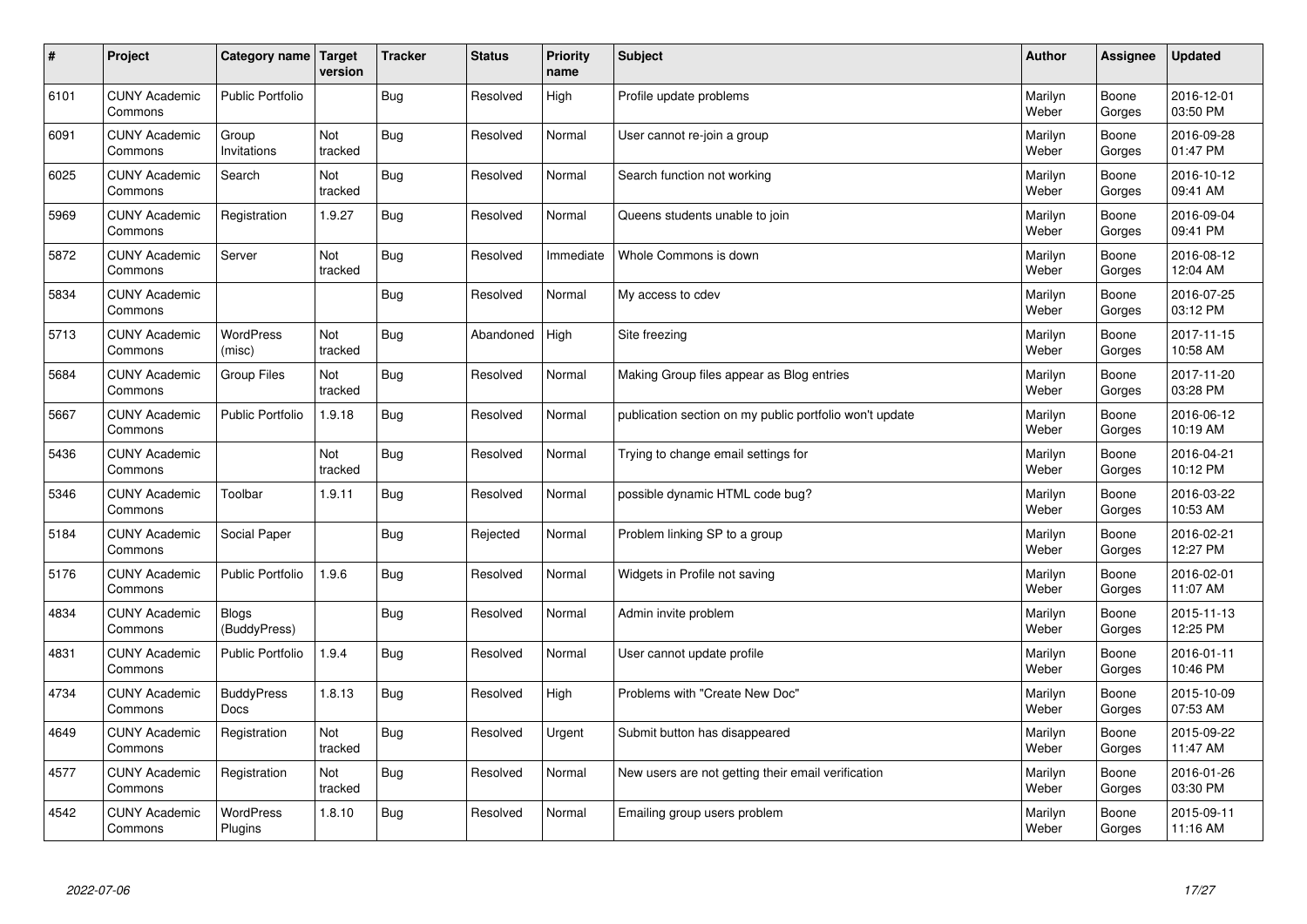| $\sharp$ | Project                         | Category name                     | <b>Target</b><br>version | <b>Tracker</b> | <b>Status</b> | <b>Priority</b><br>name | <b>Subject</b>                                        | <b>Author</b>    | Assignee        | <b>Updated</b>         |
|----------|---------------------------------|-----------------------------------|--------------------------|----------------|---------------|-------------------------|-------------------------------------------------------|------------------|-----------------|------------------------|
| 4496     | <b>CUNY Academic</b><br>Commons | cuny.is                           | 1.8.9                    | Bug            | Resolved      | Normal                  | Quick links broken?                                   | Marilyn<br>Weber | Boone<br>Gorges | 2015-08-28<br>10:39 AM |
| 3593     | <b>CUNY Academic</b><br>Commons | Registration                      | 1.7.2                    | Bug            | Resolved      | High                    | registration problems                                 | Marilyn<br>Weber | Boone<br>Gorges | 2014-11-01<br>02:57 PM |
| 3533     | <b>CUNY Academic</b><br>Commons | Group<br>Invitations              | 1.7.8                    | Bug            | Resolved      | Low                     | Trying to invite member to a new group                | Marilyn<br>Weber | Boone<br>Gorges | 2015-04-01<br>09:13 PM |
| 3197     | <b>CUNY Academic</b><br>Commons | Groups (misc)                     | 1.6.4                    | <b>Bug</b>     | Resolved      | Normal                  | trying to set up a hidden group blog with no RSS feed | Marilyn<br>Weber | Boone<br>Gorges | 2014-05-21<br>09:39 PM |
| 3136     | <b>CUNY Academic</b><br>Commons | <b>WordPress</b><br>Plugins       |                          | Bug            | Rejected      | Normal                  | The Easy Rotator                                      | Marilyn<br>Weber | Boone<br>Gorges | 2014-04-01<br>10:26 PM |
| 3121     | <b>CUNY Academic</b><br>Commons | WordPress<br><b>Themes</b>        | 1.5.21                   | Bug            | Resolved      | High                    | Add Academica theme?                                  | Marilyn<br>Weber | Boone<br>Gorges | 2014-03-24<br>11:04 AM |
| 3116     | <b>CUNY Academic</b><br>Commons | <b>WordPress</b><br>(Permissions) |                          | Bug            | Resolved      | Normal                  | Updating the FAQ page                                 | Marilyn<br>Weber | Boone<br>Gorges | 2014-04-01<br>10:12 PM |
| 3093     | <b>CUNY Academic</b><br>Commons | <b>WordPress</b><br>Plugins       |                          | Bug            | Rejected      | Normal                  | <b>Custom Google Maps</b>                             | Marilyn<br>Weber | Boone<br>Gorges | 2014-05-02<br>10:52 AM |
| 3071     | <b>CUNY Academic</b><br>Commons | <b>WordPress</b><br><b>Themes</b> | 1.5.22                   | Bug            | Resolved      | Normal                  | Twenty Fourteen theme differences                     | Marilyn<br>Weber | Boone<br>Gorges | 2014-04-01<br>08:18 PM |
| 2994     | <b>CUNY Academic</b><br>Commons | <b>BuddyPress</b><br>(misc)       | 1.5.16                   | Bug            | Resolved      | High                    | 'My forums" link gives "page not found" error         | Marilyn<br>Weber | Boone<br>Gorges | 2014-01-29<br>03:44 PM |
| 2777     | <b>CUNY Academic</b><br>Commons | WordPress<br>(misc)               | Not<br>tracked           | Bug            | Resolved      | Normal                  | Hero slide access                                     | Marilyn<br>Weber | Boone<br>Gorges | 2013-09-07<br>12:26 PM |
| 15545    | <b>CUNY Academic</b><br>Commons | <b>WordPress</b><br>Plugins       | 1.19.5                   | Feature        | Resolved      | Normal                  | 'ZI Hide Featured Image" plugin request               | Marilyn<br>Weber | Boone<br>Gorges | 2022-03-09<br>10:09 AM |
| 9224     | <b>CUNY Academic</b><br>Commons | Group Files                       | 1.13                     | Feature        | Resolved      | Normal                  | attachments to forum posts clutter up Files area      | Marilyn<br>Weber | Boone<br>Gorges | 2018-03-22<br>03:34 PM |
| 5799     | <b>CUNY Academic</b><br>Commons | <b>Blogs</b><br>(BuddyPress)      | Not<br>tracked           | Feature        | Resolved      | Normal                  | removing one's own access to sites?                   | Marilyn<br>Weber | Boone<br>Gorges | 2016-07-26<br>01:55 PM |
| 5657     | <b>CUNY Academic</b><br>Commons | <b>WordPress</b><br>Plugins       | 1.9.18                   | Feature        | Resolved      | Normal                  | Plugin Reguest - Instagram Feed WD                    | Marilyn<br>Weber | Boone<br>Gorges | 2016-06-08<br>12:36 PM |
| 5630     | <b>CUNY Academic</b><br>Commons | <b>WordPress</b><br><b>Themes</b> | 1.9.17                   | Feature        | Resolved      | Normal                  | Bavota magazine Pro theme                             | Marilyn<br>Weber | Boone<br>Gorges | 2016-06-02<br>12:09 AM |
| 5621     | <b>CUNY Academic</b><br>Commons | WordPress<br>Plugins              | 1.9.17                   | Feature        | Resolved      | Normal                  | Taxonomy plugin request                               | Marilyn<br>Weber | Boone<br>Gorges | 2016-06-01<br>11:28 PM |
| 5522     | <b>CUNY Academic</b><br>Commons | WordPress<br>Plugins              | 1.9.15                   | Feature        | Resolved      | Normal                  | plugin request                                        | Marilyn<br>Weber | Boone<br>Gorges | 2016-05-09<br>10:36 AM |
| 5302     | <b>CUNY Academic</b><br>Commons | WordPress<br>Plugins              | 1.9.10                   | Feature        | Resolved      | Normal                  | request for WP Gallery Custom Links plug-in           | Marilyn<br>Weber | Boone<br>Gorges | 2016-03-11<br>09:20 PM |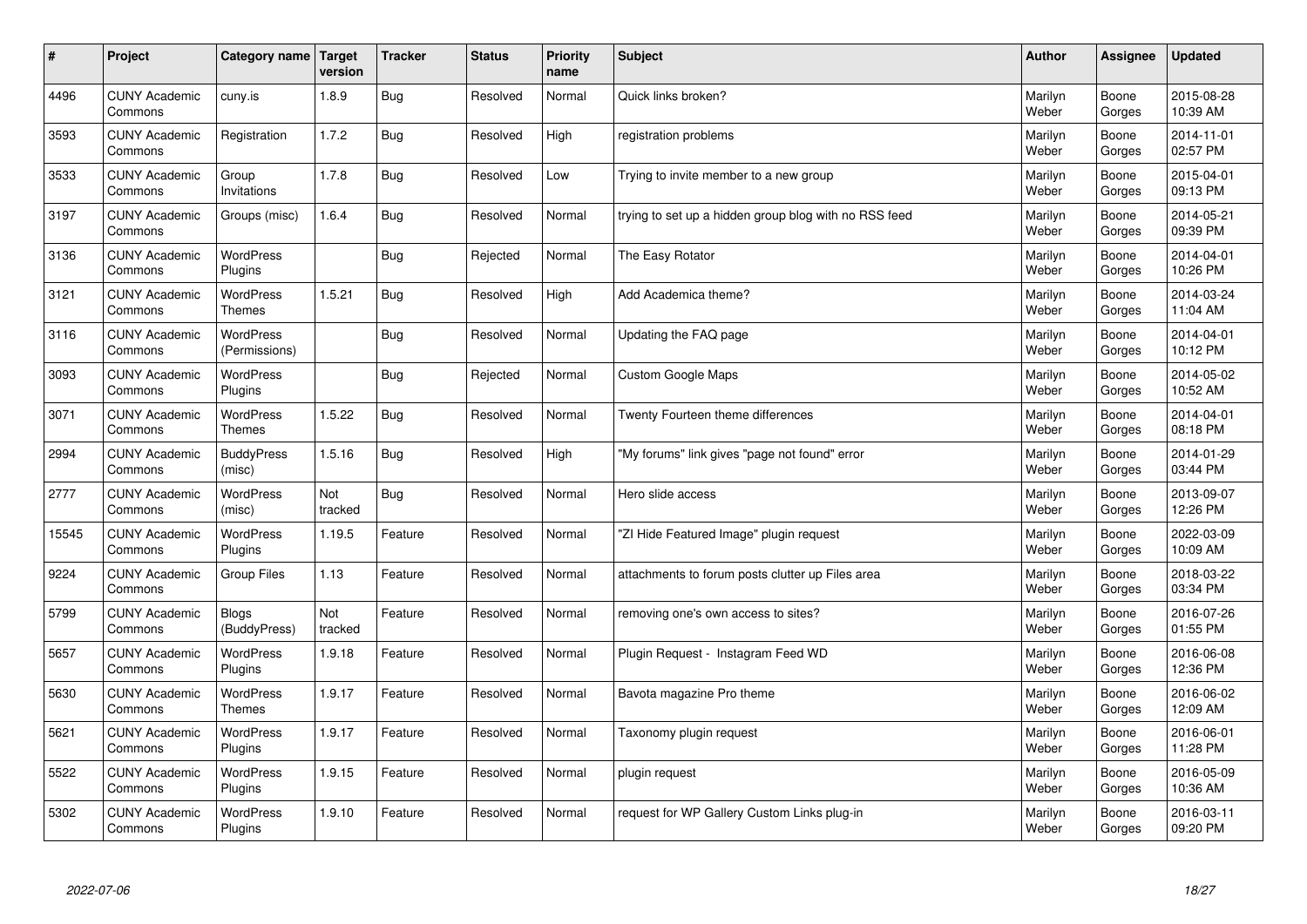| $\sharp$ | Project                         | Category name   Target            | version           | <b>Tracker</b> | <b>Status</b> | <b>Priority</b><br>name | <b>Subject</b>                                                                          | <b>Author</b>    | Assignee        | <b>Updated</b>         |
|----------|---------------------------------|-----------------------------------|-------------------|----------------|---------------|-------------------------|-----------------------------------------------------------------------------------------|------------------|-----------------|------------------------|
| 5072     | <b>CUNY Academic</b><br>Commons |                                   |                   | Feature        | Duplicate     | Normal                  | redirect shortcode handler                                                              | Marilyn<br>Weber | Boone<br>Gorges | 2016-01-07<br>12:34 PM |
| 5052     | <b>CUNY Academic</b><br>Commons | Social Paper                      | Future<br>release | Feature        | New           | Low                     | Sentence by sentence or line by line comments (SP suggestion #3)                        | Marilyn<br>Weber | Boone<br>Gorges | 2016-02-11<br>10:24 PM |
| 5036     | <b>CUNY Academic</b><br>Commons | <b>WordPress</b><br>Plugins       | 1.9.1.1           | Feature        | Resolved      | Normal                  | Embeds request                                                                          | Marilyn<br>Weber | Boone<br>Gorges | 2015-12-18<br>10:12 PM |
| 4997     | <b>CUNY Academic</b><br>Commons | <b>WordPress</b><br>Plugins       | 1.9.4             | Feature        | Resolved      | Normal                  | ability to embed maps from StoryMapJS?                                                  | Marilyn<br>Weber | Boone<br>Gorges | 2016-01-07<br>12:34 PM |
| 4965     | <b>CUNY Academic</b><br>Commons | <b>WordPress</b><br><b>Themes</b> | Not<br>tracked    | Feature        | Resolved      | Normal                  | Theme requested                                                                         | Marilyn<br>Weber | Boone<br>Gorges | 2016-02-24<br>09:46 PM |
| 3466     | <b>CUNY Academic</b><br>Commons | Membership                        | 1.6.16            | Feature        | Resolved      | Normal                  | restricting undergrad registration                                                      | Marilyn<br>Weber | Boone<br>Gorges | 2014-09-18<br>12:02 AM |
| 15654    | <b>CUNY Academic</b><br>Commons | <b>WordPress</b><br>Plugins       | 1.19.6            | Support        | Resolved      | Normal                  | Numerous Copies of Events showing up                                                    | Marilyn<br>Weber | Boone<br>Gorges | 2022-03-22<br>11:30 AM |
| 15211    | <b>CUNY Academic</b><br>Commons | <b>Blogs</b><br>(BuddyPress)      | 1.19.2            | Support        | Resolved      | Normal                  | No good error reporting for already-used domain name when creating a<br>site in Firefox | Marilyn<br>Weber | Boone<br>Gorges | 2022-01-25<br>11:33 AM |
| 14265    | <b>CUNY Academic</b><br>Commons | WordPress<br>Plugins              | 1.18.10           | Support        | Resolved      | Normal                  | separate the tag cloud in the blog sidebar                                              | Marilyn<br>Weber | Boone<br>Gorges | 2021-05-12<br>05:19 PM |
| 14012    | <b>CUNY Academic</b><br>Commons | WordPress<br>Plugins              | 1.18.5            | Support        | Resolved      | Normal                  | Open External Links in a New Window plugin?                                             | Marilyn<br>Weber | Boone<br>Gorges | 2021-03-02<br>02:07 PM |
| 13929    | <b>CUNY Academic</b><br>Commons |                                   | 1.18.4            | Support        | Resolved      | Normal                  | update error message                                                                    | Marilyn<br>Weber | Boone<br>Gorges | 2021-02-09<br>11:05 AM |
| 13841    | <b>CUNY Academic</b><br>Commons | WordPress<br>Plugins              | 1.18.3            | Support        | Resolved      | Normal                  | Folders plugin request                                                                  | Marilyn<br>Weber | Boone<br>Gorges | 2021-01-26<br>04:43 PM |
| 13641    | <b>CUNY Academic</b><br>Commons |                                   | 1.18.2            | Support        | Resolved      | Normal                  | follow up to migration request                                                          | Marilyn<br>Weber | Boone<br>Gorges | 2021-01-12<br>10:59 AM |
| 13159    | <b>CUNY Academic</b><br>Commons | Group Library                     | Not<br>tracked    | Support        | Resolved      | Normal                  | changing folder names?                                                                  | Marilyn<br>Weber | Boone<br>Gorges | 2020-08-27<br>08:59 AM |
| 12999    | <b>CUNY Academic</b><br>Commons |                                   | 1.18.1            | Support        | Resolved      | Normal                  | request for Dentist theme                                                               | Marilyn<br>Weber | Boone<br>Gorges | 2020-12-22<br>03:31 PM |
| 12960    | <b>CUNY Academic</b><br>Commons |                                   | 1.16.14           | Support        | Resolved      | Normal                  | mutiple plugin in requests                                                              | Marilyn<br>Weber | Boone<br>Gorges | 2020-06-23<br>10:53 AM |
| 12905    | <b>CUNY Academic</b><br>Commons |                                   | 1.16.14           | Support        | Resolved      | Normal                  | trouble embedding a flipbook from Flipsnack                                             | Marilyn<br>Weber | Boone<br>Gorges | 2020-06-23<br>10:53 AM |
| 12165    | <b>CUNY Academic</b><br>Commons | <b>BuddyPress</b><br>(misc)       | Not<br>tracked    | Support        | Resolved      | Normal                  | two reports of Profile problems                                                         | Marilyn<br>Weber | Boone<br>Gorges | 2019-12-04<br>05:06 PM |
| 10407    | <b>CUNY Academic</b><br>Commons |                                   | Not<br>tracked    | Support        | Resolved      | Normal                  | toolbar problem                                                                         | Marilyn<br>Weber | Boone<br>Gorges | 2018-10-23<br>10:52 AM |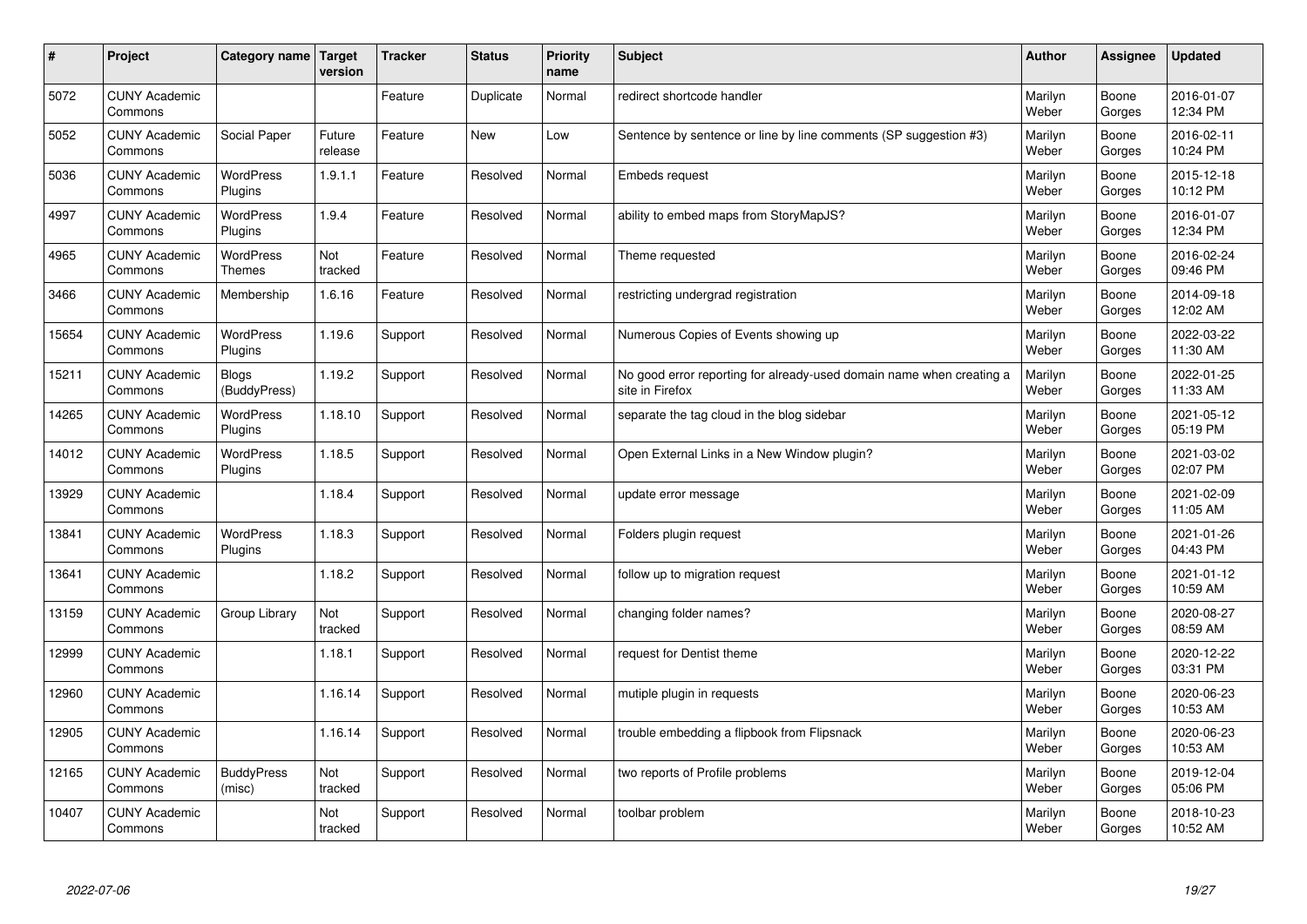| $\#$ | Project                         | Category name   Target       | version           | <b>Tracker</b> | <b>Status</b>        | <b>Priority</b><br>name | <b>Subject</b>                                             | <b>Author</b>    | Assignee        | <b>Updated</b>         |
|------|---------------------------------|------------------------------|-------------------|----------------|----------------------|-------------------------|------------------------------------------------------------|------------------|-----------------|------------------------|
| 9949 | <b>CUNY Academic</b><br>Commons |                              | 1.13.4            | Support        | Resolved             | Normal                  | raise storage space limit?                                 | Marilyn<br>Weber | Boone<br>Gorges | 2018-06-26<br>12:00 PM |
| 9275 | <b>CUNY Academic</b><br>Commons |                              |                   | Support        | Rejected             | Normal                  | soft chalk page?                                           | Marilyn<br>Weber | Boone<br>Gorges | 2018-04-09<br>10:37 AM |
| 9207 | <b>CUNY Academic</b><br>Commons |                              | Future<br>release | Support        | Reporter<br>Feedback | Normal                  | display dashboards made in Tableau?                        | Marilyn<br>Weber | Boone<br>Gorges | 2018-04-10<br>10:42 AM |
| 8429 | <b>CUNY Academic</b><br>Commons | Membership                   | Not<br>tracked    | Support        | Resolved             | Normal                  | Please make me an admin of https://arc.commons.gc.cuny.edu | Marilyn<br>Weber | Boone<br>Gorges | 2017-07-24<br>03:33 PM |
| 8401 | <b>CUNY Academic</b><br>Commons | Membership                   | Not<br>tracked    | Support        | Resolved             | Normal                  | add me as an admin                                         | Marilyn<br>Weber | Boone<br>Gorges | 2017-07-11<br>11:40 AM |
| 8222 | <b>CUNY Academic</b><br>Commons | Membership                   | Not<br>tracked    | Support        | Resolved             | Normal                  | Admin for iletc.commons.gc.cuny.edu                        | Marilyn<br>Weber | Boone<br>Gorges | 2017-06-08<br>10:06 AM |
| 7785 | <b>CUNY Academic</b><br>Commons |                              | Not<br>tracked    | Support        | Resolved             | Normal                  | ftp access or files?                                       | Marilyn<br>Weber | Boone<br>Gorges | 2017-03-13<br>02:34 PM |
| 7771 | <b>CUNY Academic</b><br>Commons | Membership                   | Not<br>tracked    | Support        | Resolved             | Normal                  | User would like to be uncoupled from sites                 | Marilyn<br>Weber | Boone<br>Gorges | 2017-03-09<br>12:38 PM |
| 7724 | <b>CUNY Academic</b><br>Commons |                              | Not<br>tracked    | Support        | Abandoned            | Normal                  | User name confusion                                        | Marilyn<br>Weber | Boone<br>Gorges | 2017-11-15<br>11:12 AM |
| 7700 | <b>CUNY Academic</b><br>Commons |                              | Not<br>tracked    | Support        | Abandoned            | Normal                  | slow loading Page on site                                  | Marilyn<br>Weber | Boone<br>Gorges | 2017-11-15<br>11:02 AM |
| 7685 | <b>CUNY Academic</b><br>Commons | Password<br>Reset            | Not<br>tracked    | Support        | Resolved             | Normal                  | temporary password                                         | Marilyn<br>Weber | Boone<br>Gorges | 2017-02-15<br>07:36 PM |
| 7678 | <b>CUNY Academic</b><br>Commons | Groups (misc)                | Not<br>tracked    | Support        | Resolved             | Normal                  | add admin to student group                                 | Marilyn<br>Weber | Boone<br>Gorges | 2017-02-15<br>11:58 AM |
| 7613 | <b>CUNY Academic</b><br>Commons | Registration                 | Not<br>tracked    | Support        | Resolved             | Normal                  | non-matriculated students                                  | Marilyn<br>Weber | Boone<br>Gorges | 2017-11-15<br>11:03 AM |
| 7460 | <b>CUNY Academic</b><br>Commons | WordPress<br><b>Themes</b>   | 1.10.8            | Support        | Resolved             | Normal                  | install Independent Publisher theme?                       | Marilyn<br>Weber | Boone<br>Gorges | 2017-01-21<br>09:34 PM |
| 6899 | <b>CUNY Academic</b><br>Commons | Account<br>settings          | Not<br>tracked    | Support        | Resolved             | Normal                  | New user has misspelled her own name                       | Marilyn<br>Weber | Boone<br>Gorges | 2016-12-01<br>05:10 PM |
| 6857 | <b>CUNY Academic</b><br>Commons | <b>Blogs</b><br>(BuddyPress) | Not<br>tracked    | Support        | Resolved             | Normal                  | Committee on Religion website                              | Marilyn<br>Weber | Boone<br>Gorges | 2017-08-17<br>10:24 AM |
| 5988 | <b>CUNY Academic</b><br>Commons | Support                      |                   | Support        | Rejected             | Normal                  | Forbidden error when trying to join                        | Marilyn<br>Weber | Boone<br>Gorges | 2016-09-08<br>01:42 PM |
| 5985 | <b>CUNY Academic</b><br>Commons | Support                      | Not<br>tracked    | Support        | Resolved             | Normal                  | change user's email address (she cannot access old)        | Marilyn<br>Weber | Boone<br>Gorges | 2016-09-07<br>01:43 PM |
| 5753 | <b>CUNY Academic</b><br>Commons | <b>WordPress</b><br>(misc)   | Not<br>tracked    | Support        | Resolved             | Normal                  | merging blogs and groups                                   | Marilyn<br>Weber | Boone<br>Gorges | 2016-08-29<br>03:09 PM |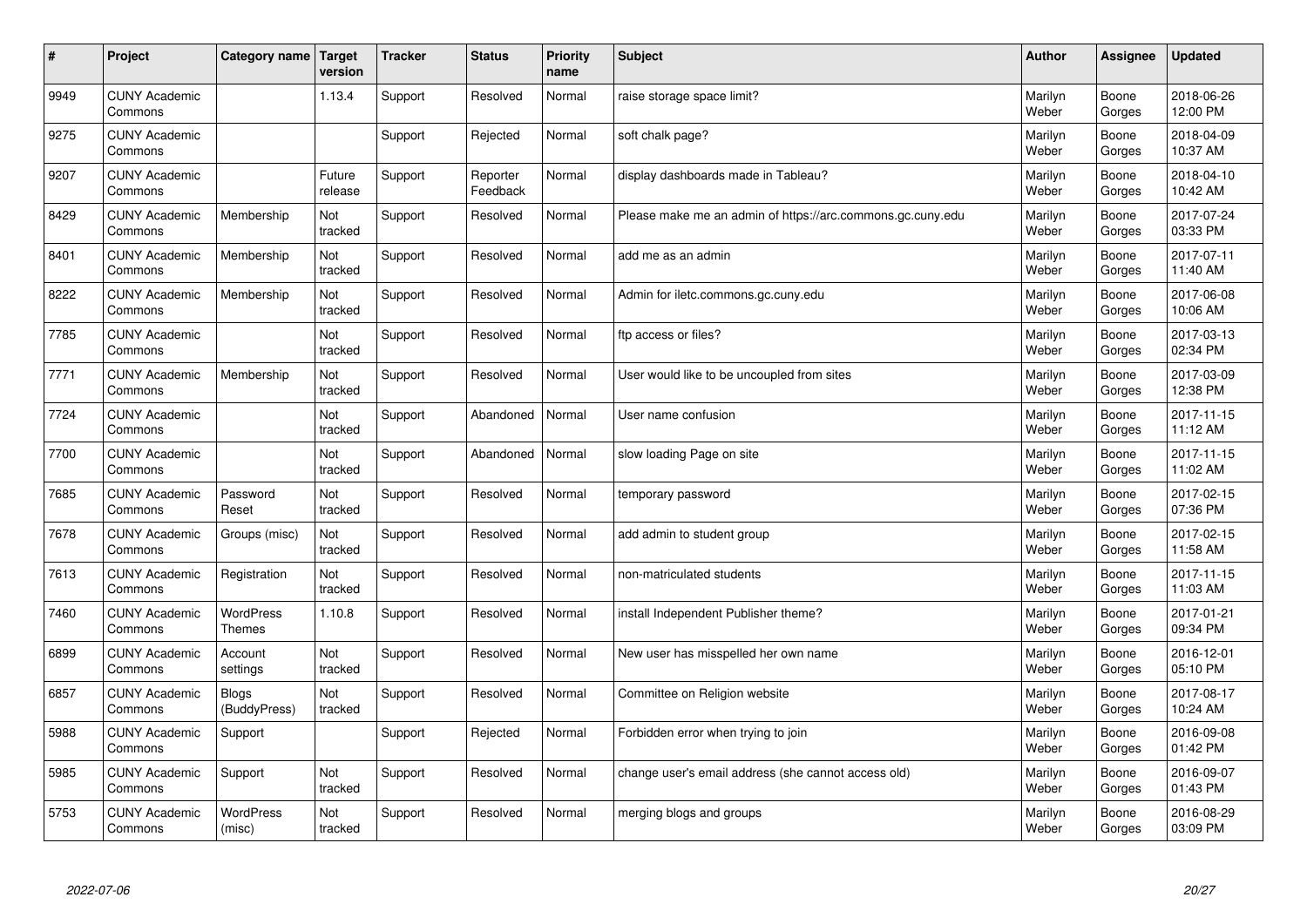| $\sharp$ | Project                         | Category name   Target            | version           | <b>Tracker</b> | <b>Status</b> | Priority<br>name | <b>Subject</b>                                                                        | <b>Author</b>    | <b>Assignee</b>   | <b>Updated</b>         |
|----------|---------------------------------|-----------------------------------|-------------------|----------------|---------------|------------------|---------------------------------------------------------------------------------------|------------------|-------------------|------------------------|
| 5037     | <b>CUNY Academic</b><br>Commons | Registration                      | Not<br>tracked    | Support        | Resolved      | Normal           | Another Forgotten password for user with new email address                            | Marilyn<br>Weber | Boone<br>Gorges   | 2015-12-22<br>05:24 PM |
| 3029     | <b>CUNY Academic</b><br>Commons | cuny.is                           | Not<br>tracked    | Support        | Resolved      | Normal           | shortlink request                                                                     | Marilyn<br>Weber | Boone<br>Gorges   | 2014-02-12<br>10:03 AM |
| 3001     | <b>CUNY Academic</b><br>Commons | <b>WordPress</b><br>(misc)        | Not<br>tracked    | Support        | Resolved      | Normal           | shortlink requested                                                                   | Marilyn<br>Weber | Boone<br>Gorges   | 2014-01-30<br>01:26 PM |
| 3592     | <b>CUNY Academic</b><br>Commons | <b>WordPress</b><br>(Permissions) | Not<br>tracked    | Publicity      | Resolved      | Normal           | Oops - Announcing 1.6!                                                                | Marilyn<br>Weber | Boone<br>Gorges   | 2014-10-22<br>03:03 PM |
| 15241    | <b>CUNY Academic</b><br>Commons | Onboarding                        | 1.19.3            | Design/UX      | Resolved      | Normal           | white on gray                                                                         | Marilyn<br>Weber | Boone<br>Gorges   | 2022-02-08<br>02:38 PM |
| 3041     | <b>CUNY Academic</b><br>Commons | <b>Ground Control</b>             | Not<br>tracked    | Publicity      | Resolved      | Normal           | <b>Ground Control</b>                                                                 | Marilyn<br>Weber | Chris Stein       | 2016-01-26<br>04:52 PM |
| 5345     | <b>CUNY Academic</b><br>Commons | Social Paper                      | 1.9.17            | Feature        | Rejected      | Normal           | Plus symbol problem in SP                                                             | Marilyn<br>Weber | Christian<br>Wach | 2016-05-27<br>04:26 AM |
| 4340     | <b>CUNY Academic</b><br>Commons | WordPress -<br>Media              | 1.8.14            | Feature        | Resolved      | Normal           | embedding a video                                                                     | Marilyn<br>Weber | Daniel<br>Jones   | 2015-10-20<br>12:01 AM |
| 3036     | <b>CUNY Academic</b><br>Commons | <b>Ground Control</b>             | Not<br>tracked    | Publicity      | Deferred      | Normal           | <b>Ground Control</b>                                                                 | Marilyn<br>Weber | Dominic<br>Giglio | 2015-03-21<br>09:10 PM |
| 9835     | <b>CUNY Academic</b><br>Commons | Group Forums                      | Future<br>release | Bug            | Assigned      | Normal           | add a "like" function?                                                                | Marilyn<br>Weber | Erik<br>Trainer   | 2018-06-05<br>01:49 PM |
| 13878    | <b>CUNY Academic</b><br>Commons | Group cloning                     | 1.18.4            | Support        | Resolved      | High             | When creating Group + Site and choosing 'Clone existing', cannot<br>advance to step 2 | Marilyn<br>Weber | Jeremy<br>Felt    | 2021-02-02<br>11:02 AM |
| 8289     | <b>CUNY Academic</b><br>Commons |                                   | Not<br>tracked    | Support        | Resolved      | Normal           | removing my access to sites                                                           | Marilyn<br>Weber | Luke<br>Waltzer   | 2017-06-19<br>12:40 PM |
| 5875     | <b>CUNY Academic</b><br>Commons | <b>WordPress</b><br>Plugins       | Not<br>tracked    | Bug            | Resolved      | Normal           | Events Calendar garbled in IE                                                         | Marilyn<br>Weber | Marilyn<br>Weber  | 2017-11-15<br>05:45 PM |
| 5319     | <b>CUNY Academic</b><br>Commons |                                   | Not<br>tracked    | Bug            | Resolved      | Normal           | <b>Broken URL</b>                                                                     | Marilyn<br>Weber | Marilyn<br>Weber  | 2017-11-15<br>05:46 PM |
| 3417     | <b>CUNY Academic</b><br>Commons | <b>BuddyPress</b><br>(misc)       | Not<br>tracked    | Bug            | Rejected      | High             | copying two commons groups                                                            | Marilyn<br>Weber | Marilyn<br>Weber  | 2014-11-05<br>09:56 AM |
| 12382    | <b>CUNY Academic</b><br>Commons | Membership                        | Not<br>tracked    | Support        | <b>New</b>    | Normal           | Email request change                                                                  | Marilyn<br>Weber | Marilyn<br>Weber  | 2020-02-06<br>12:56 PM |
| 5083     | <b>CUNY Academic</b><br>Commons | WordPress<br>Plugins              | 1.9.5             | Support        | Rejected      | Normal           | creating a shortcode for the iframe code of the google form                           | Marilyn<br>Weber | Marilyn<br>Weber  | 2016-01-12<br>04:25 PM |
| 5019     | <b>CUNY Academic</b><br>Commons | Registration                      | Not<br>tracked    | Support        | Resolved      | Normal           | Forgotten password for user with new email address                                    | Marilyn<br>Weber | Marilyn<br>Weber  | 2015-12-11<br>04:18 PM |
| 3035     | <b>CUNY Academic</b><br>Commons | <b>Ground Control</b>             | Not<br>tracked    | Publicity      | Deferred      | Normal           | Ground Control article                                                                | Marilyn<br>Weber | Marilyn<br>Weber  | 2015-03-21<br>08:54 PM |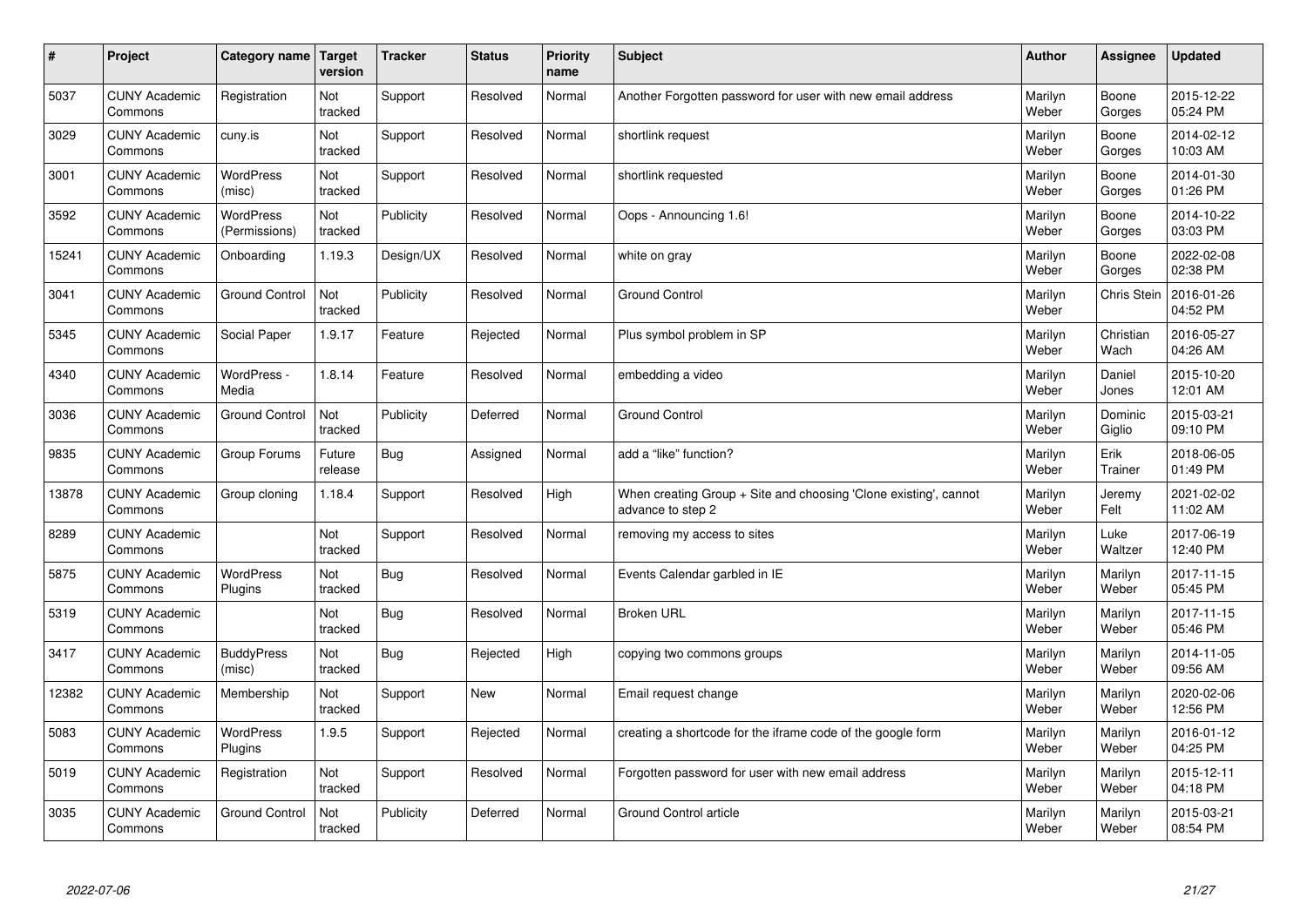| $\vert$ # | Project                         | Category name               | <b>Target</b><br>version | <b>Tracker</b> | <b>Status</b> | <b>Priority</b><br>name | <b>Subject</b>                                 | <b>Author</b>    | <b>Assignee</b>  | <b>Updated</b>         |
|-----------|---------------------------------|-----------------------------|--------------------------|----------------|---------------|-------------------------|------------------------------------------------|------------------|------------------|------------------------|
| 8924      | <b>CUNY Academic</b><br>Commons | <b>WordPress</b><br>Plugins | 1.12.4                   | Bug            | Resolved      | Normal                  | auto-remove feature on http://pcp.gc.cuny.edu  | Marilyn<br>Weber | <b>Matt Gold</b> | 2017-12-04<br>10:18 AM |
| 5968      | <b>CUNY Academic</b><br>Commons | Membership                  | Not<br>tracked           | Bug            | Resolved      | Normal                  | Deleting account without knowing password      | Marilyn<br>Weber | Matt Gold        | 2017-11-15<br>06:19 PM |
| 3530      | <b>CUNY Academic</b><br>Commons | Server                      | Not<br>tracked           | <b>Bug</b>     | Resolved      | High                    | Commons running very slowly/ "connection lost" | Marilyn<br>Weber | Matt Gold        | 2014-10-08<br>09:34 AM |
| 13085     | <b>CUNY Academic</b><br>Commons | Domain<br>Mapping           | Not<br>tracked           | Support        | Resolved      | Normal                  | domain mapping request                         | Marilyn<br>Weber | Matt Gold        | 2020-07-28<br>03:33 PM |
| 12346     | <b>CUNY Academic</b><br>Commons | Redmine                     |                          | Support        | Resolved      | Normal                  | another Redmine request                        | Marilyn<br>Weber | Matt Gold        | 2020-01-30<br>08:20 PM |
| 12334     | <b>CUNY Academic</b><br>Commons |                             |                          | Support        | Resolved      | Normal                  | request for a Redmine account                  | Marilyn<br>Weber | Matt Gold        | 2020-01-30<br>12:01 PM |
| 11294     | <b>CUNY Academic</b><br>Commons | Account<br>settings         | Not<br>tracked           | Support        | Resolved      | Normal                  | student emgail change                          | Marilyn<br>Weber | Matt Gold        | 2019-04-07<br>09:11 PM |
| 10932     | <b>CUNY Academic</b><br>Commons |                             |                          | Support        | Resolved      | Normal                  | add me as admin to meenaalexander.com          | Marilyn<br>Weber | Matt Gold        | 2019-01-09<br>02:12 PM |
| 10266     | <b>CUNY Academic</b><br>Commons |                             |                          | Support        | Resolved      | Normal                  | GC email change requested                      | Marilyn<br>Weber | Matt Gold        | 2018-08-30<br>03:07 PM |
| 10256     | <b>CUNY Academic</b><br>Commons |                             |                          | Support        | Resolved      | Normal                  | email change requested                         | Marilyn<br>Weber | Matt Gold        | 2018-08-29<br>02:52 PM |
| 10227     | <b>CUNY Academic</b><br>Commons |                             |                          | Support        | Resolved      | Normal                  | user incorrectly entered her email address     | Marilyn<br>Weber | Matt Gold        | 2018-08-26<br>08:55 PM |
| 9928      | <b>CUNY Academic</b><br>Commons | Account<br>settings         |                          | Support        | Resolved      | Normal                  | email change request from former student       | Marilyn<br>Weber | Matt Gold        | 2018-06-14<br>10:20 AM |
| 9927      | <b>CUNY Academic</b><br>Commons | Membership                  | Not<br>tracked           | Support        | Resolved      | Normal                  | wrong email used                               | Marilyn<br>Weber | Matt Gold        | 2018-06-14<br>10:21 AM |
| 9823      | <b>CUNY Academic</b><br>Commons | Account<br>settings         | Not<br>tracked           | Support        | Resolved      | Normal                  | email change                                   | Marilyn<br>Weber | Matt Gold        | 2018-05-23<br>01:58 PM |
| 9787      | <b>CUNY Academic</b><br>Commons | Registration                |                          | Support        | Resolved      | Normal                  | email change request                           | Marilyn<br>Weber | Matt Gold        | 2018-05-16<br>09:55 PM |
| 9659      | <b>CUNY Academic</b><br>Commons | Account<br>settings         |                          | Support        | Resolved      | Normal                  | user email change                              | Marilyn<br>Weber | Matt Gold        | 2018-04-24<br>12:08 PM |
| 9535      | <b>CUNY Academic</b><br>Commons |                             | Not<br>tracked           | Support        | Resolved      | Normal                  | admin for https://video.commons.gc.cuny.edu/?  | Marilyn<br>Weber | Matt Gold        | 2018-04-13<br>05:06 PM |
| 9477      | <b>CUNY Academic</b><br>Commons | Account<br>settings         |                          | Support        | Resolved      | Normal                  | email change request                           | Marilyn<br>Weber | <b>Matt Gold</b> | 2018-03-24<br>08:53 AM |
| 9162      | <b>CUNY Academic</b><br>Commons | Registration                | Not<br>tracked           | Support        | Resolved      | Normal                  | email change due to user error                 | Marilyn<br>Weber | <b>Matt Gold</b> | 2018-02-13<br>11:11 AM |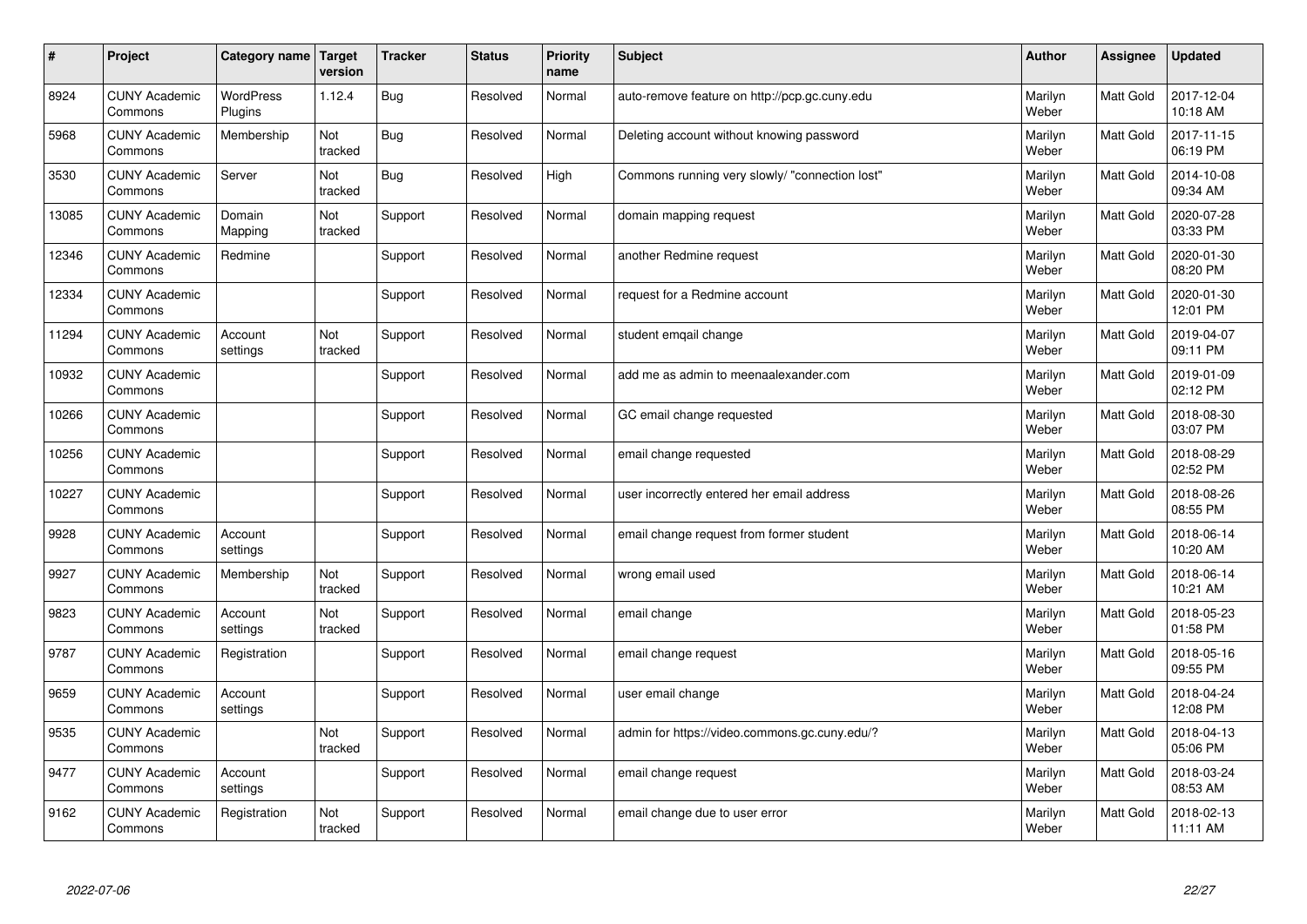| $\sharp$ | Project                         | Category name               | Target<br>version | <b>Tracker</b> | <b>Status</b> | <b>Priority</b><br>name | <b>Subject</b>                                | <b>Author</b>    | Assignee              | Updated                |
|----------|---------------------------------|-----------------------------|-------------------|----------------|---------------|-------------------------|-----------------------------------------------|------------------|-----------------------|------------------------|
| 9134     | <b>CUNY Academic</b><br>Commons | Membership                  | Not<br>tracked    | Support        | Abandoned     | Normal                  | former user                                   | Marilyn<br>Weber | <b>Matt Gold</b>      | 2019-09-18<br>10:26 AM |
| 8906     | <b>CUNY Academic</b><br>Commons | Redmine                     | Not<br>tracked    | Support        | Resolved      | Normal                  | Redmine access?                               | Marilyn<br>Weber | Matt Gold             | 2017-11-13<br>06:02 PM |
| 8607     | <b>CUNY Academic</b><br>Commons |                             | Not<br>tracked    | Support        | <b>New</b>    | Normal                  | Paypal?                                       | Marilyn<br>Weber | <b>Matt Gold</b>      | 2018-05-15<br>01:37 PM |
| 7619     | <b>CUNY Academic</b><br>Commons | Membership                  | Not<br>tracked    | Support        | Resolved      | Normal                  | outside users for a site that isn't a class?  | Marilyn<br>Weber | Matt Gold             | 2017-11-15<br>06:18 PM |
| 6866     | <b>CUNY Academic</b><br>Commons |                             | Not<br>tracked    | Support        | Resolved      | Normal                  | User would like to have her account deleted   | Marilyn<br>Weber | <b>Matt Gold</b>      | 2017-11-15<br>05:49 PM |
| 6851     | <b>CUNY Academic</b><br>Commons | Redmine                     | Not<br>tracked    | Support        | Resolved      | Normal                  | How do I help users join Redmine?             | Marilyn<br>Weber | Matt Gold             | 2016-11-28<br>10:16 AM |
| 6815     | <b>CUNY Academic</b><br>Commons | Password<br>Reset           | Not<br>tracked    | Support        | Resolved      | Normal                  | password reset requested                      | Marilyn<br>Weber | Matt Gold             | 2016-11-22<br>10:30 AM |
| 6812     | <b>CUNY Academic</b><br>Commons |                             | Not<br>tracked    | Support        | Resolved      | Normal                  | User cannot change email                      | Marilyn<br>Weber | Matt Gold             | 2016-12-01<br>06:24 PM |
| 6656     | <b>CUNY Academic</b><br>Commons | Support                     | Not<br>tracked    | Support        | Resolved      | Normal                  | Remove user profile                           | Marilyn<br>Weber | <b>Matt Gold</b>      | 2016-11-10<br>02:18 PM |
| 6175     | <b>CUNY Academic</b><br>Commons | Account<br>settings         |                   | Support        | Resolved      | Normal                  | Email address (user cannot access old)        | Marilyn<br>Weber | <b>Matt Gold</b>      | 2016-11-29<br>06:31 PM |
| 5772     | <b>CUNY Academic</b><br>Commons | Membership                  | Not<br>tracked    | Support        | Resolved      | Normal                  | User email change and forgotten password      | Marilyn<br>Weber | Matt Gold             | 2017-11-15<br>06:18 PM |
| 3038     | <b>CUNY Academic</b><br>Commons | <b>Ground Control</b>       | Not<br>tracked    | Publicity      | Resolved      | Normal                  | <b>Ground Control</b>                         | Marilyn<br>Weber | Matt Gold             | 2016-01-26<br>05:10 PM |
| 3040     | <b>CUNY Academic</b><br>Commons | <b>Ground Control</b>       | Not<br>tracked    | Publicity      | Resolved      | Normal                  | <b>Ground Control</b>                         | Marilyn<br>Weber | Micki<br>Kaufman      | 2016-01-26<br>05:16 PM |
| 5991     | <b>CUNY Academic</b><br>Commons | Email<br>Notifications      | Future<br>release | Support        | Resolved      | Normal                  | change format of autogenerated blog emails    | Marilyn<br>Weber | Paige<br>Dupont       | 2018-01-12<br>02:55 PM |
| 16172    | <b>CUNY Academic</b><br>Commons | <b>WordPress</b><br>(misc)  | 2.0.2             | Bug            | Resolved      | Normal                  | "Lost your password" link not in error messge | Marilyn<br>Weber | Raymond<br>Hoh        | 2022-06-14<br>09:21 PM |
| 15252    | <b>CUNY Academic</b><br>Commons | Layout                      | Not<br>tracked    | Bug            | Resolved      | Normal                  | visual glitch with the Segal Center webpage   | Marilyn<br>Weber | Raymond<br><b>Hoh</b> | 2022-02-03<br>04:56 PM |
| 14885    | <b>CUNY Academic</b><br>Commons | <b>WordPress</b><br>Plugins | 1.18.22           | Bug            | Resolved      | Normal                  | Long Loading Times -- Wordpress Admin Site    | Marilyn<br>Weber | Raymond<br><b>Hoh</b> | 2021-10-26<br>12:28 PM |
| 14448    | <b>CUNY Academic</b><br>Commons | Password<br>Reset           | Not<br>tracked    | <b>Bug</b>     | Rejected      | Normal                  | password reset weirdness                      | Marilyn<br>Weber | Raymond<br>Hoh        | 2021-05-12<br>01:34 PM |
| 13947    | <b>CUNY Academic</b><br>Commons | <b>WordPress</b><br>Plugins | 1.18.4            | <b>Bug</b>     | Resolved      | Normal                  | Elementor plugin problem                      | Marilyn<br>Weber | Raymond<br>Hoh        | 2021-02-08<br>09:34 PM |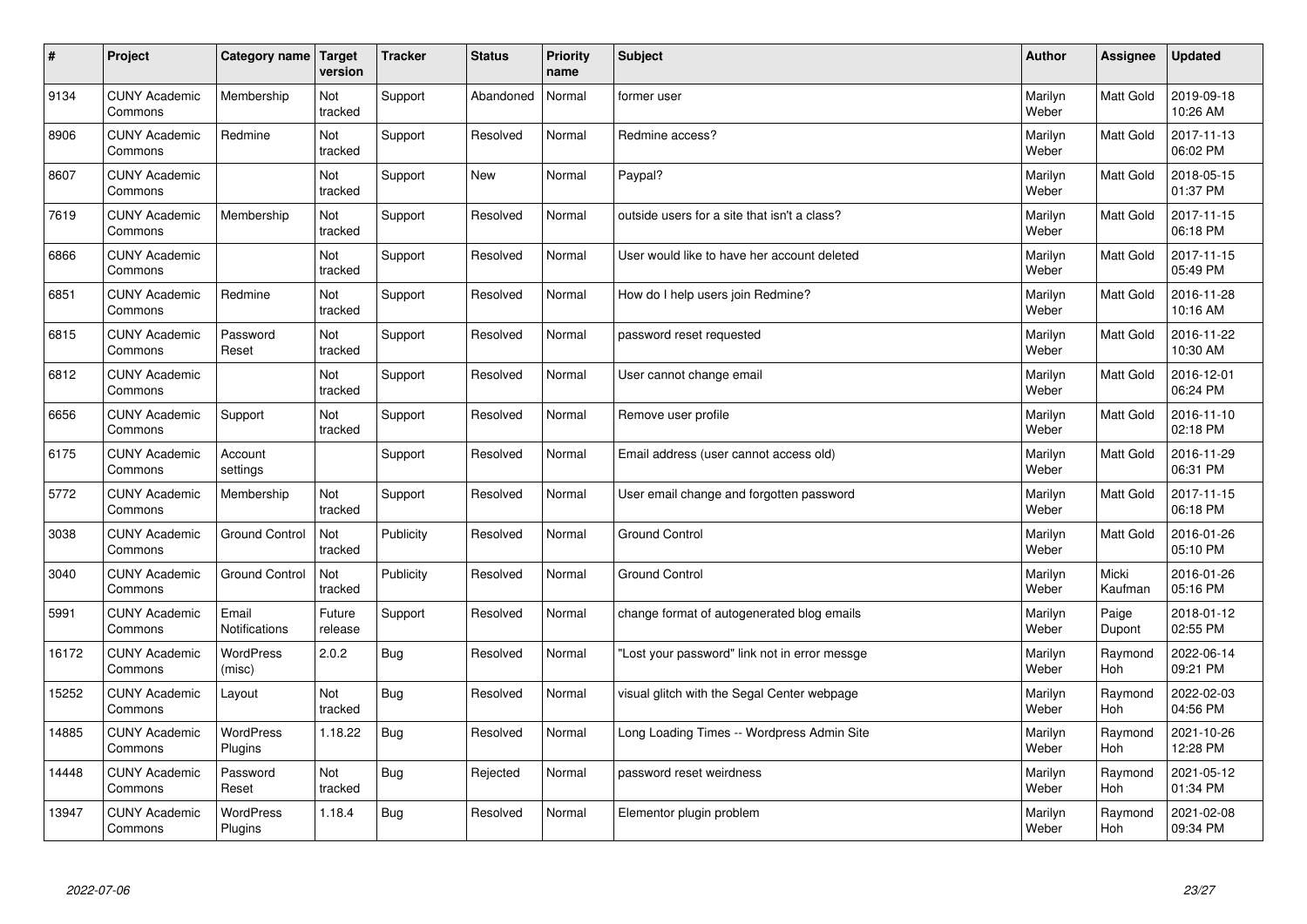| $\pmb{\sharp}$ | Project                         | Category name               | Target<br>version | <b>Tracker</b> | <b>Status</b>        | <b>Priority</b><br>name | <b>Subject</b>                                                                          | <b>Author</b>    | <b>Assignee</b>       | <b>Updated</b>         |
|----------------|---------------------------------|-----------------------------|-------------------|----------------|----------------------|-------------------------|-----------------------------------------------------------------------------------------|------------------|-----------------------|------------------------|
| 13827          | <b>CUNY Academic</b><br>Commons | Group Forums                | 1.18.3            | Bug            | Resolved             | Normal                  | more forum post problems                                                                | Marilyn<br>Weber | Raymond<br><b>Hoh</b> | 2021-01-22<br>08:19 PM |
| 13768          | <b>CUNY Academic</b><br>Commons | Domain<br>Mapping           | Not<br>tracked    | Bug            | Resolved             | Normal                  | patricksweeney.commons.gc.cuny.edu down                                                 | Marilyn<br>Weber | Raymond<br><b>Hoh</b> | 2021-01-12<br>10:47 AM |
| 13341          | <b>CUNY Academic</b><br>Commons | Group Forums                | 1.17.4            | Bug            | Resolved             | Normal                  | Forum reply problems                                                                    | Marilyn<br>Weber | Raymond<br><b>Hoh</b> | 2020-09-22<br>12:08 PM |
| 13328          | <b>CUNY Academic</b><br>Commons | Group Forums                | Not<br>tracked    | <b>Bug</b>     | Reporter<br>Feedback | Normal                  | cross-posting in two related groups                                                     | Marilyn<br>Weber | Raymond<br><b>Hoh</b> | 2020-09-15<br>10:39 PM |
| 12487          | <b>CUNY Academic</b><br>Commons | Group Forums                | 1.16.7            | <b>Bug</b>     | Resolved             | Normal                  | group posting problems?                                                                 | Marilyn<br>Weber | Raymond<br>Hoh        | 2020-03-10<br>11:40 AM |
| 12363          | <b>CUNY Academic</b><br>Commons | WordPress<br>Plugins        | 1.16.5            | Bug            | Resolved             | Urgent                  | more bbPress problems - now students unable to post either a new<br>thread or a comment | Marilyn<br>Weber | Raymond<br><b>Hoh</b> | 2020-03-17<br>03:07 PM |
| 12354          | <b>CUNY Academic</b><br>Commons | <b>WordPress</b><br>Plugins | 1.16.5            | <b>Bug</b>     | Resolved             | Urgent                  | sites (including Net-Art) are reporting critical issues                                 | Marilyn<br>Weber | Raymond<br>Hoh        | 2020-02-02<br>03:16 PM |
| 11971          | <b>CUNY Academic</b><br>Commons | Email<br>Notifications      | Future<br>release | <b>Bug</b>     | Reporter<br>Feedback | Low                     | Pictures obscured in emailed post notifications                                         | Marilyn<br>Weber | Raymond<br>Hoh        | 2019-11-21<br>01:14 PM |
| 11964          | <b>CUNY Academic</b><br>Commons | Layout                      | 1.15.12           | Bug            | Resolved             | Normal                  | https://commons.gc.cuny.edu/create/ not displaying correctly in Edge                    | Marilyn<br>Weber | Raymond<br><b>Hoh</b> | 2019-10-22<br>11:54 AM |
| 11634          | <b>CUNY Academic</b><br>Commons | <b>WordPress</b><br>(misc)  | Not<br>tracked    | <b>Bug</b>     | Rejected             | Normal                  | 'Insert Read More Tag" working oddly                                                    | Marilyn<br>Weber | Raymond<br>Hoh        | 2019-07-15<br>11:48 PM |
| 11453          | <b>CUNY Academic</b><br>Commons | WordPress<br>(misc)         | 1.15.2            | <b>Bug</b>     | Resolved             | Normal                  | 403 error on Firefox                                                                    | Marilyn<br>Weber | Raymond<br>Hoh        | 2019-05-28<br>11:46 AM |
| 9828           | <b>CUNY Academic</b><br>Commons | Domain<br>Mapping           | 1.13.3            | <b>Bug</b>     | Resolved             | High                    | redirecting problem                                                                     | Marilyn<br>Weber | Raymond<br>Hoh        | 2018-05-24<br>02:39 PM |
| 9340           | <b>CUNY Academic</b><br>Commons | <b>WordPress</b><br>Plugins | 1.12.10           | Bug            | Resolved             | Normal                  | change the web preview?                                                                 | Marilyn<br>Weber | Raymond<br>Hoh        | 2018-03-13<br>11:50 AM |
| 9154           | <b>CUNY Academic</b><br>Commons | Events                      | 1.12.8            | Bug            | Resolved             | Normal                  | problem with group calendar                                                             | Marilyn<br>Weber | Raymond<br><b>Hoh</b> | 2018-02-13<br>10:49 AM |
| 8620           | <b>CUNY Academic</b><br>Commons | ZenDesk                     | 1.11.11           | <b>Bug</b>     | Resolved             | High                    | 'Send us a message" not working                                                         | Marilyn<br>Weber | Raymond<br>Hoh        | 2017-08-29<br>04:13 PM |
| 7684           | <b>CUNY Academic</b><br>Commons | Reply By Email              | 1.10.12           | Bug            | Resolved             | High                    | trying to post too often error                                                          | Marilyn<br>Weber | Raymond<br>Hoh        | 2017-02-28<br>12:43 PM |
| 7328           | <b>CUNY Academic</b><br>Commons | WordPress<br>Plugins        | Not<br>tracked    | Bug            | Resolved             | Normal                  | technical issue with the Events Manager plugin                                          | Marilyn<br>Weber | Raymond<br>Hoh        | 2017-11-15<br>06:19 PM |
| 6602           | <b>CUNY Academic</b><br>Commons | ZenDesk                     | 1.10              | <b>Bug</b>     | Resolved             | High                    | Add Friend button not working                                                           | Marilyn<br>Weber | Raymond<br><b>Hoh</b> | 2016-11-04<br>12:14 PM |
| 6599           | <b>CUNY Academic</b><br>Commons | ZenDesk                     | 1.10              | Bug            | Duplicate            | Urgent                  | Accept Friend button not working                                                        | Marilyn<br>Weber | Raymond<br>Hoh        | 2016-11-04<br>06:35 PM |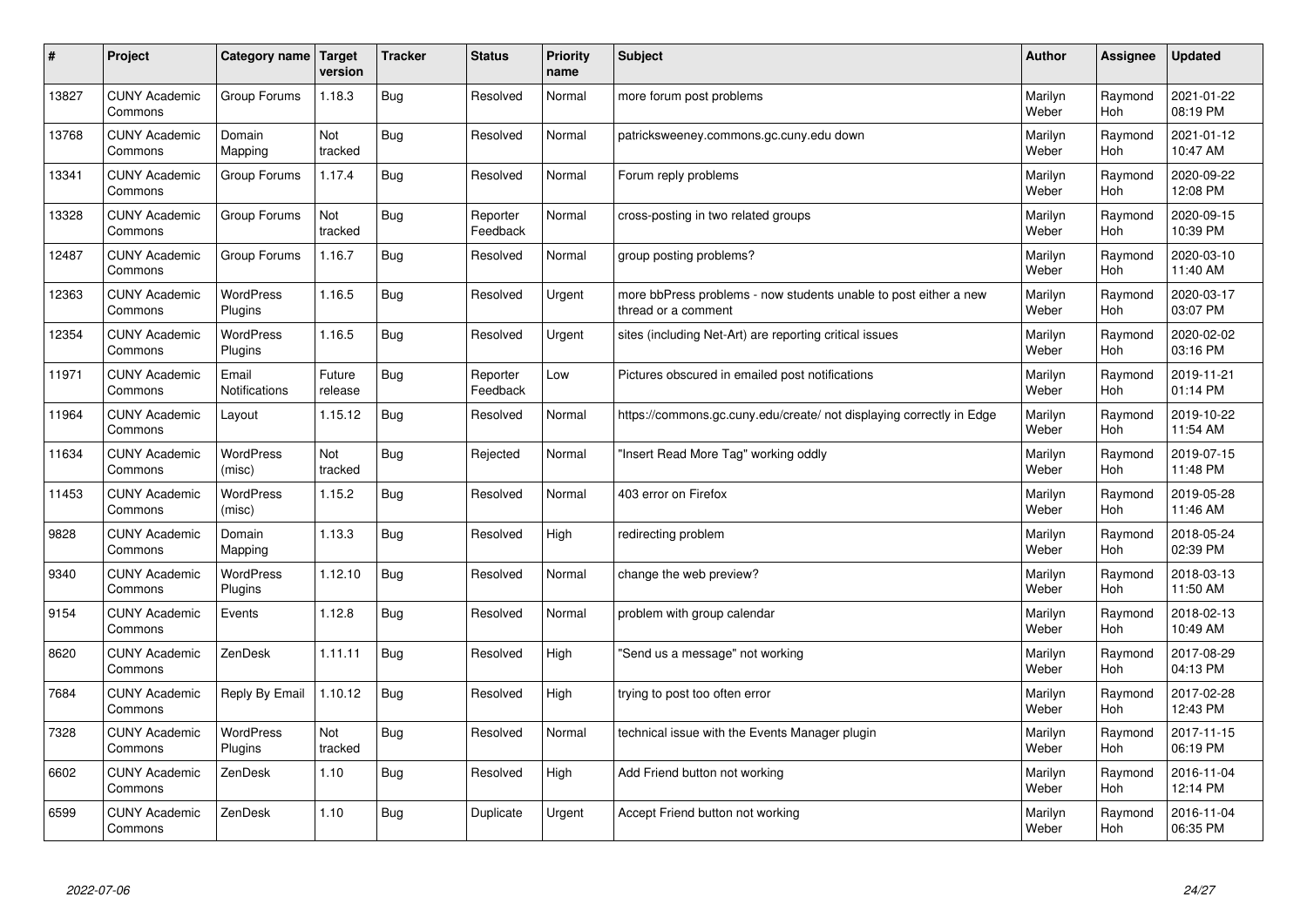| $\vert$ # | Project                         | Category name   Target      | version           | <b>Tracker</b> | <b>Status</b>        | <b>Priority</b><br>name | <b>Subject</b>                                                  | <b>Author</b>    | Assignee              | <b>Updated</b>         |
|-----------|---------------------------------|-----------------------------|-------------------|----------------|----------------------|-------------------------|-----------------------------------------------------------------|------------------|-----------------------|------------------------|
| 5448      | <b>CUNY Academic</b><br>Commons | Email<br>Notifications      | 1.10.2            | <b>Bug</b>     | Rejected             | Normal                  | garbled CAC activity digests                                    | Marilyn<br>Weber | Raymond<br>Hoh        | 2016-11-20<br>02:38 AM |
| 5282      | <b>CUNY Academic</b><br>Commons | Social Paper                | Future<br>release | Bug            | <b>New</b>           | Normal                  | Replying via email directs to paper but not individual comment. | Marilyn<br>Weber | Raymond<br>Hoh        | 2016-03-02<br>01:48 PM |
| 5177      | <b>CUNY Academic</b><br>Commons | Toolbar                     | 1.9.6             | Bug            | Resolved             | Normal                  | No "My Papers" tab                                              | Marilyn<br>Weber | Raymond<br>Hoh        | 2016-01-29<br>08:37 AM |
| 4962      | <b>CUNY Academic</b><br>Commons | Events                      | 1.8.18            | Bug            | Resolved             | High                    | Problems with text entry field in the Events Calendar           | Marilyn<br>Weber | Raymond<br><b>Hoh</b> | 2015-12-01<br>06:57 PM |
| 4918      | <b>CUNY Academic</b><br>Commons | ZenDesk                     | Not<br>tracked    | Bug            | Resolved             | High                    | Re-directing Help Requests                                      | Marilyn<br>Weber | Raymond<br><b>Hoh</b> | 2015-11-23<br>11:15 AM |
| 4657      | <b>CUNY Academic</b><br>Commons | Group Forums                | 1.8.18            | <b>Bug</b>     | Resolved             | High                    | Submit button disappears in new post mode in forum              | Marilyn<br>Weber | Raymond<br>Hoh        | 2015-12-01<br>11:15 PM |
| 16291     | <b>CUNY Academic</b><br>Commons | Site cloning                | 2.0.2             | Support        | Resolved             | Normal                  | Images coming up blank in Media Library                         | Marilyn<br>Weber | Raymond<br><b>Hoh</b> | 2022-06-29<br>11:31 AM |
| 16110     | <b>CUNY Academic</b><br>Commons |                             |                   | Support        | Reporter<br>Feedback | Normal                  | remove Creative Commons license from pages?                     | Marilyn<br>Weber | Raymond<br>Hoh        | 2022-05-17<br>06:11 PM |
| 15978     | <b>CUNY Academic</b><br>Commons | WordPress -<br>Media        | 2.0.2             | Support        | Resolved             | Normal                  | tex files?                                                      | Marilyn<br>Weber | Raymond<br>Hoh        | 2022-06-28<br>09:09 PM |
| 15610     | <b>CUNY Academic</b><br>Commons | <b>WordPress</b><br>Plugins | Not<br>tracked    | Support        | Rejected             | Normal                  | Loops & Logic plugin                                            | Marilyn<br>Weber | Raymond<br>Hoh        | 2022-03-19<br>11:16 AM |
| 14889     | <b>CUNY Academic</b><br>Commons | Events                      | 1.19.0            | Support        | Resolved             | Normal                  | events in group - can they be edited by all admins?             | Marilyn<br>Weber | Raymond<br><b>Hoh</b> | 2021-12-13<br>03:31 PM |
| 14734     | <b>CUNY Academic</b><br>Commons | WordPress<br>Themes         | 1.18.18           | Support        | Resolved             | Normal                  | missing section of Sujatha Fernandes' site                      | Marilyn<br>Weber | Raymond<br><b>Hoh</b> | 2021-09-06<br>04:15 PM |
| 14344     | <b>CUNY Academic</b><br>Commons | Domain<br>Mapping           | Not<br>tracked    | Support        | Resolved             | Normal                  | arabstages.org site down                                        | Marilyn<br>Weber | Raymond<br><b>Hoh</b> | 2021-04-19<br>01:42 PM |
| 14129     | <b>CUNY Academic</b><br>Commons | Onboarding                  | 1.18.6            | Support        | Resolved             | Normal                  | can only see some invites sent                                  | Marilyn<br>Weber | Raymond<br><b>Hoh</b> | 2021-04-09<br>09:00 AM |
| 14077     | <b>CUNY Academic</b><br>Commons | WordPress<br>Plugins        | 1.18.7            | Support        | Resolved             | Normal                  | Elementor Pro plugin for the slider                             | Marilyn<br>Weber | Raymond<br>Hoh        | 2021-03-23<br>11:43 AM |
| 13699     | <b>CUNY Academic</b><br>Commons |                             | Not<br>tracked    | Support        | Resolved             | Normal                  | Martin Segal Center site down                                   | Marilyn<br>Weber | Raymond<br><b>Hoh</b> | 2020-12-22<br>03:03 PM |
| 13521     | <b>CUNY Academic</b><br>Commons | Onboarding                  | 1.17.7            | Support        | Resolved             | Normal                  | sent invitations page                                           | Marilyn<br>Weber | Raymond<br><b>Hoh</b> | 2020-11-10<br>10:31 AM |
| 13286     | <b>CUNY Academic</b><br>Commons |                             | Not<br>tracked    | Support        | New                  | Normal                  | problem connecting with WordPress app                           | Marilyn<br>Weber | Raymond<br><b>Hoh</b> | 2020-09-08<br>11:16 AM |
| 13238     | <b>CUNY Academic</b><br>Commons | WordPress -<br>Media        | 1.17.3            | Support        | Resolved             | Normal                  | allow ppsx file?                                                | Marilyn<br>Weber | Raymond<br>Hoh        | 2020-09-10<br>11:46 AM |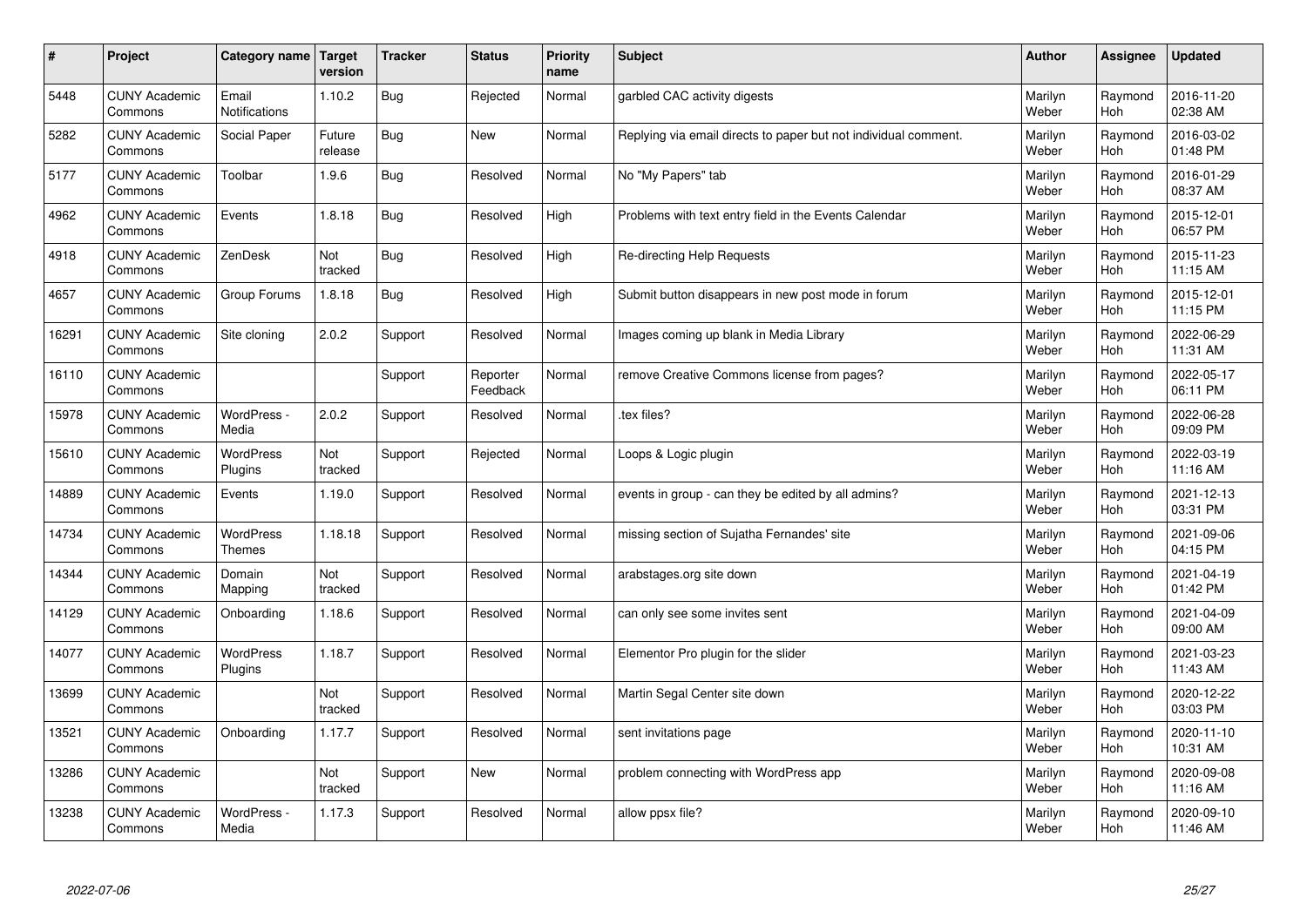| $\pmb{\sharp}$ | Project                         | Category name                     | Target<br>version | <b>Tracker</b> | <b>Status</b>        | <b>Priority</b><br>name | <b>Subject</b>                                                                           | <b>Author</b>    | Assignee              | <b>Updated</b>         |
|----------------|---------------------------------|-----------------------------------|-------------------|----------------|----------------------|-------------------------|------------------------------------------------------------------------------------------|------------------|-----------------------|------------------------|
| 13116          | <b>CUNY Academic</b><br>Commons | ZenDesk                           | 1.17.1            | Support        | Resolved             | Normal                  | support/send us a message link obscured                                                  | Marilyn<br>Weber | Raymond<br><b>Hoh</b> | 2020-07-29<br>09:33 PM |
| 13012          | <b>CUNY Academic</b><br>Commons | <b>WordPress</b><br>(misc)        |                   | Support        | Rejected             | Normal                  | icon image associated with the teaching template's Creative Commons<br>License           | Marilyn<br>Weber | Raymond<br>Hoh        | 2020-08-25<br>10:56 AM |
| 12861          | <b>CUNY Academic</b><br>Commons |                                   |                   | Support        | Resolved             | Normal                  | trouble with YouTube                                                                     | Marilyn<br>Weber | Raymond<br>Hoh        | 2020-06-09<br>11:16 AM |
| 12741          | <b>CUNY Academic</b><br>Commons | WordPress<br>Plugins              | Not<br>tracked    | Support        | Reporter<br>Feedback | Normal                  | Tableau Public Viz Block                                                                 | Marilyn<br>Weber | Raymond<br>Hoh        | 2020-05-12<br>11:00 AM |
| 12395          | <b>CUNY Academic</b><br>Commons | Spam/Spam<br>Prevention           | Not<br>tracked    | Support        | Resolved             | Normal                  | comments again being blocked                                                             | Marilyn<br>Weber | Raymond<br>Hoh        | 2020-03-10<br>11:13 AM |
| 12302          | <b>CUNY Academic</b><br>Commons | <b>WordPress</b><br><b>Themes</b> | 1.16.4            | Support        | Resolved             | Normal                  | Pictorio theme request                                                                   | Marilyn<br>Weber | Raymond<br>Hoh        | 2020-01-28<br>11:44 AM |
| 11908          | <b>CUNY Academic</b><br>Commons | Spam/Spam<br>Prevention           | 1.17.7            | Support        | Resolved             | Normal                  | overeager spam filter                                                                    | Marilyn<br>Weber | Raymond<br>Hoh        | 2020-11-05<br>04:36 PM |
| 11866          | <b>CUNY Academic</b><br>Commons | WordPress<br><b>Themes</b>        | 1.15.10           | Support        | Resolved             | Normal                  | problem with project widget and the 'skills' to generate tags                            | Marilyn<br>Weber | Raymond<br>Hoh        | 2019-09-19<br>03:20 PM |
| 11448          | <b>CUNY Academic</b><br>Commons | <b>BuddyPress</b><br>(misc)       | 1.15.1            | Support        | Resolved             | Normal                  | sole administrator listed on sites is not an admin at all?                               | Marilyn<br>Weber | Raymond<br>Hoh        | 2019-05-14<br>11:15 AM |
| 11205          | <b>CUNY Academic</b><br>Commons | <b>WordPress</b><br>Plugins       | Not<br>tracked    | Support        | Resolved             | Normal                  | problems with Google calendar                                                            | Marilyn<br>Weber | Raymond<br>Hoh        | 2019-03-11<br>02:17 PM |
| 11149          | <b>CUNY Academic</b><br>Commons |                                   | Not<br>tracked    | Support        | Reporter<br>Feedback | Normal                  | comments getting blocked                                                                 | Marilyn<br>Weber | Raymond<br><b>Hoh</b> | 2019-03-26<br>11:40 AM |
| 11029          | <b>CUNY Academic</b><br>Commons | Authentication                    | 1.14.9            | Support        | Resolved             | Normal                  | Sujatha Fernandes cannot edit her site                                                   | Marilyn<br>Weber | Raymond<br>Hoh        | 2019-03-26<br>12:10 PM |
| 10245          | <b>CUNY Academic</b><br>Commons | Email<br>Notifications            | 1.13.8            | Support        | Resolved             | Urgent                  | Placeholders in action emails (activation, password reset) not being<br>properly swapped | Marilyn<br>Weber | Raymond<br>Hoh        | 2018-08-30<br>04:02 PM |
| 9965           | <b>CUNY Academic</b><br>Commons | <b>WordPress</b><br>Plugins       | 1.13.4            | Support        | Resolved             | Normal                  | plug-in request for OneTone Companion                                                    | Marilyn<br>Weber | Raymond<br>Hoh        | 2018-06-26<br>12:00 PM |
| 9541           | <b>CUNY Academic</b><br>Commons | <b>WordPress</b><br>(misc)        | Not<br>tracked    | Support        | Resolved             | Normal                  | repeating header banner                                                                  | Marilyn<br>Weber | Raymond<br>Hoh        | 2018-04-06<br>12:33 PM |
| 9518           | <b>CUNY Academic</b><br>Commons |                                   | Not<br>tracked    | Support        | Rejected             | Normal                  | problems with site on Internet Explorer                                                  | Marilyn<br>Weber | Raymond<br><b>Hoh</b> | 2019-03-11<br>11:18 PM |
| 9500           | <b>CUNY Academic</b><br>Commons | <b>WordPress</b><br>Plugins       | 1.12.12           | Support        | Resolved             | Normal                  | PowerPoint in the media library?                                                         | Marilyn<br>Weber | Raymond<br>Hoh        | 2018-04-12<br>02:28 PM |
| 9499           | <b>CUNY Academic</b><br>Commons | <b>WordPress</b><br>(misc)        | Not<br>tracked    | Support        | Resolved             | Normal                  | tiny question - preventing dates on posts?                                               | Marilyn<br>Weber | Raymond<br>Hoh        | 2018-04-04<br>03:55 PM |
| 9163           | <b>CUNY Academic</b><br>Commons | Layout                            | 1.12.8            | Support        | Resolved             | Normal                  | Mobile responsiveness issues                                                             | Marilyn<br>Weber | Raymond<br>Hoh        | 2018-02-13<br>10:49 AM |